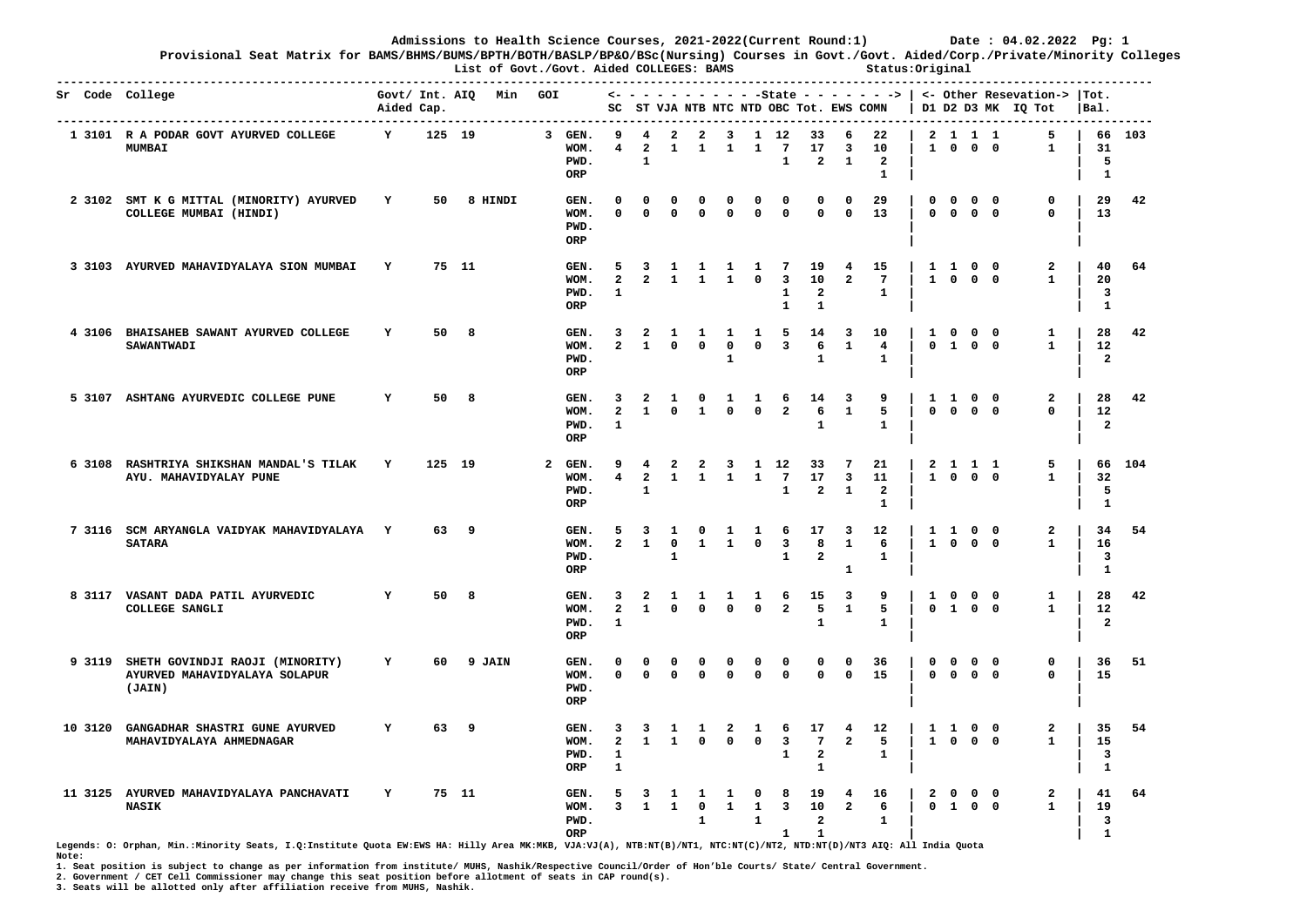**Provisional Seat Matrix for BAMS/BHMS/BUMS/BPTH/BOTH/BASLP/BP&O/BSc(Nursing) Courses in Govt./Govt. Aided/Corp./Private/Minority Colleges List of Govt./Govt. Aided COLLEGES: BAMS Status:Original** 

|         | ---------------<br>Sr Code College                                   | Aided Cap.   |        |       | Govt/ Int. AIQ Min GOI |                |                                |                                     |                                        |                                |                                   |                                              |                              |                                              |                                            |                                                         | SC ST VJA NTB NTC NTD OBC Tot. EWS COMN    |                   |                                        |                          | $\leftarrow$ - - - - - - - - - -State - - - - - - - >   <- Other Resevation->  Tot.<br>  D1 D2 D3 MK IQ Tot | $ $ Bal.                      |        |
|---------|----------------------------------------------------------------------|--------------|--------|-------|------------------------|----------------|--------------------------------|-------------------------------------|----------------------------------------|--------------------------------|-----------------------------------|----------------------------------------------|------------------------------|----------------------------------------------|--------------------------------------------|---------------------------------------------------------|--------------------------------------------|-------------------|----------------------------------------|--------------------------|-------------------------------------------------------------------------------------------------------------|-------------------------------|--------|
|         | 12 3129 KVT RANDHIR AYURVED MAHAVIDYALAYA, Y<br>BORADI SHIRPUR-DHULE |              |        | 75 11 |                        |                | GEN.<br>WOM.<br>PWD.<br>ORP    | 6<br>$\mathbf{3}$                   | 1<br>$\mathbf{1}$<br>1<br>$\mathbf{1}$ | 1<br>$\mathbf{1}$              | 2<br>$\Omega$                     | 1<br>$\mathbf{1}$                            | 1<br>$\Omega$                | 8<br>3<br>$\mathbf{1}$                       | 20<br>9<br>$\overline{a}$<br>$\mathbf{1}$  | $\overline{a}$                                          | 15<br>6<br>$\overline{a}$                  |                   | 2000<br>$0$ 1 0 0                      |                          | $\mathbf{2}$<br>$\mathbf{1}$                                                                                | 41<br>18<br>4<br>$\mathbf{1}$ | 64     |
| 13 3182 | GOVERNMENT AYURVEDIC COLLEGE<br><b>JALGAON</b>                       | $\mathbf{Y}$ | 125 19 |       |                        |                | GEN.<br>WOM.<br>PWD.<br>ORP    | 9<br>$\overline{4}$<br>1            | 5<br>$\overline{2}$                    | $\overline{a}$<br>$\mathbf{1}$ | $\overline{2}$<br>$\mathbf{1}$    | $\overline{\mathbf{3}}$<br>$\mathbf{1}$      | $\mathbf{1}$                 | 1 12<br>$7\phantom{.0}$<br>$\mathbf{1}$      | 34<br>17<br>$\overline{a}$                 | -7<br>$\overline{\mathbf{3}}$<br>$\mathbf{1}$           | 22<br>11<br>$\overline{a}$<br>$\mathbf{1}$ |                   | 2 1 1 0<br>1 0 1 0                     |                          | 4<br>$\overline{2}$                                                                                         | 33<br>5<br>-1                 | 67 106 |
| 14 3232 | GOVT AYURVEDIC COLLEGE NAGPUR                                        | Y            | 125 19 |       |                        | $\overline{a}$ | GEN.<br>WOM.<br>PWD.<br>ORP    | 10<br>$\overline{4}$                | 4<br>$\overline{2}$<br>1               | 2<br>$\mathbf{1}$              | 2<br>$\mathbf{1}$                 | $\mathbf{1}$<br>$\mathbf{1}$<br>$\mathbf{1}$ | $\mathbf{1}$                 | 1 13<br>6<br>$\mathbf{1}$                    | 33<br>16<br>3                              | -7<br>$\overline{a}$                                    | 21<br>11<br>$\mathbf{2}$<br>1              |                   | 2 1<br>$1 \t0 \t1 \t0$                 | $0\quad1$                | 4<br>$\overline{2}$                                                                                         | 33<br>5<br>1                  | 65 104 |
| 15 3233 | SHREE AYURVED MAHAVIDYALAYA NAGPUR Y                                 |              | 125 19 |       |                        |                | GEN. 10<br>WOM.<br>PWD.<br>ORP | $\overline{4}$                      | 5<br>$\overline{2}$                    | 2<br>$\mathbf{1}$              | $\mathbf{1}$<br>$\mathbf{1}$<br>1 | $\mathbf{3}$<br>$\mathbf{1}$                 | $\mathbf{1}$<br>$\mathbf{1}$ | 13<br>6<br>$\mathbf{1}$                      | 35<br>16<br>$\mathbf{2}$                   | -7<br>$\overline{\mathbf{3}}$<br>$\mathbf{1}$           | 22<br>11<br>$\overline{a}$<br>$\mathbf{1}$ |                   | 2 1 1 0<br>$1 \quad 0 \quad 0 \quad 1$ |                          | 4<br>$\overline{2}$                                                                                         | 32<br>5<br>$\mathbf{1}$       | 68 106 |
|         | 16 3235 SHREE GURUDEV AYURVEDIC COLLEGE<br>MOZRI, AMARAVATI          | Y            |        | 75 11 |                        |                | GEN.<br>WOM.<br>PWD.<br>ORP    | 5<br>$\overline{2}$<br>$\mathbf{1}$ | 3<br>$\overline{2}$                    | $\mathbf{1}$<br>$\mathbf{1}$   | $\mathbf{1}$<br>$\overline{1}$    | -1<br>$\overline{1}$                         | -1<br>$\Omega$               | 7<br>$\overline{3}$<br>1<br>1                | 19<br>10<br>$\mathbf{2}$<br>$\mathbf{1}$   | 4<br>$\overline{a}$                                     | 16<br>6<br>1                               |                   | 1 1 0 0<br>1 0 0 0                     |                          | 2<br>$\mathbf{1}$                                                                                           | 41<br>19<br>3<br>$\mathbf{1}$ | 64     |
|         | 17 3236 VIDARBHA AYURVED MAHAVIDYALAYA<br><b>AMRAVATI</b>            | Y            |        | 63 9  |                        |                | GEN.<br>WOM.<br>PWD.<br>ORP    | 4<br>$\overline{a}$<br>$\mathbf{1}$ | 3<br>$\mathbf{1}$                      | $\mathbf{1}$<br>$\Omega$       | $^{\circ}$<br>$\mathbf{1}$        | $\mathbf{1}$<br>$\mathbf{1}$                 | 1<br>$\Omega$                | 6<br>$\overline{\mathbf{3}}$<br>$\mathbf{1}$ | 16<br>8<br>$\overline{a}$                  | $\overline{\mathbf{4}}$<br><sup>1</sup><br>$\mathbf{1}$ | 12<br>6<br>$\mathbf{1}$                    | $\mathbf{1}$      | $\mathbf{1}$<br>1 0 0 0                | $0\quad 0$               | 2<br>$\mathbf{1}$                                                                                           | 34<br>16<br>4                 | -54    |
|         | 18 3237 RADHKISAN TOSHNIWAL AYURVED<br>MAHAVIDYALAYA AKOLA           | Y            |        | 75 11 |                        | 1              | GEN.<br>WOM.<br>PWD.<br>ORP    | 5<br>$\overline{a}$<br>$\mathbf{1}$ | 4<br>$\mathbf{1}$                      | -1<br>$\mathbf{1}$             | $\mathbf{1}$<br>$\Omega$          | -1<br>$\mathbf{1}$                           | $\mathbf{1}$<br>$\mathbf{1}$ | 9<br>$\overline{\mathbf{3}}$                 | 22<br>9<br>$\mathbf{1}$                    | - 4<br>$\overline{a}$                                   | 14<br>7<br>$\mathbf{1}$                    | $\mathbf{1}$      | $\mathbf{1}$<br>$\Omega$               | $0\quad 0$<br>$0\quad 0$ | 2<br>$\mathbf{1}$                                                                                           | 42<br>19<br>$\overline{a}$    | 63     |
| 19 3239 | DMM AYURVED MAHAVIDYALAYA YAVATMAL Y                                 |              |        | 75 11 |                        |                | GEN.<br>WOM.<br>PWD.<br>ORP    | 4<br>$\overline{3}$<br>1            | 3<br>$\overline{2}$                    | 1<br>$\Omega$<br>$\mathbf{1}$  | -1<br>$\Omega$                    | 2<br>$\Omega$                                | 1<br>$\Omega$                | 9<br>$\overline{4}$                          | 21<br>9<br>1<br>$\mathbf{1}$               | 4<br>$\overline{2}$                                     | 15<br>$7\phantom{.0}$<br>$\overline{a}$    | 1<br>$\Omega$     | $\Omega$<br>1 0 0                      | $0\quad 0$               | 1<br>$\mathbf{1}$                                                                                           | 41<br>19<br>3<br>$\mathbf{1}$ | 64     |
|         | 20 3343 GOVT AYURVEDIC COLLEGE NANDED                                | Y            | 125 19 |       |                        | 2              | GEN.<br>WOM.<br>PWD.<br>ORP    | 9<br>4<br>1                         | -5<br>$\overline{2}$                   | 2<br>$\mathbf{1}$              | 2<br>$\Omega$                     | 2<br>$\mathbf{1}$<br>1                       | 1<br>$\mathbf{1}$            | 13<br>6<br>$\mathbf{1}$                      | 34<br>15<br>$\overline{a}$<br>$\mathbf{1}$ | 6<br>$\overline{\mathbf{3}}$<br>1                       | 23<br>11<br>$\mathbf{2}$                   | 2<br>$\mathbf{1}$ | $\mathbf{1}$<br>$\Omega$               | $0\quad1$<br>$0 \quad 1$ | 4<br>$\overline{2}$                                                                                         | 67<br>31<br>5<br>$\mathbf{1}$ | 104    |

**Legends: O: Orphan, Min.:Minority Seats, I.Q:Institute Quota EW:EWS HA: Hilly Area MK:MKB, VJA:VJ(A), NTB:NT(B)/NT1, NTC:NT(C)/NT2, NTD:NT(D)/NT3 AIQ: All India Quota Note:** 

**1. Seat position is subject to change as per information from institute/ MUHS, Nashik/Respective Council/Order of Hon'ble Courts/ State/ Central Government.** 

**2. Government / CET Cell Commissioner may change this seat position before allotment of seats in CAP round(s).**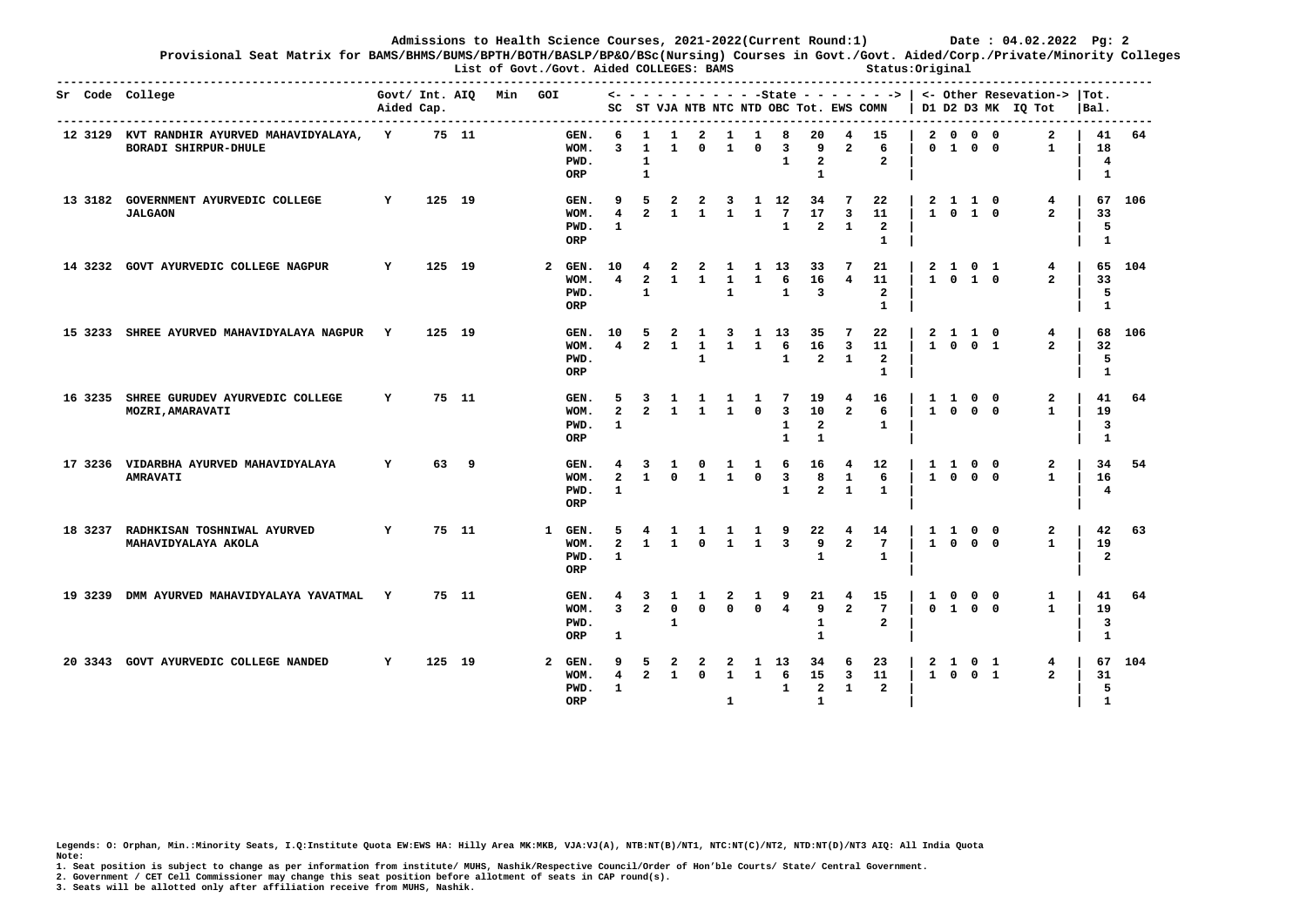| Provisional Seat Matrix for BAMS/BHMS/BUMS/BPTH/BOTH/BASLP/BP&O/BSc(Nursing) Courses in Govt./Govt. Aided/Corp./Private/Minority Colleges |                              |          |      | List of Govt./Govt. Aided COLLEGES: BAMS |                                    |     |           |            |            |              |              |             |                     |           | Status: Original                                                                                |     |                       |                   |                                                   |                 |          |
|-------------------------------------------------------------------------------------------------------------------------------------------|------------------------------|----------|------|------------------------------------------|------------------------------------|-----|-----------|------------|------------|--------------|--------------|-------------|---------------------|-----------|-------------------------------------------------------------------------------------------------|-----|-----------------------|-------------------|---------------------------------------------------|-----------------|----------|
| Sr Code College                                                                                                                           | Govt/ Int. AIQ<br>Aided Cap. |          |      | Min GOI                                  |                                    |     |           |            |            |              |              |             |                     |           | $\le -$ - - - - - - - - - - - State - - - - - - ->  <br>SC ST VJA NTB NTC NTD OBC Tot. EWS COMN |     |                       |                   | <- Other Resevation->  Tot.<br>D1 D2 D3 MK IQ Tot | Bal.            |          |
| GOVT AYURVEDIC COLLEGE OSMANABAD<br>21 3344                                                                                               | Y                            |          | 63 9 |                                          | GEN.<br>WOM.<br>PWD.<br>ORP        |     |           |            |            |              | n.           |             | 17<br>8             |           | 11                                                                                              | 0 1 | 2000                  | $\Omega$ $\Omega$ | $\mathbf{2}$                                      | 16              | 33 53    |
| * * Total * *                                                                                                                             |                              | 1712 257 |      |                                          | 11 GEN, 112<br>WOM.<br>PWD.<br>ORP | 53. | 61<br>-28 | 25<br>- 13 | 10 14<br>2 | $\mathbf{2}$ | 22 30 18 164 | 877<br>1 13 | 432 87<br>203<br>34 | -40<br>6. | 368<br>168<br>27<br>6                                                                           |     | 28 13 4 4<br>12 6 2 2 |                   | 49<br>22                                          | 433<br>67<br>14 | 930 1444 |

 **Req. Of:1444 SC ST VJA NTB NTC NTD OBC Tot. EWS COMN D1 D2 D3 MK IQ Tot Total** 

**Legends: O: Orphan, Min.:Minority Seats, I.Q:Institute Quota EW:EWS HA: Hilly Area MK:MKB, VJA:VJ(A), NTB:NT(B)/NT1, NTC:NT(C)/NT2, NTD:NT(D)/NT3 AIQ: All India Quota Note:** 

**1. Seat position is subject to change as per information from institute/ MUHS, Nashik/Respective Council/Order of Hon'ble Courts/ State/ Central Government.** 

**2. Government / CET Cell Commissioner may change this seat position before allotment of seats in CAP round(s).**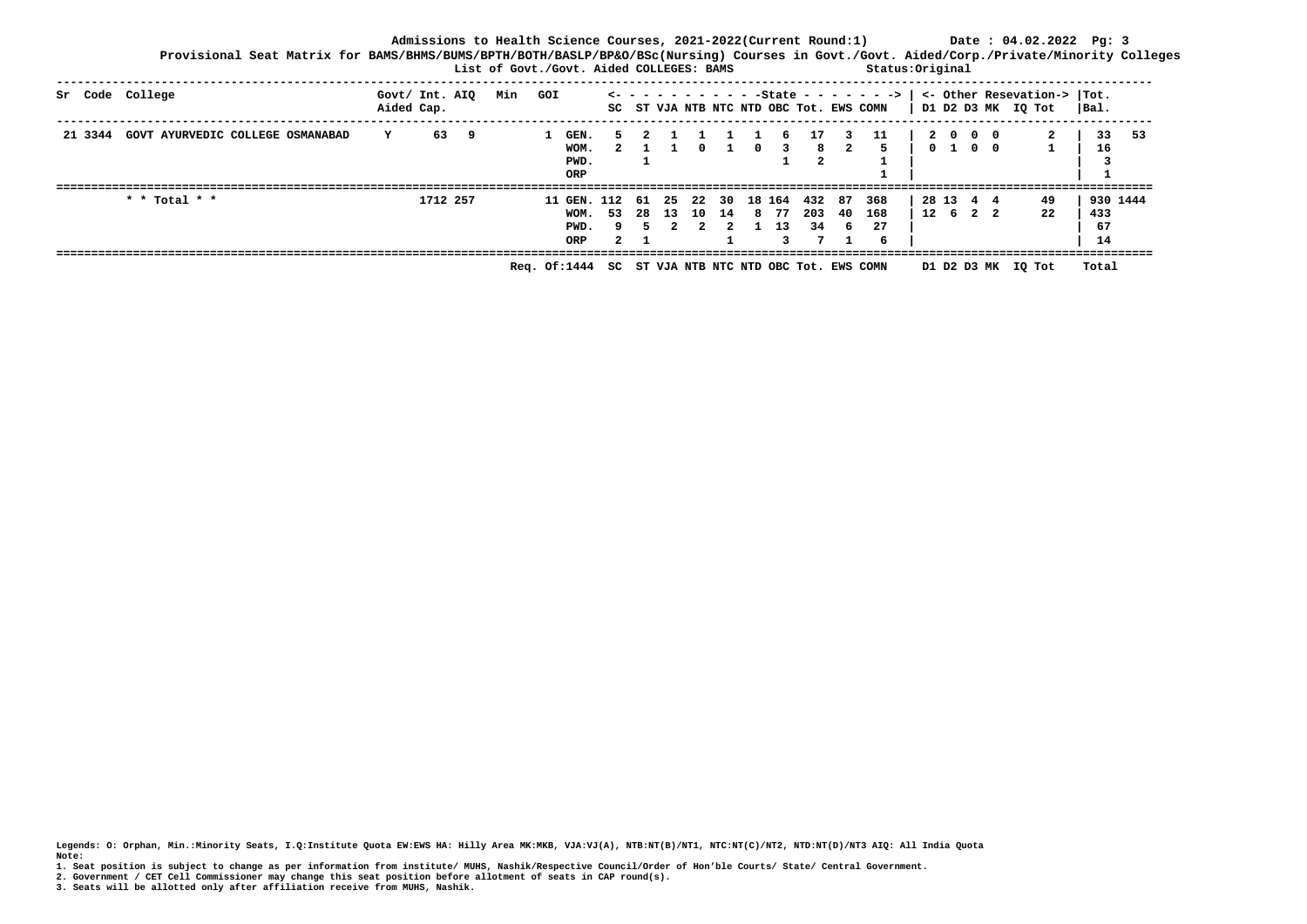**-------------------------------------------------------------------------------------------------------------------------------------------------------------** 

**Provisional Seat Matrix for BAMS/BHMS/BUMS/BPTH/BOTH/BASLP/BP&O/BSc(Nursing) Courses in Govt./Govt. Aided/Corp./Private/Minority Colleges List of Pvt. COLLEGES: BAMS** Status:Original

**Sr Code College Govt/ Int. AIQ Min GOI <- - - - - - - - - - -State - - - - - - -> | <- Other Resevation-> |Tot. Aided Cap. SC ST VJA NTB NTC NTD OBC Tot. EWS COMN | D1 D2 D3 MK IQ Tot |Bal. ------------------------------------------------------------------------------------------------------------------------------------------------------------- 1 3104 YMT AYURVEDIC COLLEGE, KHARHGAR N 100 15 GEN. 3 2 1 1 1 0 6 14 0 34 | 0 0 0 0 15 15 | 63 85 NAVI MUMBAI WOM. 2 1 1 0 0 1 2 7 0 15 | 0 0 0 0 0 | 22 2 3105 AYURVEDIC MEDICAL COLLEGE N 60 9 GEN. 2 1 1 0 1 1 3 9 0 20 | 0 0 0 0 9 9 | 38 51 NALASOPARA WOM. 1 1 0 0 0 0 2 4 0 9 | 0 0 0 0 0 | 13 3 3109 BSD TRUST'S AYURVEDIC N 60 9 GEN. 2 1 1 0 1 1 3 9 0 20 | 0 0 0 0 9 9 | 38 51 MAHAVIDYALAYA VAGHOLI, PUNE WOM. 1 1 0 1 0 0 1 4 0 9 | 0 0 0 0 0 | 13 4 3110 PDEA's AYURVED MAHAVIDYALAYA AND N 60 9 GEN. 2 1 1 0 1 1 3 9 0 21 | 0 0 0 0 9 9 | 39 51 SANSHODHAN KENDRA PUNE WOM. 1 1 0 0 0 0 2 4 0 8 | 0 0 0 0 0 | 12 5 3111 SUMATIBHAI SHAH AYURVED N 60 9 GEN. 2 1 0 1 1 1 3 9 0 20 | 0 0 0 0 9 9 | 38 51 MAHAVIDYALAYA HADAPSAR PUNE WOM. 1 1 1 0 0 0 1 4 0 9 | 0 0 0 0 0 | 13 6 3112 AYURVEDIC MEDICAL COLLEGE, PETH N 60 9 GEN. 3 1 0 1 1 0 4 10 0 20 | 0 0 0 0 9 9 | 39 51 VADGAON KOLHAPUR WOM. 0 1 0 0 0 1 1 3 0 9 | 0 0 0 0 0 | 12 7 3113 JJ MAGDUM AYURVED MAHAVIDYALAY N 60 9 GEN. 2 1 0 1 1 0 4 9 0 20 | 0 0 0 0 9 9 | 38 51 JAISINGPUR WOM. 1 1 1 0 0 0 1 4 0 9 | 0 0 0 0 0 | 13 8 3114 YESHWANT AYURVEDIC MAHAVIDYALAYA, N 100 15 GEN. 4 2 1 0 1 1 6 15 0 33 | 0 0 0 0 15 15 | 63 85 KODOLI KOLHAPUR WOM. 2 1 0 1 0 0 3 7 0 15 | 0 0 0 0 0 | 22 9 3115 LKRSS AYURVEDIC COLLEGE, N 100 15 GEN. 4 2 0 1 0 1 6 14 0 34 | 0 0 0 0 15 15 | 63 85 GADHINGLAJ KOLHAPUR WOM. 2 1 1 0 1 0 2 7 0 15 | 0 0 0 0 0 | 22 10 3118 HON.SHRI.ANNASAHEB DANGE AYU. MED. N 100 15 GEN. 4 2 1 1 0 1 5 14 0 34 | 0 0 0 0 15 15 | 63 85 COL. ASHTA SANGLI WOM. 2 1 0 0 1 0 3 7 0 15 | 0 0 0 0 0 | 22 11 3121 SANGAM SEVABHAVI TRUST'S AYURVEDIC N 60 9 GEN. 2 1 1 0 1 0 3 8 0 22 | 0 0 0 0 9 9 | 39 51 COLLEGE SANGAMNER WOM. 1 1 0 0 0 0 2 4 0 8 | 0 0 0 0 0 | 12 12 3122 SHRI VIVEKANAND NURSING HOME'S N 60 9 GEN. 2 2 1 0 1 1 3 10 0 21 | 0 0 0 0 9 9 | 40 51 AYU.COL. RAHURI,A'NAGAR WOM. 1 0 0 1 0 0 1 3 0 8 | 0 0 0 0 0 | 11 13 3123 PRAVARA MED. TRUST'S AYU N 100 15 GEN. 5 2 1 1 1 0 5 15 0 34 | 0 0 0 0 15 15 | 64 85 MAHAVIDYALAY & EKNATH AYU HOSP WOM. 1 1 0 0 0 1 3 6 0 15 | 0 0 0 0 0 | 21 SHEVGAON AHMEDNAGAR 14 3124 SIDDHAKALA AYURVED MAHAVIDYALAYA N 60 9 GEN. 2 1 0 1 1 0 4 9 0 21 | 0 0 0 0 9 9 | 39 51 SANGAMNER WOM. 1 0 1 0 0 0 1 3 0 9 | 0 0 0 0 0 | 12 15 3126 SHREE SAPTASHRINGI AYURVEDIC N 60 9 GEN. 3 1 0 1 1 1 3 10 0 21 | 0 0 0 0 9 9 | 40 51 COLLEGE NASIK WOM. 1 0 0 0 0 0 1 2 0 9 | 0 0 0 0 0 | 11 16 3127 D S NAIK AYURVED MAHAVIDYALAYA N 50 7 GEN. 2 1 1 0 1 0 3 8 0 18 | 0 0 0 0 8 8 | 34 43 Nagaon, Dhule WOM. 1 0 0 1 0 0 1 3 0 6 | 0 0 0 0 0 | 9 17 3128 KC AJMERA AYURVED MAHAVIDYALAYA N 60 9 GEN. 2 1 0 1 1 0 3 8 0 21 | 0 0 0 0 9 9 | 38 51 DEOPUR DEOPUR, DHULE WOM. 1 1 0 0 0 0 2 4 0 9 | 0 0 0 0 0 | 13** 

**Legends: O: Orphan, Min.:Minority Seats, I.Q:Institute Quota EW:EWS HA: Hilly Area MK:MKB, VJA:VJ(A), NTB:NT(B)/NT1, NTC:NT(C)/NT2, NTD:NT(D)/NT3 AIQ: All India Quota Note:** 

**1. Seat position is subject to change as per information from institute/ MUHS, Nashik/Respective Council/Order of Hon'ble Courts/ State/ Central Government.** 

**2. Government / CET Cell Commissioner may change this seat position before allotment of seats in CAP round(s).**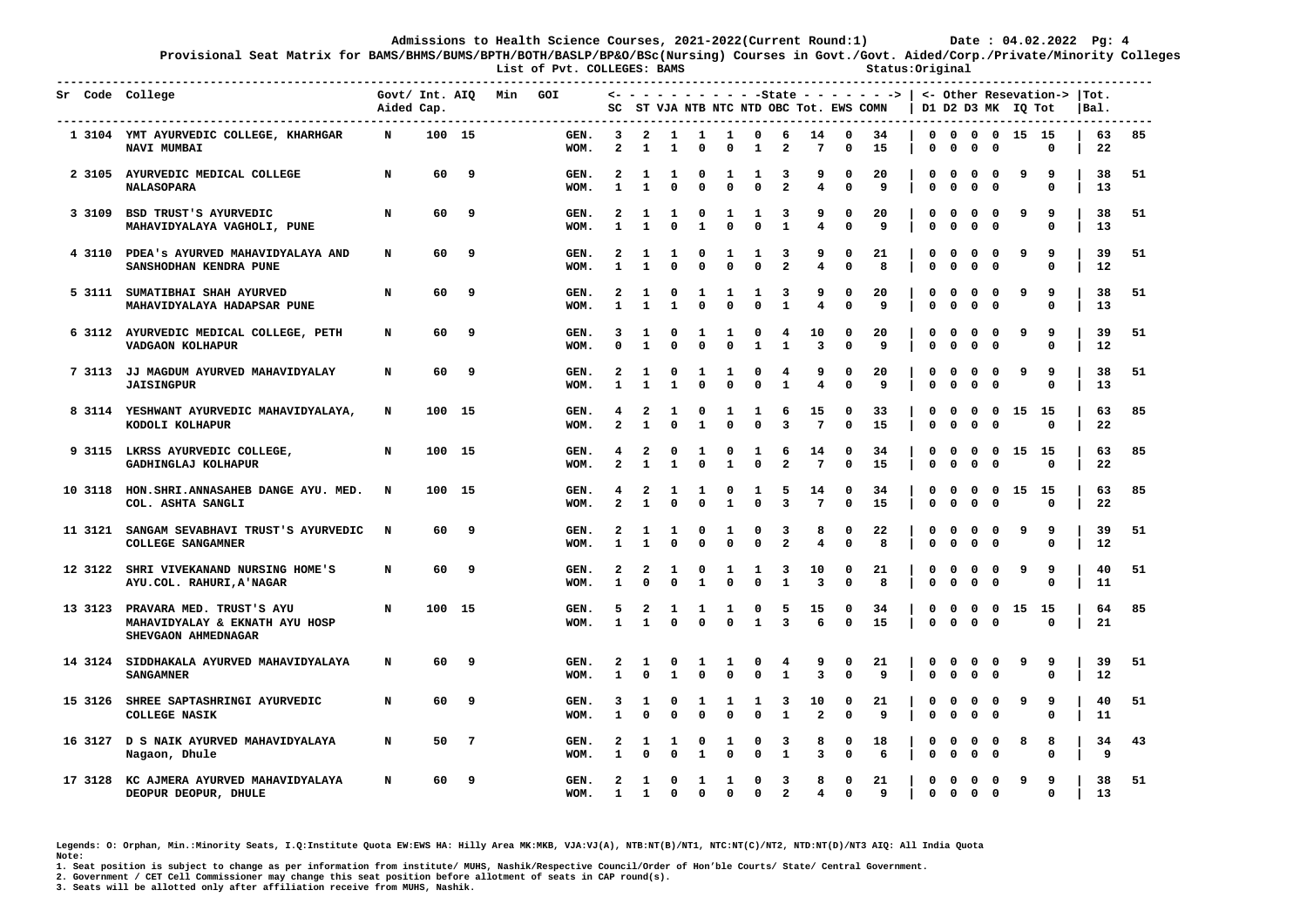**Provisional Seat Matrix for BAMS/BHMS/BUMS/BPTH/BOTH/BASLP/BP&O/BSc(Nursing) Courses in Govt./Govt. Aided/Corp./Private/Minority Colleges List of Pvt. COLLEGES: BAMS Status:Original** 

|         | Sr Code College<br>-------------------                                         | Aided Cap. | Govt/ Int. AIQ |                 | Min | GOI          | SC                           |                    |                   |                   |                   |                         |                              | ST VJA NTB NTC NTD OBC Tot. EWS COMN |                   | $\leftarrow$ - - - - - - - - - -State - - - - - - - >   <- Other Resevation-> |                                                |                   | D1 D2 D3 MK                 |    | IQ Tot           | ITot.<br> Bal. |    |
|---------|--------------------------------------------------------------------------------|------------|----------------|-----------------|-----|--------------|------------------------------|--------------------|-------------------|-------------------|-------------------|-------------------------|------------------------------|--------------------------------------|-------------------|-------------------------------------------------------------------------------|------------------------------------------------|-------------------|-----------------------------|----|------------------|----------------|----|
|         | 18 3130 KDMG AYURVEDIC MEDICAL COLLEGE<br><b>CHALISGAON</b>                    | N          | 50             | -7              |     | GEN.<br>WOM. | 2<br>1                       | -1<br>$\mathbf{0}$ | 1<br>$\mathbf{0}$ | 0<br>$\Omega$     | 1<br>$\Omega$     | 0<br>$\mathbf{1}$       | 2<br>$\mathbf{z}$            | 7<br>4                               | 0<br>$\mathbf{0}$ | 18<br>6                                                                       | $\mathbf 0$<br>$\mathbf 0$<br>0<br>$\mathbf 0$ | 0<br>$\mathbf{0}$ | $\mathbf{o}$<br>$\mathbf 0$ | 8  | 8<br>0           | 33<br>10       | 43 |
|         | 19 3131 CHAITANYA AYURVED MAHAVIDYALAYA<br><b>SAKEGAON</b>                     | N          | 60             | 9               |     | GEN.<br>WOM. | 2<br>1                       | 1<br>$\Omega$      | 1<br>$\mathbf 0$  | 0<br>$\mathbf{1}$ | 1<br>$\Omega$     | 0<br>$\mathbf{1}$       | 4<br>$\mathbf{1}$            | 9<br>4                               | 0<br>$\Omega$     | 20<br>9                                                                       | 0<br>0<br>0<br>$\Omega$                        | O<br>$\Omega$     | 0<br>$\Omega$               | 9  | 9<br>$\Omega$    | 38<br>13       | 51 |
|         | 20 3147 ASHVIN RURAL AYURVED MAHAVIDYALAY<br>MANCHIHILL, ASHVI ASHWI SANGAMNER | N          | 60             | 9               |     | GEN.<br>WOM. | 3<br>$\mathbf{1}$            | 1<br>$\mathbf{1}$  | 1<br>$\mathbf 0$  | 0<br>0            | 0<br>$\mathbf{1}$ | 1<br>$\mathbf 0$        | 3<br>$\mathbf{1}$            | 9<br>4                               | 0<br>$\Omega$     | 20<br>9                                                                       | 0<br>$\Omega$<br>0<br>$\mathbf 0$              | O<br>0            | $\Omega$<br>$\mathbf 0$     | -9 | 9<br>$\mathbf 0$ | 38<br>13       | 51 |
|         | 21 3158 LRP AYURVED MAHAVIDYALAYA<br>ISLAMPUR, SANGLI                          | N          | 100 15         |                 |     | GEN.<br>WOM. | 3<br>$\mathbf{z}$            | 2<br>$\mathbf{1}$  | 1<br>$\mathbf{0}$ | 1<br>$\Omega$     | 1<br>$\mathbf{1}$ | 1<br>$\Omega$           | 6<br>$\overline{\mathbf{2}}$ | 15<br>6                              | 0<br>$\Omega$     | 34<br>15                                                                      | 0<br>0<br>0<br>$\mathbf 0$                     | 0<br>$\mathbf{0}$ | $\mathbf{o}$<br>$\mathbf 0$ | 15 | - 15<br>$\Omega$ | 64<br>21       | 85 |
| 22 3159 | RURAL INSTITUTE AYU. RESEARCH<br>CENTRE KHATAV, SATARA                         | N          | 50             | $7\phantom{.0}$ |     | GEN.<br>WOM. | 2<br>$\mathbf{1}$            | 1<br>$\Omega$      | 0<br>$\mathbf 0$  | 0<br>$\mathbf{1}$ | 1<br>$\Omega$     | 1<br>$\Omega$           | з<br>$\mathbf{1}$            | 8<br>3                               | 0<br>$\Omega$     | 18<br>6                                                                       | 0<br>0<br>0<br>$\Omega$                        | 0<br>0            | 0<br>0                      | 8  | 8<br>$\Omega$    | 34<br>9        | 43 |
| 23 3160 | MES AYURVED MAHAVIDYALAYA KHED<br><b>RATNAGIRI</b>                             | N          | 60             | 9               |     | GEN.<br>WOM. | 2<br>$\mathbf{1}$            | 1<br>$\Omega$      | 1<br>$\mathbf 0$  | 1<br>$\Omega$     | 1<br>$\Omega$     | 0<br>$\mathbf{1}$       | 3<br>$\overline{2}$          | 9<br>4                               | 0<br>$\Omega$     | 20<br>q                                                                       | 0<br>0<br>0<br>$\mathbf 0$                     | O<br>0            | O<br>$\mathbf 0$            | ٩  | 9<br>$\Omega$    | 38<br>13       | 51 |
| 24 3161 | SMBT AYURVED MAHAVIDYALAY<br>IGATPURI, NASIK                                   | N          | 60             | 9               |     | GEN.<br>WOM. | 2<br>1                       | 2<br>$\Omega$      | 0<br>$\Omega$     | 0<br>$\mathbf{1}$ | 1<br>$\Omega$     | 1<br>$\Omega$           | 4<br>$\mathbf{1}$            | 10<br>3                              | 0<br>$\Omega$     | 20<br>9                                                                       | 0<br>0<br>0<br>$\mathbf 0$                     | 0<br>$\mathbf 0$  | 0<br>$\mathbf 0$            | 9  | 9<br>$\mathbf 0$ | 39<br>12       | 51 |
|         | 25 3162 MATOSHRI ASARABAI DARADE AYURVED<br>MAHAVIDYALAY YEOLA, NASIK          | N          | 50             | 7               |     | GEN.<br>WOM. | $\mathbf{2}$<br>1            | -1<br>$\mathbf 0$  | 0<br>$\mathbf{1}$ | 1<br>0            | 1<br>0            | $\Omega$<br>$\mathbf 0$ | 3<br>$\mathbf{1}$            | 8<br>3                               | 0<br>0            | 18<br>6                                                                       | 0<br>0<br>$\mathbf 0$<br>$\mathbf 0$           | 0<br>0            | 0<br>$\mathbf{o}$           | 8  | 8<br>0           | 34<br>9        | 43 |
|         | 26 3172 SAI AYURVEDIC COLLEGE, VAIRAG<br><b>BARSHI, SOLAPUR</b>                | N          | 60             | 9               |     | GEN.<br>WOM. | $\mathbf{2}$<br>1            | 1<br>1             | 0<br>$\mathbf{0}$ | 1<br>$\Omega$     | 1<br>$\mathbf{0}$ | 0<br>$\mathbf 0$        | 3<br>$\overline{a}$          | 8<br>4                               | 0<br>$\mathbf{0}$ | 21<br>q                                                                       | 0<br>0<br>0<br>$\mathbf 0$                     | 0<br>$\mathbf{0}$ | $\mathbf{o}$<br>$\Omega$    | 9  | 9<br>$\mathbf 0$ | 38<br>13       | 51 |
|         | 27 3176 SWAMI VIVEKANAND AYURVEDIC COLLEGE<br>SHRIGONDA AHMEDNAGAR             | N          | 60             | 9               |     | GEN.<br>WOM. | 2<br>1                       | 1<br>$\mathbf{1}$  | 0<br>$\mathbf 0$  | 1<br>$\Omega$     | 1<br>$\Omega$     | 1<br>$\Omega$           | 3<br>$\overline{\mathbf{2}}$ | 9<br>4                               | 0<br>$\Omega$     | 20<br>9                                                                       | 0<br>0<br>0<br>$\mathbf 0$                     | 0<br>$\mathbf{0}$ | $\mathbf{o}$<br>$\Omega$    | 9  | 9<br>$\Omega$    | 38<br>13       | 51 |
| 28 3179 | SANT GAJANAN MAHARAJ AYURVEDIC<br>COLLEGE GADHINGLAJ                           | N          | 60             | 9               |     | GEN.<br>WOM. | 2<br>$\mathbf{1}$            | 1<br>$\mathbf{1}$  | 1<br>$\mathbf 0$  | 0<br>$\Omega$     | 0<br>$\mathbf{1}$ | 1<br>$\Omega$           | 4<br>$\mathbf{1}$            | 9<br>4                               | 0<br>$\Omega$     | 20<br>q                                                                       | 0<br>0<br>0<br>$\mathbf 0$                     | 0<br>$\mathbf 0$  | 0<br>$\Omega$               | ٩  | 9<br>$\mathbf 0$ | 38<br>13       | 51 |
| 29 3180 | DR DEEPAK PATIL AYURVEDIC COLLEGE<br><b>KOLHAPUR</b>                           | N          | 60             | 9               |     | GEN.<br>WOM. | $\mathbf{2}$<br>$\mathbf{1}$ | 2<br>$\mathbf{0}$  | 1<br>$\mathbf{0}$ | 0<br>$\mathbf{1}$ | 1<br>$\Omega$     | 0<br>$\Omega$           | 4<br>$\mathbf{1}$            | 10<br>3                              | 0<br>$\mathbf{0}$ | 20<br>q                                                                       | 0<br>0<br>0<br>$\Omega$                        | 0<br>$\mathbf 0$  | 0<br>$\mathbf{0}$           | 9  | 9<br>$\Omega$    | 39<br>12       | 51 |
|         | 30 3181 ASVM'S BHIMASHANKAR AYURVEDIC<br><b>COLLEGE PUNE</b>                   | N          | 60             | 9               |     | GEN.<br>WOM. | 2<br>1                       | 1<br>$\mathbf{1}$  | 0<br>$\mathbf{1}$ | 1<br>$\Omega$     | 1<br>$\Omega$     | 0<br>$\Omega$           | 4<br>$\mathbf{1}$            | 9<br>4                               | 0<br>$\Omega$     | 20<br>9                                                                       | 0<br>0<br>0<br>$\Omega$                        | O<br>$\Omega$     | 0<br>0                      | 9  | 9<br>$\Omega$    | 38<br>13       | 51 |
|         | 31 3183 B.R. HARNE AYURVEDIC COLLEGE<br>VANGANI, AMBERNATH                     | N          | 100 15         |                 |     | GEN.<br>WOM. | 5<br>$\mathbf{1}$            | 2<br>$\mathbf{1}$  | 1<br>$\mathbf 0$  | 1<br>$\Omega$     | 1<br>$\Omega$     | 0<br>$\mathbf{1}$       | 5<br>$\overline{3}$          | 15<br>6                              | 0<br>$\mathbf 0$  | 34<br>15                                                                      | 0<br>$\Omega$<br>0<br>$\mathbf 0$              | O<br>0            | 0<br>$\mathbf 0$            | 15 | -15<br>$\Omega$  | 64<br>21       | 85 |
|         | 32 3184 RASHTRASANT JANARDAN SWAMI<br>AYURVEDIC COLLEGE AHMEDNAGAR             | N          | 100 15         |                 |     | GEN.<br>WOM. | 4<br>$\mathbf{z}$            | 2<br>$\mathbf{1}$  | 0<br>$\mathbf{1}$ | 1<br>$\Omega$     | 0<br>$\mathbf{1}$ | 1<br>$\Omega$           | 6<br>$\overline{a}$          | 14<br>7                              | 0<br>$\Omega$     | 34<br>15                                                                      | 0<br>0<br>0<br>$\mathbf 0$                     | 0<br>$\mathbf{0}$ | 0<br>$\mathbf 0$            | 15 | -15<br>$\Omega$  | 63<br>22       | 85 |
| 33 3185 | IDEAL COLLEGE OF AYURVED PALGHAR                                               | N          | 100 15         |                 |     | GEN.<br>WOM. | 4<br>$\mathbf{2}$            | 2<br>$\mathbf{1}$  | 0<br>$\mathbf{1}$ | 1<br>$\Omega$     | 0<br>$\mathbf{1}$ | 1<br>$\Omega$           | 5<br>$\overline{3}$          | 13<br>8                              | 0<br>0            | 34<br>15                                                                      | 0<br>0<br>0<br>$\mathbf 0$                     | 0<br>$\Omega$     | 0<br>$\mathbf 0$            | 15 | - 15<br>$\Omega$ | 62<br>23       | 85 |
|         | 34 3187 ASHOKRAO MANE AYURVEDIC MEDICAL<br>COLLEGE VADGAON KOLHAPUR            | N          | 60             | 9               |     | GEN.<br>WOM. | 3<br>$\mathbf{1}$            | 1<br>$\Omega$      | 1<br>$\Omega$     | 1<br>$\Omega$     | 1<br>$\Omega$     | O<br>$\Omega$           | 3<br>$\mathbf{1}$            | 10<br>$\overline{2}$                 | 0<br>$^{\circ}$   | 21<br>q                                                                       | 0<br>$\mathbf 0$<br>0<br>$\mathbf 0$           | 0<br>$\mathbf{0}$ | 0<br>$^{\circ}$             | 9  | 9<br>$\Omega$    | 40<br>11       | 51 |

**Legends: O: Orphan, Min.:Minority Seats, I.Q:Institute Quota EW:EWS HA: Hilly Area MK:MKB, VJA:VJ(A), NTB:NT(B)/NT1, NTC:NT(C)/NT2, NTD:NT(D)/NT3 AIQ: All India Quota Note:** 

**1. Seat position is subject to change as per information from institute/ MUHS, Nashik/Respective Council/Order of Hon'ble Courts/ State/ Central Government.** 

**2. Government / CET Cell Commissioner may change this seat position before allotment of seats in CAP round(s).**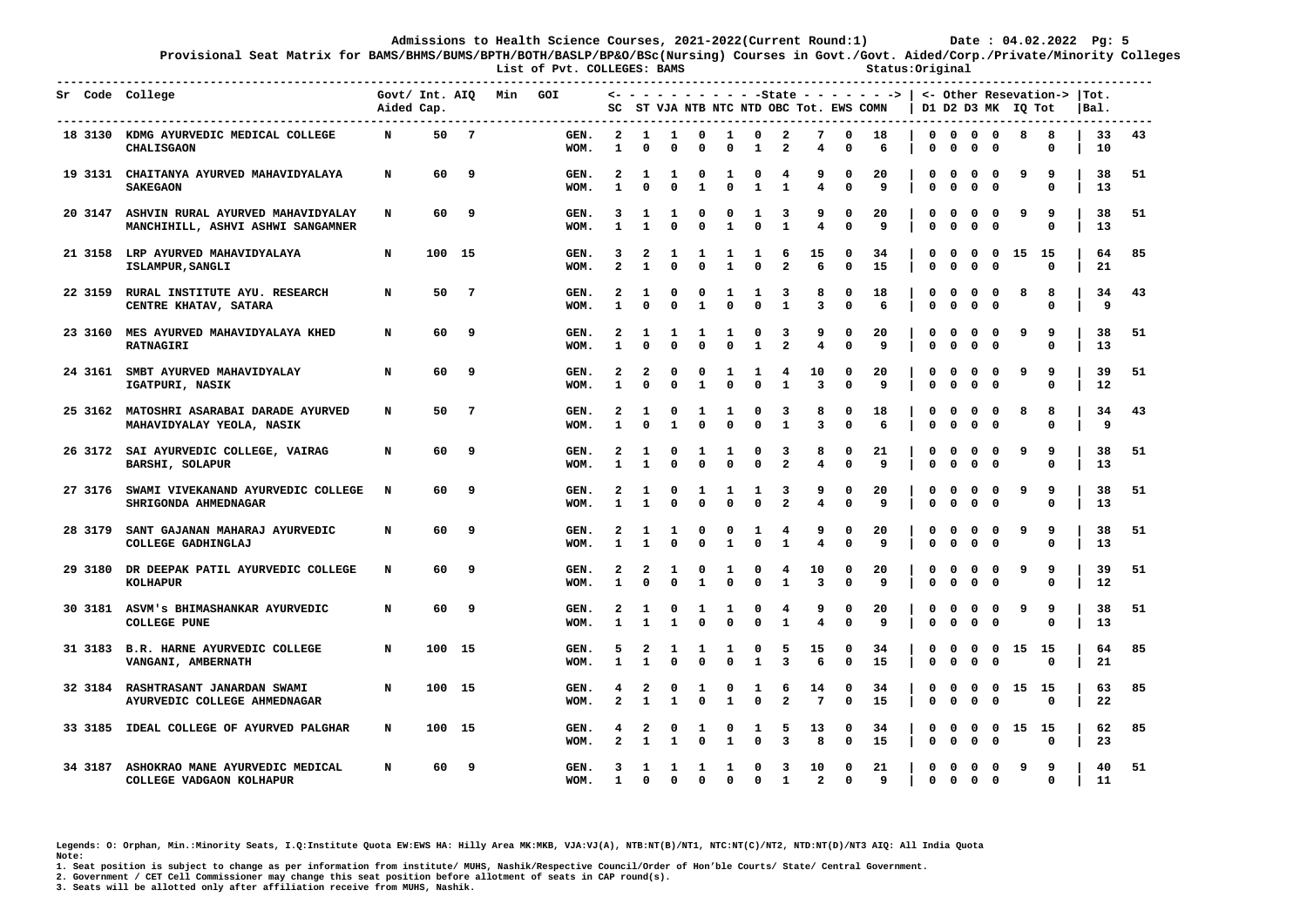**Provisional Seat Matrix for BAMS/BHMS/BUMS/BPTH/BOTH/BASLP/BP&O/BSc(Nursing) Courses in Govt./Govt. Aided/Corp./Private/Minority Colleges**

 **List of Pvt. COLLEGES: BAMS Status:Original** 

|  | Sr Code College                                                      | Govt/ Int. AIQ<br>Aided Cap. |        |    | Min | GOI          |                              |                                        |                   |                              |                              |                          |                              | SC ST VJA NTB NTC NTD OBC Tot. EWS COMN |                          | $\leftarrow$ - - - - - - - - - -State - - - - - - - >   <- Other Resevation->  Tot. |                  |                             |                           |                                     | D1 D2 D3 MK IQ Tot |                  | Bal.     |    |
|--|----------------------------------------------------------------------|------------------------------|--------|----|-----|--------------|------------------------------|----------------------------------------|-------------------|------------------------------|------------------------------|--------------------------|------------------------------|-----------------------------------------|--------------------------|-------------------------------------------------------------------------------------|------------------|-----------------------------|---------------------------|-------------------------------------|--------------------|------------------|----------|----|
|  | 35 3188 MATOSHRI AYURVED MAHAVIDYALAY<br><b>EKLAHARE NASHIK</b>      | N                            | 60     | 9  |     | GEN.<br>WOM. | 2<br>1                       | 1<br>1                                 | 1<br>$\mathbf{0}$ | 0<br>0                       | <b>1</b><br>0                | 1<br>$\mathbf{0}$        | 3<br>$\overline{a}$          | 9<br>4                                  | 0<br>$\Omega$            | 20<br>9                                                                             | $\mathbf 0$<br>0 | $\mathbf 0$<br>$\mathbf 0$  | $\mathbf{o}$<br>0         | $\mathbf{0}$<br>0                   | 9                  | 9<br>0           | 38<br>13 | 51 |
|  | 36 3234 B MULAK AYURVED MAHAVIDYALAYA<br><b>NAGPUR</b>               | N                            | 60     | 9  |     | GEN.<br>WOM. | 3<br>$\mathbf{1}$            | 2<br>$\mathbf 0$                       | 0<br>$\mathbf 0$  | 1<br>$\Omega$                | 1<br>$\mathbf{0}$            | 0<br>$\Omega$            | 3<br>$\overline{a}$          | 10<br>3                                 | 0<br>$\mathbf 0$         | 20<br>9                                                                             | O<br>0           | $\Omega$<br>$\mathbf 0$     | $\Omega$<br>0             | $\Omega$<br>$\mathbf 0$             | ٩                  | 9<br>0           | 39<br>12 | 51 |
|  | 37 3238 GRAMIN AYURVED MAHAVIDYALAYA<br>NAVEGAON PATUR AKOLA         | N                            | 50     | -7 |     | GEN.<br>WOM. | 2<br>$\mathbf{1}$            | 1<br>$\mathbf{1}$                      | 0<br>$\Omega$     | 1<br>$\Omega$                | 1<br>$\Omega$                | 0<br>$\Omega$            | 3<br>$\mathbf{1}$            | 8<br>$\overline{3}$                     | 0<br>$\Omega$            | 19<br>5                                                                             | 0<br>0           | $\mathbf{o}$<br>$\Omega$    | 0<br>$\mathbf{0}$         | 0<br>$\Omega$                       | 8                  | 8<br>$\Omega$    | 35<br>8  | 43 |
|  | 38 3240 SHREE GAJANAN MAHARAJ SANSTHAN<br>AYU. COL. PUSAD YAVATMAL   | N                            | 50     | -7 |     | GEN.<br>WOM. | 2<br>$\mathbf{1}$            | 1<br>$\Omega$                          | 0<br>$\mathbf{1}$ | 0<br>$\Omega$                | 0<br>$\mathbf{1}$            | 1<br>$\Omega$            | 3<br>$\mathbf{1}$            | 7<br>4                                  | 0<br>$\Omega$            | 17<br>$\overline{7}$                                                                | 0<br>0           | 0<br>$\mathbf 0$            | 0<br>0                    | 0<br>0                              | 8                  | 8<br>$\Omega$    | 32<br>11 | 43 |
|  | 39 3241 APES'S MS AYURVEDIC M COLLEGE,<br>KUDWA GONDIA               | N                            | 60     | 9  |     | GEN.<br>WOM. | 3<br>1                       | -1<br>$\mathbf{1}$                     | 1<br>$\mathbf 0$  | $\Omega$<br>$\Omega$         | 0<br>1                       | 0<br>0                   | 4<br>$\mathbf{1}$            | 9<br>4                                  | O<br>0                   | 21<br>8                                                                             | 0<br>0           | 0<br>$\mathbf 0$            | $\Omega$<br>0             | $\Omega$<br>$\mathbf{o}$            | ٩                  | 9<br>$\mathbf 0$ | 39<br>12 | 51 |
|  | 40 3252 SUNIL RAMSINGHJI CHUNAWALA AYU.<br>MAHA. CHIKHLI, B'DANA     | N                            | 60     | 9  |     | GEN.<br>WOM. | $\mathbf{2}$<br>1            | -1<br>$\mathbf{1}$                     | 1<br>$\mathbf 0$  | 0<br>$\mathbf{1}$            | 1<br>$\Omega$                | $\Omega$<br>$\mathbf 0$  | 3<br>$\mathbf{1}$            | 8<br>4                                  | O<br>$\mathbf{0}$        | 22<br>8                                                                             | 0<br>$\mathbf 0$ | $\Omega$<br>$\mathbf 0$     | $^{\circ}$<br>$\mathbf 0$ | $\Omega$<br>$\Omega$                | 9                  | 9<br>$\mathbf 0$ | 39<br>12 | 51 |
|  | 41 3257 JUPITER AYURVEDIC MEDICAL COLLEGE<br><b>NAGPUR</b>           | N                            | 40     | -6 |     | GEN.<br>WOM. | 1<br>$\mathbf{1}$            | 1<br>$\Omega$                          | 1<br>$\mathbf 0$  | 0<br>$\mathbf 0$             | 0<br>$\mathbf{1}$            | 0<br>$\mathbf 0$         | 3<br>$\mathbf{1}$            | 6<br>3                                  | 0<br>$\mathbf 0$         | 13<br>6                                                                             | 0<br>$\mathbf 0$ | 0<br>$\mathbf 0$            | 0<br>$\mathbf 0$          | $\mathbf{o}$<br>$\mathbf 0$         | 6                  | 6<br>0           | 25<br>9  | 34 |
|  | 42 3263 SKR PANDAV AYURVED MAHAVIDYALAYA<br><b>NAGPUR</b>            | N                            | 60     | 9  |     | GEN.<br>WOM. | $\mathbf{2}$<br>$\mathbf{1}$ | 2<br>$\Omega$                          | 1<br>$\mathbf{0}$ | 0<br>$\Omega$                | 0<br>1                       | 1<br>$\mathbf 0$         | 3<br>$\overline{\mathbf{2}}$ | 9<br>$\overline{\mathbf{4}}$            | 0<br>$\mathbf 0$         | 20<br>9                                                                             | 0<br>$\mathbf 0$ | 0<br>$\mathbf 0$            | 0<br>$\mathbf 0$          | $\mathbf 0$<br>$\mathbf 0$          | 9                  | 9<br>$\mathbf 0$ | 38<br>13 | 51 |
|  | 43 3264 MUPS AYURVED MAHAVIDYALAYA DEGAON,<br>WASHIM                 | N                            | 60     | 9  |     | GEN.<br>WOM. | $\mathbf{2}$<br>$\mathbf{1}$ | -1<br>$\mathbf{1}$                     | 1<br>$\mathbf 0$  | 0<br>$\Omega$                | 1<br>$\Omega$                | 1<br>$\mathbf 0$         | 3<br>$\overline{a}$          | 9<br>4                                  | 0<br>$\mathbf 0$         | 20<br>9                                                                             | 0<br>0           | $\mathbf{o}$<br>$\mathbf 0$ | 0<br>$\mathbf 0$          | 0<br>$\mathbf 0$                    | 9                  | 9<br>$\mathbf 0$ | 38<br>13 | 51 |
|  | 44 3265 SMT. VIMLADEVI AYURVEDIC COLLEGE<br><b>CHANDRAPUR</b>        | N                            | 60 -   | 9  |     | GEN.<br>WOM. | 2<br>1                       | 1<br>$\mathbf{1}$                      | 0<br>$\mathbf{1}$ | 1<br>0                       | 0<br>$\mathbf{1}$            | 0<br>$\mathbf 0$         | 4<br>$\mathbf{1}$            | 8<br>5                                  | 0<br>$\mathbf{0}$        | 21<br>8                                                                             | 0<br>0           | $\mathbf 0$<br>$\Omega$     | 0<br>$\mathbf{0}$         | $\mathbf 0$<br>$^{\circ}$           | 9                  | 9<br>$\Omega$    | 38<br>13 | 51 |
|  | 45 3266 ASPM AYURVED COLLEGE AND RESEARCH<br>INSTITUTE BULDHANA      | N                            | 60     | 9  |     | GEN.<br>WOM. | 2<br>$\mathbf{1}$            | 2<br>$\mathbf{0}$                      | 1<br>$\mathbf 0$  | 0<br>0                       | 0<br>$\mathbf{1}$            | 0<br>$\mathbf{1}$        | 4<br>$\mathbf{1}$            | 9<br>4                                  | 0<br>$\Omega$            | 20<br>9                                                                             | 0<br>0           | 0<br>$\mathbf 0$            | 0<br>$\mathbf 0$          | 0<br>$\mathbf{0}$                   | 9                  | 9<br>$\mathbf 0$ | 38<br>13 | 51 |
|  | 46 3271 DR.R.N.LAHOTI AYURVDIC COLLEGE &<br>RES. INST. BULDHANA      | N                            | 60     | 9  |     | GEN.<br>WOM. | $\mathbf{2}$<br>$\mathbf{1}$ | $\overline{\mathbf{2}}$<br>$\mathbf 0$ | 1<br>$\mathbf 0$  | 0<br>0                       | 0<br>1                       | 1<br>$\Omega$            | 3<br>$\overline{2}$          | 9<br>4                                  | 0<br>0                   | 20<br>9                                                                             | 0<br>0           | $\mathbf 0$<br>$\mathbf 0$  | 0<br>0                    | 0<br>$\mathbf 0$                    | 9                  | 9<br>0           | 38<br>13 | 51 |
|  | 47 3273 DR. RAJENDRA GHODE AYU.<br>MAHAVIDYALAYA AMRAVATI            | N                            | 60     | 9  |     | GEN.<br>WOM. | $\mathbf{z}$<br>$\mathbf{1}$ | 1<br>$\mathbf{1}$                      | 0<br>$\mathbf{1}$ | 1<br>$\Omega$                | 1<br>$\Omega$                | $\Omega$<br>$\Omega$     | 4<br>$\mathbf{1}$            | 9<br>4                                  | O<br>$\mathbf 0$         | 20<br>9                                                                             | 0<br>0           | 0<br>$\mathbf 0$            | $\Omega$<br>$\mathbf 0$   | $\Omega$<br>$\mathbf 0$             | 9                  | 9<br>$\mathbf 0$ | 38<br>13 | 51 |
|  | 48 3274 B MULAK AYURVED MAHAVIDYALAYA,<br><b>BUTIBORI NAGPUR</b>     | N                            | 100 15 |    |     | GEN.<br>WOM. | $\mathbf{z}$                 | 2<br>$\mathbf{1}$                      | 1<br>$\Omega$     | 1<br>O                       | 1<br>$\Omega$                | 0<br>$\mathbf{1}$        | 6<br>$\overline{2}$          | 15<br>6                                 | 0<br>$\Omega$            | 34<br>15                                                                            | 0<br>0           | 0<br>$\mathbf 0$            | 0<br>$\mathbf{0}$         | 0<br>$\mathbf 0$                    | 15                 | - 15<br>$\Omega$ | 64<br>21 | 85 |
|  | 49 3277 DATTA MEGHE AYURVED MEDICAL<br><b>COLLEGE NAGPUR</b>         | N                            | 100 15 |    |     | GEN.<br>WOM. | 4<br>$\mathbf{2}$            | 2<br>1                                 | 1<br>$\mathbf{0}$ | 1<br>$\Omega$                | 1<br>$\Omega$                | $\Omega$<br>$\mathbf{1}$ | 6<br>$\mathbf{2}$            | 15<br>6                                 | 0<br>$\mathbf 0$         | 34<br>15                                                                            | 0<br>$\mathbf 0$ | 0<br>$\mathbf 0$            | 0<br>$\mathbf 0$          | 0<br>$\mathbf 0$                    | 15 15              | 0                | 64<br>21 | 85 |
|  | 50 3286 SMT. SHANLINITAI MEGHE AYURVED<br>COLLEGE BHILEWADA BHANDARA | N                            | 60     | 9  |     | GEN.<br>WOM. | $\mathbf{2}$<br>1            | 1<br>1                                 | 1<br>$\mathbf 0$  | $\Omega$<br>0                | 1<br>0                       | $\Omega$<br>$\mathbf 0$  | 4<br>$\mathbf{1}$            | 9<br>3                                  | 0<br>0                   | 21<br>9                                                                             | 0<br>$\mathbf 0$ | 0<br>$\mathbf 0$            | $\Omega$<br>0             | 0<br>$\mathbf 0$                    | <b>q</b>           | 9<br>0           | 39<br>12 | 51 |
|  | 51 3342 CSMSS AYURVED MAHAVIDYALAYA<br>KANCHANWADI AURANGABAD        | N                            | 100 15 |    |     | GEN.<br>WOM. | 5<br>$\mathbf{1}$            | $\overline{a}$<br>$\mathbf{1}$         | 1<br>$\mathbf 0$  | $\mathbf{1}$<br>$\mathbf{0}$ | $\mathbf{o}$<br>$\mathbf{1}$ | 1<br>$\mathbf{0}$        | 6<br>$\overline{3}$          | 16<br>6                                 | $\mathbf{o}$<br>$\Omega$ | 33<br>15                                                                            | $\Omega$<br>0    | $\mathbf 0$<br>$\mathbf 0$  | $\mathbf 0$<br>$^{\circ}$ | $\overline{\mathbf{0}}$<br>$\Omega$ | 15 15              | $\mathbf 0$      | 64<br>21 | 85 |

**Legends: O: Orphan, Min.:Minority Seats, I.Q:Institute Quota EW:EWS HA: Hilly Area MK:MKB, VJA:VJ(A), NTB:NT(B)/NT1, NTC:NT(C)/NT2, NTD:NT(D)/NT3 AIQ: All India Quota Note:** 

**1. Seat position is subject to change as per information from institute/ MUHS, Nashik/Respective Council/Order of Hon'ble Courts/ State/ Central Government.** 

**2. Government / CET Cell Commissioner may change this seat position before allotment of seats in CAP round(s).**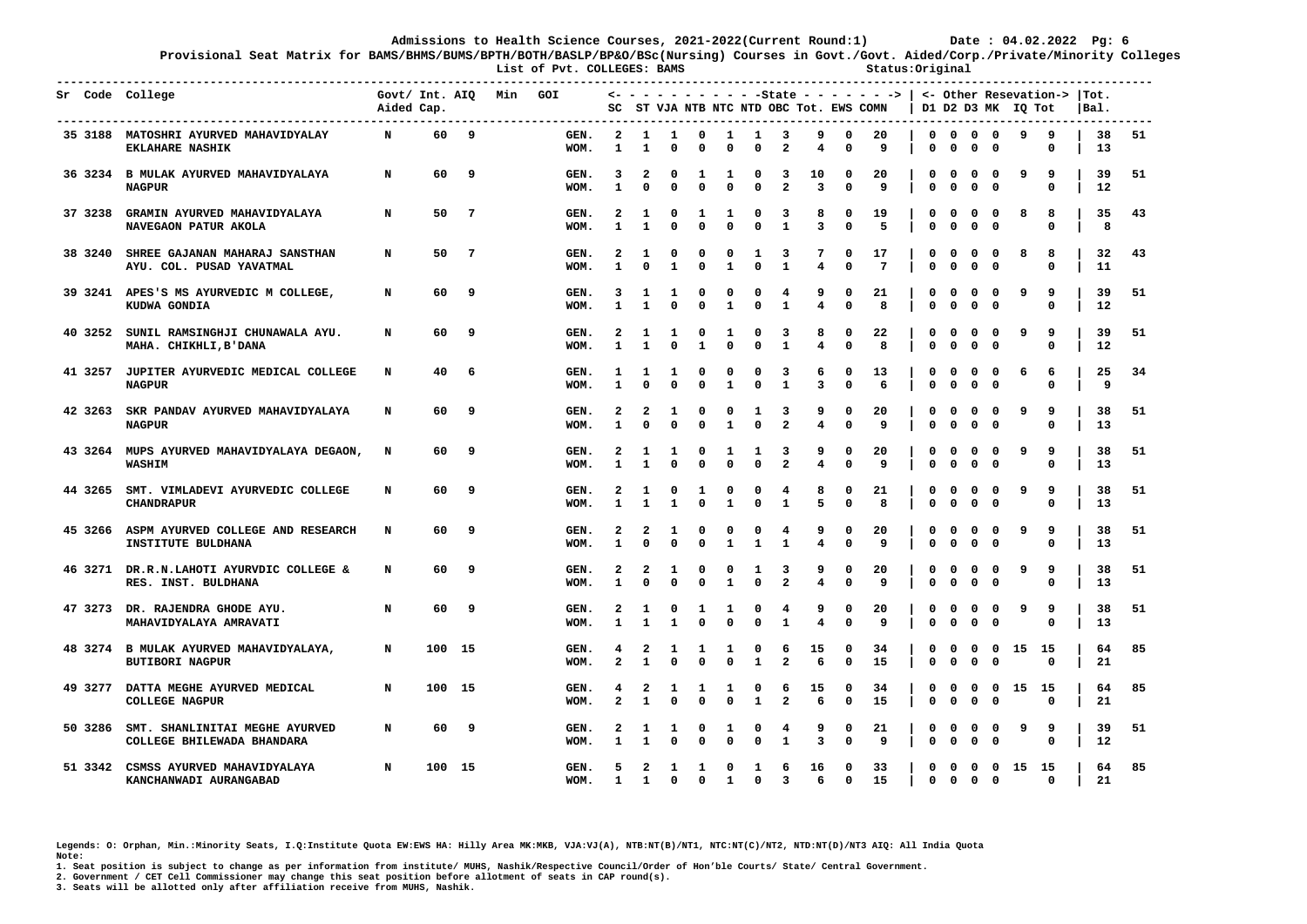**Provisional Seat Matrix for BAMS/BHMS/BUMS/BPTH/BOTH/BASLP/BP&O/BSc(Nursing) Courses in Govt./Govt. Aided/Corp./Private/Minority Colleges**

List of Pyt. COLLEGES: BAMS **Status:Original ------------------------------------------------------------------------------------------------------------------------------------------------------------- Sr Code College Govt/ Int. AIQ Min GOI <- - - - - - - - - - -State - - - - - - -> | <- Other Resevation-> |Tot. Aided Cap. SC ST VJA NTB NTC NTD OBC Tot. EWS COMN | D1 D2 D3 MK IQ Tot |Bal. ------------------------------------------------------------------------------------------------------------------------------------------------------------- 52 3353 LATE BABRUWAN VILLALRAO KALE N 60 9 GEN. 2 1 0 1 1 0 3 8 0 21 | 0 0 0 0 9 9 | 38 51 AYURVED COLLEGE LATUR WOM. 1 1 0 0 0 0 2 4 0 9 | 0 0 0 0 0 | 13 53 3354 BSPM'S DHANWANTARI AYU. N 60 9 GEN. 3 2 0 0 0 0 4 9 0 20 | 0 0 0 0 9 9 | 38 51 MAHAVIDYALAYA UDGIR, LATUR WOM. 1 0 1 0 1 0 1 4 0 9 | 0 0 0 0 0 | 13 54 3355 BSS'S RAMRAO PATIL AYU. N 40 6 GEN. 2 1 1 0 0 1 2 7 0 13 | 0 0 0 0 6 6 | 26 34 MAHAVIDYALAYA, PURNA PARBHANI WOM. 0 0 0 0 1 0 1 2 0 6 | 0 0 0 0 0 | 8 55 3367 ADITYA AYURVED MAHAVIDYALAYA BEED N 50 7 GEN. 2 1 1 0 1 0 3 8 0 19 | 0 0 0 0 8 8 | 35 43 WOM. 1 0 0 1 0 0 1 3 0 5 | 0 0 0 0 0 | 8 56 3368 SAU. SHANTADEVI VEDPRAKASH PATIL N 50 7 GEN. 2 1 1 0 1 0 3 8 0 17 | 0 0 0 0 8 8 | 33 43 AYURVED MAHAVIDYALAYA HINGOLI WOM. 1 0 0 1 0 0 1 3 0 7 | 0 0 0 0 0 | 10 57 3369 SHIVA TRUST'S YESHVANTRAO CHAVAN N 100 15 GEN. 5 2 0 1 1 1 5 15 0 32 | 0 0 0 0 15 15 | 62 85 AYURVED MAHAVIDYALAYA AURANGABAD WOM. 1 1 1 0 0 0 3 6 0 17 | 0 0 0 0 0 | 23 58 3375 DR.VEDPRAKASH AYURVED N 60 9 GEN. 2 2 0 1 0 0 3 8 0 21 | 0 0 0 0 9 9 | 38 51 MAHAVIDYALAYA REVGAON, JALNA WOM. 1 0 1 0 0 0 2 4 0 9 | 0 0 0 0 0 | 13 59 3378 ANAND AYURVED MEDICAL COLLEGE N 60 9 GEN. 2 2 1 0 0 0 3 8 0 21 | 0 0 0 0 9 9 | 38 51 VAIJAPUR, ABAD WOM. 1 0 0 1 0 0 2 4 0 9 | 0 0 0 0 0 | 13 60 3389 SAI AYURVEDIC MEDICAL COLLEGE AND N 60 9 GEN. 2 1 1 0 1 0 3 8 0 20 | 0 0 0 0 9 9 | 37 51 RESEARCH AURANGABAD WOM. 1 1 0 1 0 0 2 5 0 9 | 0 0 0 0 0 | 14 61 3390 DHANESHWARI AYURVEDIC COLLEGE N 60 9 GEN. 3 2 0 0 0 0 4 9 0 20 | 0 0 0 0 9 9 | 38 51**<br>MOM 1 0 1 0 1 0 1 4 0 9 | 0 0 0 0 0 | 13  **AURANGABAD WOM. 1 0 1 0 1 0 1 4 0 9 | 0 0 0 0 0 | 13 ============================================================================================================================================================= \* \* Total \* \* 4060 605 GEN. 157 85 36 30 42 25 230 605 0 1385 | 0 0 0 0 613 613 |2603 3455 WOM. 68 36 16 13 18 10 98 259 0 593 | 0 0 0 0 0 | 852 ============================================================================================================================================================= Req. Of:3455 SC ST VJA NTB NTC NTD OBC Tot. EWS COMN D1 D2 D3 MK IQ Tot Total** 

**Legends: O: Orphan, Min.:Minority Seats, I.Q:Institute Quota EW:EWS HA: Hilly Area MK:MKB, VJA:VJ(A), NTB:NT(B)/NT1, NTC:NT(C)/NT2, NTD:NT(D)/NT3 AIQ: All India Quota Note:** 

**1. Seat position is subject to change as per information from institute/ MUHS, Nashik/Respective Council/Order of Hon'ble Courts/ State/ Central Government.** 

**2. Government / CET Cell Commissioner may change this seat position before allotment of seats in CAP round(s).**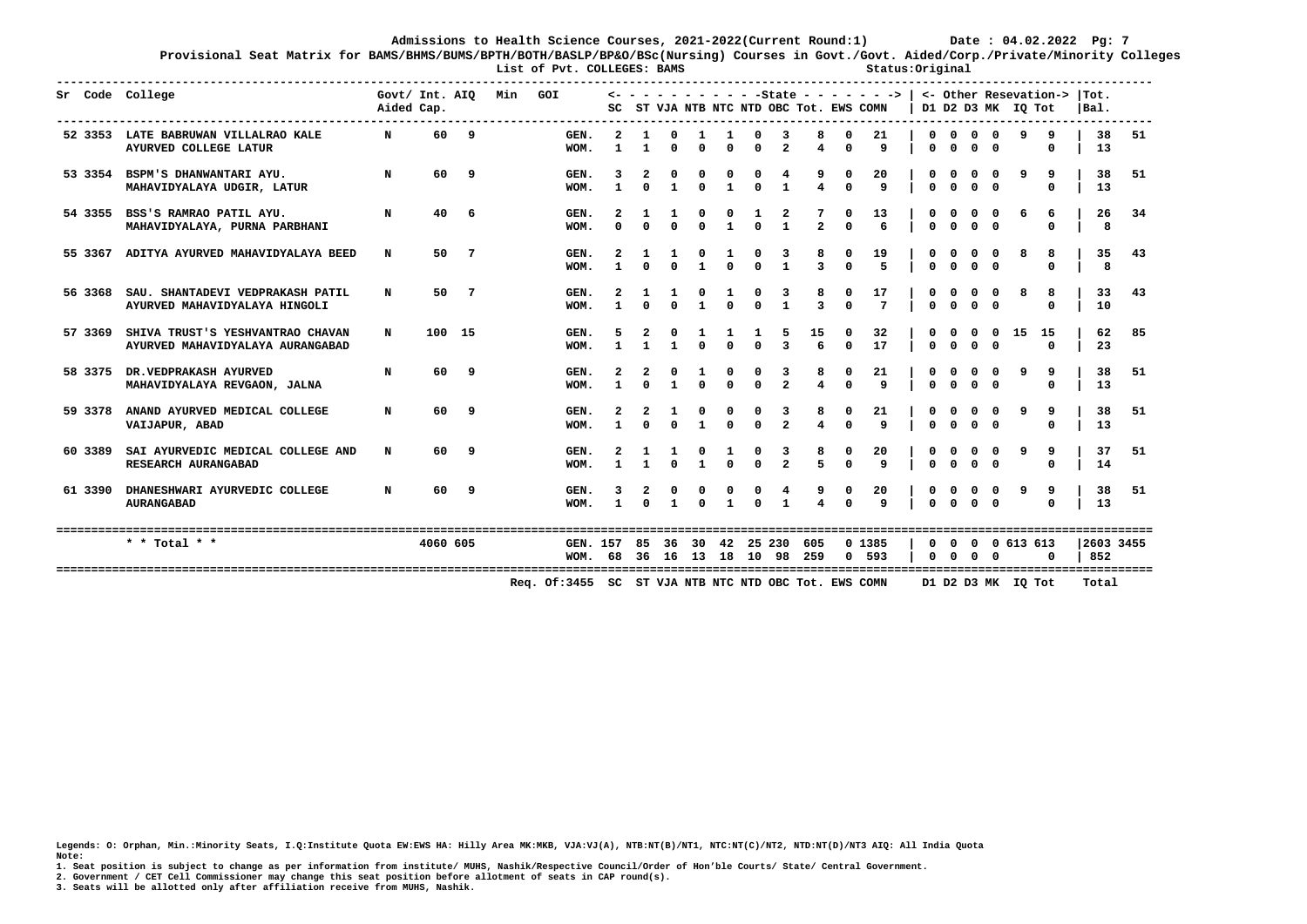**Provisional Seat Matrix for BAMS/BHMS/BUMS/BPTH/BOTH/BASLP/BP&O/BSc(Nursing) Courses in Govt./Govt. Aided/Corp./Private/Minority Colleges List of Pvt. COLLEGES: BHMS Status:Original** 

| Sr Code College |                                                                        | Aided Cap. |        |                | Govt/ Int. AIQ Min GOI | ---------    | SC                                      |                                         |                             |                   |                   |                              |                              | ST VJA NTB NTC NTD OBC Tot. EWS COMN |                             | $\leftarrow$ - - - - - - - - - -State - - - - - - - >   <- Other Resevation->  Tot. |                  |                             |                             |                                         | D1 D2 D3 MK IQ Tot |                  | Bal. |          |    |
|-----------------|------------------------------------------------------------------------|------------|--------|----------------|------------------------|--------------|-----------------------------------------|-----------------------------------------|-----------------------------|-------------------|-------------------|------------------------------|------------------------------|--------------------------------------|-----------------------------|-------------------------------------------------------------------------------------|------------------|-----------------------------|-----------------------------|-----------------------------------------|--------------------|------------------|------|----------|----|
|                 | 1 4101 SMT. CHANDABEN M PATEL HOMOEOPATHY N<br>COLLEGE MUMBAI          |            | 100 15 |                |                        | GEN.<br>WOM. | 4<br>$\mathbf{2}$                       | $\mathbf{2}$<br>1                       | 0<br>1                      | $\mathbf 0$<br>1  | $\mathbf{1}$<br>O | $\mathbf{1}$<br>0            | 6<br>2                       | 14<br>7                              | $\mathbf 0$<br>0            | 34<br>15                                                                            | $\mathbf 0$<br>0 | 0                           | 0                           | $\mathbf 0$                             | 0 0 0 15 15        | 0                |      | 63<br>22 | 85 |
|                 | 2 4102 YERALA MED. TRUST'S HOMOEOPATHY<br>COL., KHARGHAR NEW MUMBAI    | N          | 100 15 |                |                        | GEN.<br>WOM. | 4<br>$\mathbf{z}$                       | 2<br>$\mathbf{1}$                       | 0<br>$\mathbf{1}$           | 1<br>$\Omega$     | 1<br>$\Omega$     | 1<br>$\Omega$                | 5<br>$\overline{\mathbf{3}}$ | 14<br>$7\phantom{.0}$                | 0<br>$\mathbf 0$            | 34<br>15                                                                            | 0<br>0           | 0<br>$\mathbf 0$            | 0<br>$\mathbf 0$            | $\mathbf 0$<br>$\mathbf 0$              | 15                 | - 15<br>$\Omega$ |      | 63<br>22 | 85 |
|                 | 3 4103 VIRAR HOMOEOPATHIC MEDICAL COLLEGE                              | N          |        | 75 11          |                        | GEN.<br>WOM. | 3<br>$\mathbf{1}$                       | 1<br>$\mathbf{1}$                       | 0<br>$\mathbf{1}$           | 1<br>0            | 1<br>$\Omega$     | 1<br>$\Omega$                | 4<br>$\overline{a}$          | 11<br>5                              | 0<br>$\mathbf{0}$           | 26<br>11                                                                            | 0<br>0           | 0<br>0                      | 0<br>$\Omega$               | $^{\circ}$<br>$\Omega$                  | 11 11              | $\Omega$         |      | 48<br>16 | 64 |
|                 | 4 4104 SAI HOMOEOPATHIC MEDICAL COLLEGE<br><b>BHIWANDI</b>             | N          |        | 75 11          |                        | GEN.<br>WOM. | 3<br>$\mathbf{1}$                       | 1<br>$\mathbf{1}$                       | 1<br>0                      | 0<br>0            | 1<br>$\mathbf 0$  | $\mathbf{o}$<br>$\mathbf{1}$ | 5<br>$\overline{\mathbf{2}}$ | 11<br>5                              | $\mathbf{o}$<br>$\mathbf 0$ | 27<br>10                                                                            | 0<br>0           | 0<br>$\mathbf 0$            | 0<br>$\mathbf 0$            | $\mathbf 0$<br>$\mathbf 0$              | 11 11              | $\Omega$         |      | 49<br>15 | 64 |
|                 | 5 4105 CHANDRAKANT H KELUSKAR HOMOEOPATHY<br>COLLEGE ALIBAG            | N          | 50     | $\overline{7}$ |                        | GEN.<br>WOM. | 2<br>$\mathbf{1}$                       | 1<br>$\mathbf{1}$                       | 1<br>$\Omega$               | 0<br>$\mathbf{0}$ | 0<br>$\mathbf{1}$ | 0<br>$\mathbf 0$             | 3<br>$\mathbf{1}$            | 7<br>4                               | 0<br>$\mathbf 0$            | 18<br>6                                                                             | 0<br>0           | 0<br>$\mathbf 0$            | 0<br>$\mathbf{0}$           | $\mathbf{o}$<br>$\mathbf 0$             | 8                  | 8<br>$\mathbf 0$ |      | 33<br>10 | 43 |
|                 | 6 4106 KES LOKNETE ADV. DATTA PATIL HOM.<br>MED. COL. VENGURLA         | N          | 50     | $\overline{7}$ |                        | GEN.<br>WOM. | 1<br>$\mathbf{1}$                       | 1<br>$\Omega$                           | 1<br>$\Omega$               | 0<br>$\mathbf{1}$ | 1<br>$\Omega$     | 1<br>$\Omega$                | 3<br>$\mathbf{1}$            | 8<br>3                               | 0<br>$\mathbf 0$            | 17<br>7                                                                             | 0<br>0           | 0<br>$\mathbf 0$            | 0<br>$\mathbf 0$            | $\mathbf 0$<br>$\mathbf 0$              | 8                  | 8<br>$\mathbf 0$ |      | 33<br>10 | 43 |
|                 | 7 4107 DAPOLI HOMOEOPATHICMEDICAL - APTI,<br>DAPOLI RATNAGIRI          | N          | 50     | $\overline{7}$ |                        | GEN.<br>WOM. | 2<br>$\Omega$                           | 1<br>$\mathbf{1}$                       | 1<br>$\Omega$               | 0<br>$\mathbf{0}$ | 1<br>$\mathbf{0}$ | 0<br>$\mathbf{1}$            | 3<br>$\mathbf{1}$            | 8<br>3                               | 0<br>$\mathbf 0$            | 18<br>6                                                                             | 0<br>0           | 0<br>$\mathbf 0$            | 0<br>$\mathbf 0$            | $\mathbf 0$<br>$\mathbf 0$              | 8                  | 8<br>$\Omega$    |      | 34<br>9  | 43 |
|                 | 8 4108 DHONDUMAMA SATHE HOMOEOPATHY<br>MEDICAL COLLEGE PUNE            | N          | 100 15 |                |                        | GEN.<br>WOM. | 5<br>$\mathbf{1}$                       | 2<br>$\mathbf{1}$                       | 1<br>$\mathbf 0$            | 0<br>$\mathbf{1}$ | 1<br>$\mathbf 0$  | 1<br>$\mathbf 0$             | 5<br>3                       | 15<br>6                              | 0<br>$\mathbf 0$            | 34<br>15                                                                            | 0<br>$\mathbf 0$ | 0<br>$\mathbf 0$            | $\mathbf 0$<br>$\mathbf 0$  | $\overline{\mathbf{0}}$<br>$\mathbf{o}$ | 15                 | 15<br>0          |      | 64<br>21 | 85 |
|                 | 9 4109 LFPEF'S HOMOEOPATHIC MEDICAL<br>COLLEGE CHINCHWAD               | N          | 100 15 |                |                        | GEN.<br>WOM. | 4<br>$\overline{a}$                     | 2<br>$\mathbf{1}$                       | 1<br>$\mathbf 0$            | 0<br>$\mathbf{1}$ | 1<br>$\Omega$     | 1<br>$\mathbf 0$             | 5<br>$\overline{\mathbf{3}}$ | 14<br>$\overline{7}$                 | 0<br>$\mathbf 0$            | 34<br>15                                                                            | 0<br>$\mathbf 0$ | 0<br>$\mathbf 0$            | 0<br>$\mathbf 0$            | $\overline{\mathbf{0}}$<br>$\mathbf 0$  | 15 15              | $\Omega$         |      | 63<br>22 | 85 |
|                 | 10 4110 J J MAGDUM HOMOEOPATHY MEDICAL<br>COLLEGE JAYSINGPUR           | N          | 100 15 |                |                        | GEN.<br>WOM. | 4<br>$\mathbf{c}$                       | $\overline{\mathbf{2}}$<br>1            | 1<br>$\mathbf 0$            | 0<br>1            | 1<br>0            | 0<br>$\mathbf{1}$            | 6<br>$\mathbf{2}$            | 14<br>$7\phantom{.0}$                | 0<br>$\mathbf 0$            | 34<br>15                                                                            | 0<br>$\mathbf 0$ | 0<br>$\mathbf 0$            | $\mathbf 0$<br>$\mathbf 0$  | $\overline{\mathbf{0}}$<br>$\mathbf 0$  | 15                 | - 15<br>0        |      | 63<br>22 | 85 |
|                 | 11 4112 SJPES'S HOMOEOPATHIC MEDICAL<br><b>COLLEGE KOLHAPUR</b>        | N          |        | 75 11          |                        | GEN.<br>WOM. | 3<br>$\mathbf{1}$                       | 1<br>$\mathbf{1}$                       | 1<br>$\mathbf 0$            | 1<br>0            | 1<br>$\Omega$     | 0<br>$\mathbf{1}$            | 4<br>$\overline{\mathbf{2}}$ | 11<br>5                              | 0<br>$\mathbf 0$            | 27<br>10                                                                            | 0<br>$\mathbf 0$ | 0<br>$\mathbf 0$            | 0<br>$\mathbf 0$            | $\mathbf 0$<br>$\mathbf 0$              | 11 11              | 0                |      | 49<br>15 | 64 |
|                 | 12 4113 V Y CHAVAN HOMOEOPATHY MEDICAL<br>COLLLEGE KOLHAPUR            | N          | 50     | $\overline{7}$ |                        | GEN.<br>WOM. | $\overline{\mathbf{2}}$<br>$\mathbf{1}$ | 1<br>1                                  | 0<br>0                      | 1<br>$\Omega$     | 0<br>1            | 0<br>$\Omega$                | 3<br>1                       | 7<br>4                               | 0<br>$\Omega$               | 16<br>8                                                                             | 0<br>0           | $\mathbf{o}$<br>$^{\circ}$  | 0<br>$\Omega$               | $\mathbf{o}$<br>$\mathbf{0}$            | 8                  | 8<br>0           |      | 31<br>12 | 43 |
|                 | 13 4114 EB GADKARI HOMOEOPATHY MEDICAL<br>COLLEGE GADHINGLAJ           | N          | 50     | -7             |                        | GEN.<br>WOM. | 1<br>$\mathbf{1}$                       | 1<br>$\mathbf{1}$                       | 1<br>$\mathbf 0$            | 0<br>0            | 0<br>1            | 0<br>$\mathbf{1}$            | 3<br>$\mathbf{1}$            | 6<br>5                               | 0<br>0                      | 18<br>6                                                                             | 0<br>0           | $\mathbf{o}$<br>$\mathbf 0$ | 0<br>$\mathbf 0$            | $\mathbf{o}$<br>$\mathbf 0$             | 8                  | 8<br>0           |      | 32<br>11 | 43 |
|                 | 14 4115 SET'S SAWKAR HOMOEOPATHIC MEDICAL<br>COL & SAMARTH HOSP SATARA | N          | 100 15 |                |                        | GEN.<br>WOM. | 4<br>2                                  | $\overline{\mathbf{2}}$<br>1            | 1<br>$\Omega$               | 1<br>0            | 0<br>1            | 0<br>1                       | 6<br>$\overline{\mathbf{2}}$ | 14<br>$7\phantom{.0}$                | 0<br>0                      | 35<br>14                                                                            | 0<br>$\mathbf 0$ | $\mathbf{o}$<br>$\mathbf 0$ | 0<br>0                      | $\mathbf 0$<br>$\mathbf{o}$             | 15                 | 15<br>0          |      | 64<br>21 | 85 |
|                 | 15 4116 GULABRAO PATIL HOMOEOPATHIC<br>MEDICAL COLLEGE SANGLI          | N          | 100 15 |                |                        | GEN.<br>WOM. | 5<br>1                                  | $\overline{2}$<br>1                     | $\mathbf 0$<br>$\mathbf{1}$ | 1<br>0            | 1<br>$\mathbf 0$  | 1<br>$\mathbf 0$             | 5<br>3                       | 15<br>6                              | $\mathbf 0$<br>0            | 33<br>16                                                                            | $\mathbf 0$<br>0 | $\mathbf 0$<br>$\mathbf 0$  | $\mathbf 0$<br>0            | $\mathbf 0$<br>$\mathbf 0$              | 15 15              | 0                |      | 63<br>22 | 85 |
|                 | 16 4117 GANDHI NATHA RANGAJI HOMOEOPATHY<br>MEDICAL COLLEGE SOLAPUR    | N          | 50     | 8              |                        | GEN.<br>WOM. | 2<br>$\mathbf{1}$                       | 1<br>$\mathbf{1}$                       | 1<br>$\mathbf 0$            | 0<br>$\mathbf 0$  | 1<br>$\mathbf 0$  | 0<br>$\mathbf 0$             | 3<br>$\mathbf{1}$            | 8<br>$\overline{\mathbf{3}}$         | 0<br>$\mathbf 0$            | 16<br>$7\phantom{.0}$                                                               | 0<br>$\mathbf 0$ | $\mathbf 0$<br>$\mathbf 0$  | 0<br>$\mathbf 0$            | $\mathbf 0$<br>$\mathbf{o}$             | 8                  | 8<br>0           |      | 32<br>10 | 42 |
|                 | 17 4118 AHMEDNAGAR HOM. MED. COL. SAVEDI<br><b>RD</b>                  | N          |        | 75 11          |                        | GEN.<br>WOM. | 3<br>$\mathbf{1}$                       | 1<br>$\mathbf{1}$                       | 1<br>$\mathbf 0$            | 1<br>0            | 0<br>1            | 0<br>0                       | 5<br>$\overline{a}$          | 11<br>5                              | $\mathbf 0$<br>0            | 25<br>12                                                                            | 0<br>0           | $\mathbf 0$<br>$\mathbf 0$  | 0<br>0                      | $\mathbf{o}$<br>$\mathbf{o}$            | 11 11              | 0                |      | 47<br>17 | 64 |
|                 | 18 4119 MHF'S HOMOEOPATHIC MED. COL.<br><b>SANGAMNER, NAGAR</b>        | N          | 100 15 |                |                        | GEN.<br>WOM. | 4<br>$\overline{a}$                     | $\overline{\mathbf{2}}$<br>$\mathbf{1}$ | 1<br>$\Omega$               | 1<br>$\Omega$     | 1<br>$\mathbf{1}$ | 0<br>$\mathbf{0}$            | 6<br>$\overline{a}$          | 15<br>6                              | $\mathbf 0$<br>$\Omega$     | 33<br>16                                                                            | 0<br>$\Omega$    | $\mathbf 0$<br>$^{\circ}$   | $\mathbf 0$<br>$\mathbf{0}$ | $\mathbf{0}$<br>$\Omega$                | 15 15              | $\Omega$         |      | 63<br>22 | 85 |

**Legends: O: Orphan, Min.:Minority Seats, I.Q:Institute Quota EW:EWS HA: Hilly Area MK:MKB, VJA:VJ(A), NTB:NT(B)/NT1, NTC:NT(C)/NT2, NTD:NT(D)/NT3 AIQ: All India Quota Note:** 

**1. Seat position is subject to change as per information from institute/ MUHS, Nashik/Respective Council/Order of Hon'ble Courts/ State/ Central Government.** 

**2. Government / CET Cell Commissioner may change this seat position before allotment of seats in CAP round(s).**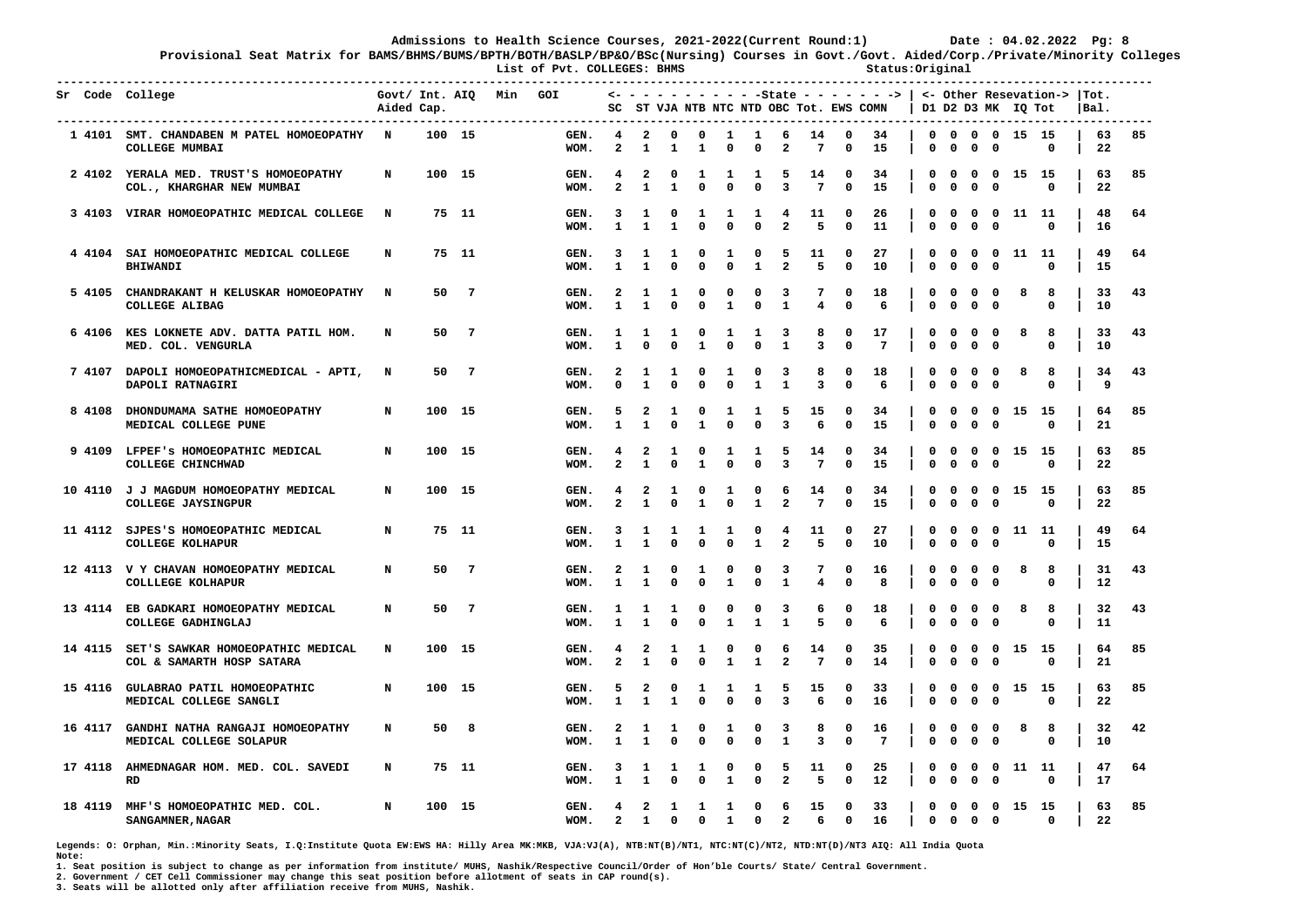**Provisional Seat Matrix for BAMS/BHMS/BUMS/BPTH/BOTH/BASLP/BP&O/BSc(Nursing) Courses in Govt./Govt. Aided/Corp./Private/Minority Colleges** List of Pvt. COLLEGES: BHMS **Status:Original** 

|  | Sr Code College                                                                  | Aided Cap.  |        |                | Govt/ Int. AIQ Min GOI |                                        |                              |                                |                              |                              |                                |                             |                                         |                              |                     | $\leftarrow$ - - - - - - - - - -State - - - - - - - >   <- Other Resevation->  Tot.<br>SC ST VJA NTB NTC NTD OBC Tot. EWS COMN |                            |                                                           |                                         | D1 D2 D3 MK IQ Tot |                       | Bal. |          |    |
|--|----------------------------------------------------------------------------------|-------------|--------|----------------|------------------------|----------------------------------------|------------------------------|--------------------------------|------------------------------|------------------------------|--------------------------------|-----------------------------|-----------------------------------------|------------------------------|---------------------|--------------------------------------------------------------------------------------------------------------------------------|----------------------------|-----------------------------------------------------------|-----------------------------------------|--------------------|-----------------------|------|----------|----|
|  | 19 4120 KAKASAHEB MHASKE HOMOEOPATHY MED.<br>COL. AHMEDNAGAR                     | N           | 100 15 |                |                        | ----------------------<br>GEN.<br>WOM. | 5<br>$\mathbf{1}$            | $\overline{a}$<br>$\mathbf{1}$ | $\mathbf{1}$<br>$\mathbf{0}$ | $\mathbf{1}$<br>$\mathbf{0}$ | <b>1</b><br>$\mathbf{0}$       | <b>1</b><br>$\mathbf{0}$    | 6<br>3                                  | 17<br>5                      | 0<br>$\Omega$       | 31<br>17                                                                                                                       | $\mathbf 0$                | $\mathbf{o}$<br>$\mathbf 0$                               | $\mathbf 0$                             | 0 0 0 0 15 15      | $^{\circ}$            |      | 63<br>22 | 85 |
|  | 20 4121 MOTIWALA (MINORITY) HOMOEOPATHY<br>MEDICAL COLLEGE NASIK (GUJRATI)       | N           |        |                | 100 15 GUJRATI         | GEN.<br>WOM.                           | 0<br>$\mathbf 0$             | $\Omega$<br>$\mathbf 0$        | 0<br>$\mathbf 0$             | 0<br>$\mathbf 0$             | O<br>$\mathbf 0$               | 0<br>$\mathbf 0$            | 0<br>$\mathbf{0}$                       | 0<br>$\mathbf{0}$            | 0<br>$\mathbf 0$    | 49<br>21                                                                                                                       | 0<br>0                     | 0<br>0<br>$\mathbf 0$<br>$\mathbf 0$                      | $\mathbf 0$<br>$\mathbf{o}$             |                    | 15 15<br>$\mathbf{0}$ |      | 64<br>21 | 85 |
|  | 21 4122 KBA (MINORITY) HOM. MED. COLLEGE<br>CHANDWAD (JAIN)                      | N           |        | 100 15 JAIN    |                        | GEN.<br>WOM.                           | 0<br>$\Omega$                | 0<br>$\Omega$                  | 0<br>$\mathbf 0$             | 0<br>$\mathbf 0$             | 0<br>$\mathbf 0$               | 0<br>$\mathbf{0}$           | 0<br>$\mathbf{0}$                       | 0<br>$\mathbf{0}$            | 0<br>$\Omega$       | 49<br>21                                                                                                                       | 0<br>$\mathbf{0}$          | 0<br>0<br>$\mathbf 0$<br>$\Omega$                         | $\mathbf 0$<br>$^{\circ}$               |                    | 15 15<br>$\Omega$     |      | 64<br>21 | 85 |
|  | 22 4123 KDMG HOMOEOPATHIC MEDICAL COLLEGE<br>SHIRPUR DHULE                       | N           |        | 75 11          |                        | GEN.<br>WOM.                           | 3<br>$\mathbf{1}$            | 1<br>$\mathbf{1}$              | 1<br>$\mathbf 0$             | 0<br>$\mathbf 0$             | 1<br>$\mathbf{1}$              | 0<br>$\mathbf 0$            | 5<br>$\overline{a}$                     | 11<br>5                      | 0<br>$\mathbf 0$    | 26<br>11                                                                                                                       | 0<br>0                     | 0<br>0<br>$\mathbf 0$<br>$\mathbf 0$                      | $\mathbf 0$<br>$\mathbf 0$              |                    | 11 11<br>$\mathbf{0}$ |      | 48<br>16 | 64 |
|  | 23 4141 VAMANRAO ITHAPE HOM. MED. COL.<br><b>SANGAMNER</b>                       | N           | 100 15 |                |                        | GEN.<br>WOM.                           | 4<br>$\mathbf{2}$            | 2<br>$\mathbf{1}$              | 1<br>$\mathbf 0$             | 1<br>$\mathbf 0$             | -1<br>$\mathbf 0$              | 1<br>$\mathbf 0$            | 5<br>3                                  | 15<br>6                      | 0<br>$\mathbf 0$    | 34<br>15                                                                                                                       | 0<br>0                     | $\mathbf 0$<br>0<br>$\mathbf 0$<br>$\mathbf 0$            | $\mathbf 0$<br>$\mathbf 0$              |                    | 15 15<br>$\Omega$     |      | 64<br>21 | 85 |
|  | 24 4142 KSSM'S DHANWANTARI HOM. COLLEGE<br><b>NASIK</b>                          | N           | 50     | $\overline{7}$ |                        | GEN.<br>WOM.                           | 1<br>$\mathbf{1}$            | 2<br>$\Omega$                  | 1<br>$\mathbf 0$             | 0<br>$\Omega$                | $\mathbf 0$<br>$\mathbf{1}$    | 1<br>$\mathbf 0$            | 3<br>$\mathbf{1}$                       | 8<br>3                       | 0<br>$\mathbf 0$    | 17<br>$7\phantom{.0}$                                                                                                          | 0<br>0                     | $\mathbf 0$<br>0<br>$\mathbf 0$<br>$\mathbf{0}$           | $\mathbf 0$<br>$\mathbf 0$              | 8                  | 8<br>O                |      | 33<br>10 | 43 |
|  | 25 4143 ANANTRAO KANSE<br>HOM. MED. COLLEGE, ALEPHATA JUNNAR,<br><b>PUNE</b>     | N           | 100 15 |                |                        | GEN.<br>WOM.                           | 4<br>$\overline{a}$          | 2<br>$\mathbf{1}$              | 1<br>$\mathbf 0$             | 0<br>$\mathbf{1}$            | 1<br>$\mathbf{1}$              | 0<br>$\mathbf 0$            | 6<br>$\mathbf{2}$                       | 14<br>$7\phantom{.0}$        | 0<br>$\mathbf 0$    | 34<br>15                                                                                                                       | 0<br>$\mathbf 0$           | 0<br>0<br>$\mathbf 0$<br>$\mathbf 0$                      | $\mathbf 0$<br>$\mathbf 0$              |                    | 15 15<br>$\Omega$     |      | 63<br>22 | 85 |
|  | 26 4144 PSPM'S MAHILA HOMOEOPATHIC MEDICAL<br><b>COLLEGE SOLAPUR</b>             | $\mathbf N$ | 100 15 |                |                        | GEN.<br>WOM.                           | 0<br>6                       | 0<br>3                         | 0<br>1                       | $\mathbf 0$<br>1             | 0<br>1                         | 0<br>$\mathbf{1}$           | 0<br>8                                  | 0<br>21                      | 0<br>0              | 0<br>49                                                                                                                        | $\mathbf 0$<br>$\mathbf 0$ | $\mathbf 0$<br>$\mathbf 0$                                | $0\quad 0\quad 0$<br>$\mathbf 0$        |                    | 15 15<br>$\Omega$     |      | 15<br>70 | 85 |
|  | 27 4145 CHAMUNDAMATA HOM. MED. COL.<br><b>JALGAON</b>                            | N           | 50     | $\overline{7}$ |                        | GEN.<br>WOM.                           | 2<br>$\mathbf{1}$            | 1<br>$\Omega$                  | 1<br>$\mathbf 0$             | 0<br>$\mathbf{1}$            | 0<br>$\mathbf{1}$              | 0<br>$\mathbf 0$            | 3<br>$\mathbf{1}$                       | 7<br>$\overline{\mathbf{4}}$ | 0<br>$\mathbf 0$    | 18<br>6                                                                                                                        | 0<br>0                     | $\mathbf{o}$<br>$\mathbf 0$<br>$\mathbf 0$<br>$\mathbf 0$ | $\overline{\mathbf{0}}$<br>$\mathbf 0$  | 8                  | 8<br>0                |      | 33<br>10 | 43 |
|  | 28 4147 DR. ULHAS PATIL HOMOEOPATHIC<br>COLLEGE JALGAON                          | N           | 100 15 |                |                        | GEN.<br>WOM.                           | 4<br>$\overline{2}$          | 2<br>$\mathbf{1}$              | 1<br>$\mathbf 0$             | 1<br>$\mathbf 0$             | 1<br>$\mathbf 0$               | 1<br>$\mathbf 0$            | 6<br>$\overline{a}$                     | 16<br>5                      | 0<br>$\mathbf 0$    | 34<br>15                                                                                                                       | 0<br>0                     | $\mathbf 0$<br>$\mathbf 0$<br>$\mathbf 0$                 | $0\quad 0$<br>$\mathbf 0$               | 15 15              | $\Omega$              |      | 65<br>20 | 85 |
|  | 29 4148 SHARADCHANDRAJI PAWAR HOMOEOPATHY<br>MED. COL. AHMEDNAGAR                | N           | 100 15 |                |                        | GEN.<br>WOM.                           | 3<br>$\overline{2}$          | 2<br>$\mathbf{1}$              | 1<br>$\mathbf 0$             | 0<br>$\mathbf{1}$            | $\mathbf{1}$<br>$\mathbf{1}$   | $\mathbf{1}$<br>$\Omega$    | 5<br>3                                  | 13<br>8                      | 0<br>$\mathbf 0$    | 35<br>14                                                                                                                       | 0<br>$\mathbf{0}$          | $\mathbf{o}$<br>$\mathbf 0$<br>$\mathbf 0$<br>$\Omega$    | $\overline{\mathbf{0}}$<br>$\mathbf 0$  |                    | 15 15<br>$\Omega$     |      | 63<br>22 | 85 |
|  | 30 4149 STGC TRUST R.R. PATIL HOMOEOPATHIC<br>MEDICAL COLLEGE SANGLI             | N           | 50     | $\overline{7}$ |                        | GEN.<br>WOM.                           | 2<br>$\mathbf{1}$            | 2<br>$\Omega$                  | 0<br>$\mathbf{1}$            | 0<br>$\mathbf 0$             | 1<br>$\Omega$                  | 0<br>$\mathbf 0$            | 3<br>$\mathbf{1}$                       | 8<br>$\overline{\mathbf{3}}$ | 0<br>$\mathbf 0$    | 18<br>6                                                                                                                        | 0<br>$\mathbf{0}$          | $\mathbf{o}$<br>$\mathbf 0$<br>$\mathbf 0$<br>$\mathbf 0$ | $\mathbf 0$<br>$\mathbf 0$              | 8                  | 8<br>$\Omega$         |      | 34<br>9  | 43 |
|  | 31 4151 JAMKHED HOMOEOPATHIC MEDICAL<br>COLLEGE AHMEDNAGAR                       | N           | 100 15 |                |                        | GEN.<br>WOM.                           | 4<br>$\mathbf{1}$            | 2<br>$\mathbf{1}$              | 1<br>$\mathbf 0$             | 1<br>$\mathbf 0$             | 1<br>$\mathbf{1}$              | 1<br>$\Omega$               | 5<br>3                                  | 15<br>6                      | 0<br>$\mathbf 0$    | 34<br>15                                                                                                                       | 0<br>0                     | $\mathbf 0$<br>$\mathbf 0$<br>$\mathbf 0$                 | $0\quad 0$<br>$\mathbf 0$               |                    | 15 15<br>$\Omega$     |      | 64<br>21 | 85 |
|  | 32 4152 ATAL BIHARI VAJPEYEE HOMOEOPATHIC<br>MEDICAL COLLEGE JALKE AHMEDNAGAR    | N           |        | 60 9           |                        | GEN.<br>WOM.                           | 2<br>$\mathbf{1}$            | 2<br>$\Omega$                  | 0<br>$\mathbf{1}$            | 1<br>$\mathbf 0$             | 1<br>$\Omega$                  | 0<br>$\Omega$               | 3<br>$\overline{a}$                     | 9<br>$\overline{\mathbf{4}}$ | 0<br>$\mathbf{0}$   | 20<br>9                                                                                                                        | 0<br>$\mathbf{0}$          | 0<br>0<br>$\mathbf 0$<br>$\mathbf 0$                      | $\mathbf 0$<br>$\mathbf 0$              | 9                  | 9<br>0                |      | 38<br>13 | 51 |
|  | 33 4153 MATOSHRI ASARABAI DARADE<br>HOMOEOPATHIC MEDICAL COLLEGE<br>YEOLA, NASIK | N           |        | 60 9           |                        | GEN.<br>WOM.                           | 2<br>$\mathbf{1}$            | 1<br>$\Omega$                  | 0<br>$\mathbf{1}$            | 1<br>$\Omega$                | 1<br>$\mathbf 0$               | 0<br>$\mathbf{1}$           | 4<br>$\mathbf{1}$                       | 9<br>$\overline{4}$          | 0<br>$\mathbf 0$    | 20<br>9                                                                                                                        | 0<br>0                     | 0<br>0<br>$\mathbf 0$<br>$\mathbf 0$                      | $\mathbf 0$<br>$\mathbf 0$              | 9                  | 9<br>0                |      | 38<br>13 | 51 |
|  | 34 4154 MAHALAXMI HOM. MED. COL. &<br>RESEARCH CENTRE SATARA                     | N           | 60     | 9              |                        | GEN.<br>WOM.                           | 2<br>$\mathbf{1}$            | 2<br>$\mathbf 0$               | 1<br>$\Omega$                | 0<br>$\mathbf{1}$            | 0<br>$\mathbf{1}$              | 0<br>$\mathbf 0$            | 3<br>$\mathbf{1}$                       | 8<br>$\overline{4}$          | 0<br>$\mathbf 0$    | 21<br>9                                                                                                                        | 0<br>$\mathbf{0}$          | 0<br>$\mathbf{o}$<br>$\mathbf 0$<br>$\Omega$              | $\mathbf 0$<br>$\Omega$                 | 9                  | 9<br>0                |      | 38<br>13 | 51 |
|  | 35 4155 NOOTAN HOMOEOPATHIC MEDICAL<br>COLLEGE SANGLI                            | N           | 60     | $\overline{9}$ |                        | GEN.<br>WOM.                           | $\mathbf{2}$<br>$\mathbf{1}$ | $\overline{a}$<br>$\mathbf{0}$ | $\mathbf{1}$<br>$\Omega$     | $\mathbf{o}$<br>$\mathbf{1}$ | $\mathbf{1}$<br>$\overline{0}$ | $\mathbf 0$<br>$\mathbf{1}$ | $\overline{\mathbf{3}}$<br>$\mathbf{1}$ | 9<br>4                       | 0<br>$\overline{0}$ | 20<br>9                                                                                                                        | $\mathbf 0$                | $\mathbf 0$<br>0                                          | $\mathbf 0$<br>$0\quad 0\quad 0\quad 0$ | 9                  | 9<br>0                |      | 38<br>13 | 51 |

**Legends: O: Orphan, Min.:Minority Seats, I.Q:Institute Quota EW:EWS HA: Hilly Area MK:MKB, VJA:VJ(A), NTB:NT(B)/NT1, NTC:NT(C)/NT2, NTD:NT(D)/NT3 AIQ: All India Quota Note:** 

**1. Seat position is subject to change as per information from institute/ MUHS, Nashik/Respective Council/Order of Hon'ble Courts/ State/ Central Government.** 

**2. Government / CET Cell Commissioner may change this seat position before allotment of seats in CAP round(s).**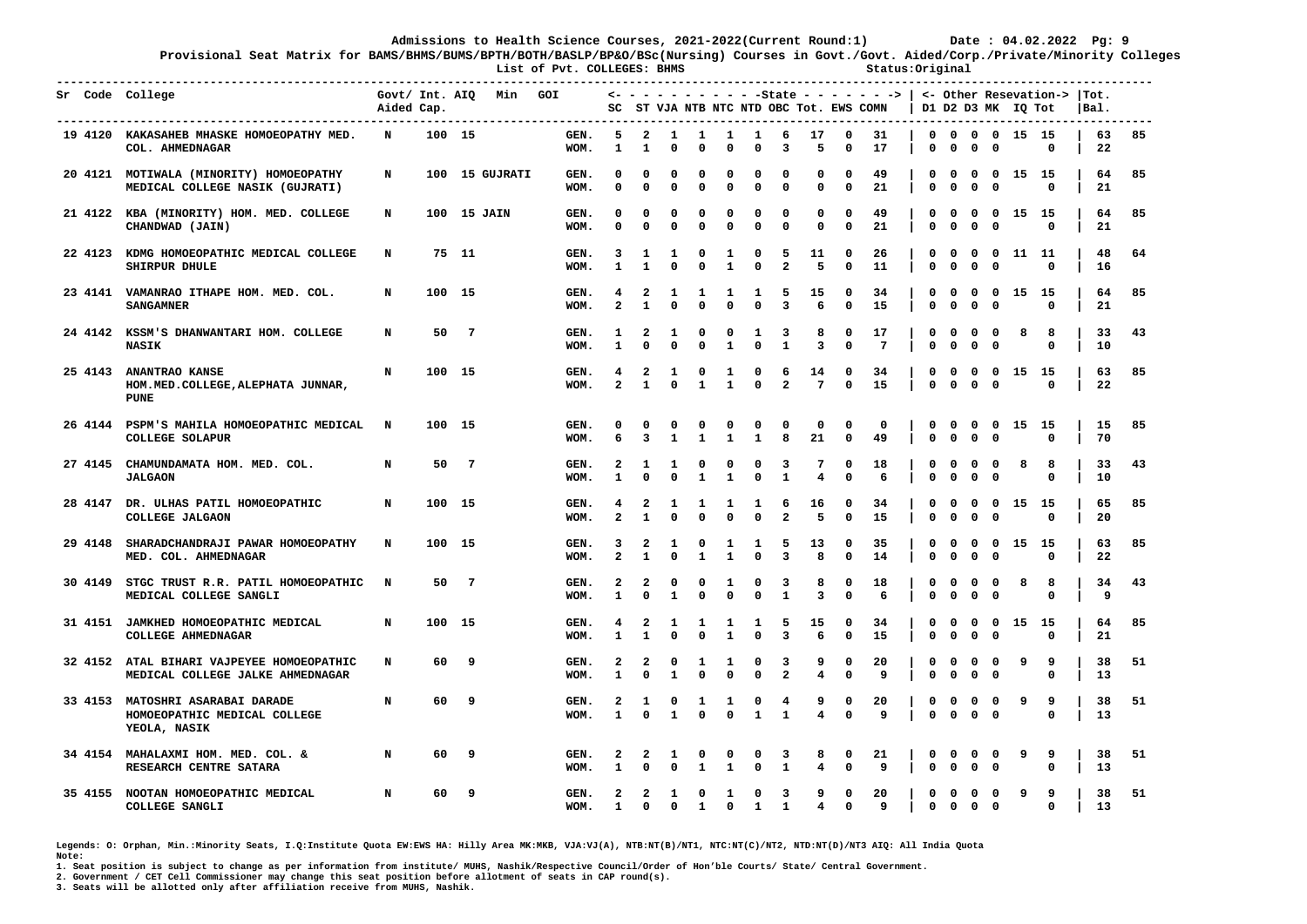**Provisional Seat Matrix for BAMS/BHMS/BUMS/BPTH/BOTH/BASLP/BP&O/BSc(Nursing) Courses in Govt./Govt. Aided/Corp./Private/Minority Colleges List of Pvt. COLLEGES: BHMS Status:Original** 

|         | Sr Code College                                                                      | Aided Cap.  |        | Govt/ Int. AIQ Min GOI |              |                              |                                     |                   |                   |                             |                            |                              |                             |                             | $\leftarrow$ - - - - - - - - - -State - - - - - - ->  <br>SC ST VJA NTB NTC NTD OBC Tot. EWS COMN |                   |                                        |                              | D1 D2 D3 MK IO Tot                      |       | <- Other Resevation->  Tot. | Bal. |          |     |
|---------|--------------------------------------------------------------------------------------|-------------|--------|------------------------|--------------|------------------------------|-------------------------------------|-------------------|-------------------|-----------------------------|----------------------------|------------------------------|-----------------------------|-----------------------------|---------------------------------------------------------------------------------------------------|-------------------|----------------------------------------|------------------------------|-----------------------------------------|-------|-----------------------------|------|----------|-----|
|         | 36 4157 LATE MRS. HOUSABAI (JAIN)<br>HOMOEOPATHIC MEDICAL COLLEGE<br>KOLHAPUR (JAIN) | $\mathbf N$ |        | 100 15 JAIN            | GEN.<br>WOM. | $^{\circ}$<br>$\Omega$       | 0<br>$\mathbf{0}$                   | 0<br>0            | 0<br>$\Omega$     | $\mathbf 0$<br>$\mathbf 0$  | $\mathbf 0$<br>$\mathbf 0$ | $\mathbf 0$<br>$\mathbf 0$   | $\mathbf 0$<br>$\mathbf{0}$ | $\mathbf 0$<br>$\mathbf 0$  | 41<br>29                                                                                          | $\mathbf{0}$      | $\mathbf 0$                            | $\mathbf 0$                  | 0 0 0 0 15 15<br>$\mathbf 0$            |       | 0                           |      | 56<br>29 | 85  |
|         | 37 4158 RASHTRASANT JANARDAN SWAMI<br>HOMOEOPATHIC COLLEGE AHMEDNAGAR                | N           | 100 15 |                        | GEN.<br>WOM. | 3<br>$\overline{a}$          | -2<br>$\mathbf{1}$                  | -1<br>0           | 1<br>$\mathbf 0$  | -1<br>$\mathbf{1}$          | 1<br>$\Omega$              | 5<br>3                       | 14<br>$7\overline{ }$       | 0<br>$\mathbf 0$            | 34<br>15                                                                                          | 0<br>$\mathbf{0}$ | $^{\circ}$<br>$\mathbf 0$              | $\mathbf 0$<br>$\mathbf 0$   | $\overline{\mathbf{0}}$<br>$\mathbf 0$  | 15 15 | $\Omega$                    |      | 63<br>22 | 85  |
|         | 38 4159 VENUTAI YASHWATRAO CHAVAN<br>HOMOEOPATHIC COLLEGE KOLHAPUR                   | N           |        | 50 7                   | GEN.<br>WOM. | 2<br>$\Omega$                | 1<br>$\mathbf{1}$                   | 1<br>$\mathbf{0}$ | 1<br>$\Omega$     | -1<br>$\Omega$              | 0<br>$\mathbf 0$           | 3<br>$\mathbf{1}$            | 9<br>$\overline{a}$         | 0<br>$\mathbf{0}$           | 18<br>6                                                                                           | 0<br>0            | $\mathbf 0$<br>$\mathbf 0$             | $\mathbf 0$<br>$\mathbf 0$   | $\overline{\phantom{0}}$<br>$\mathbf 0$ | 8     | 8<br>$\Omega$               |      | 35<br>8  | 43  |
|         | 39 4224 ANTARBHARTI HOMOEOPATHY MEDICAL<br><b>COLLEGE NAGPUR</b>                     | N           |        | 50 7                   | GEN.<br>WOM. | $\mathbf{2}$<br>$\mathbf{1}$ | 1<br>$\Omega$                       | 0<br>$\mathbf{1}$ | 1<br>$\mathbf 0$  | 1<br>$\mathbf 0$            | 0<br>$\mathbf 0$           | 3<br>$\mathbf{1}$            | 8<br>3                      | 0<br>$\mathbf 0$            | 18<br>6                                                                                           | 0<br>0            | $\mathbf 0$<br>$\mathbf 0$             | $\mathbf{o}$<br>$\mathbf 0$  | $\mathbf 0$<br>$\mathbf 0$              | 8     | 8<br>$\Omega$               |      | 34<br>9  | 43  |
|         | 40 4226 PURUSHOTTAM BAGLA HOMOEOPATHY MED.<br>COL. CHANDRAPUR                        | N           |        | 50 7                   | GEN.<br>WOM. | 2<br>1                       | 1<br>$\Omega$                       | 1<br>$\mathbf{0}$ | 0<br>$\mathbf{1}$ | 1<br>$\Omega$               | 0<br>$\Omega$              | 3<br>$\mathbf{1}$            | 8<br>3                      | 0<br>$\mathbf 0$            | 17<br>$7\phantom{.0}$                                                                             | 0<br>$\mathbf{0}$ | $\mathbf 0$<br>$\mathbf 0$             | $\mathbf{o}$<br>$\mathbf{0}$ | $\mathbf{o}$<br>0                       | 8     | 8<br>0                      |      | 33<br>10 | 43  |
|         | 41 4227 PANCHSHEEL HOMOEOPATHIC MEDICAL<br>COLLEGE KHAMGAON                          | N           | 100 15 |                        | GEN.<br>WOM. | 4<br>$\overline{a}$          | 2<br>$\mathbf{1}$                   | 0<br>$\mathbf{1}$ | 1<br>$\Omega$     | 0<br>$\mathbf{1}$           | 1<br>$\Omega$              | 6<br>$\overline{a}$          | 14<br>$7\phantom{.0}$       | 0<br>$\mathbf{0}$           | 35<br>14                                                                                          | 0<br>0            | 0<br>$\mathbf{0}$                      | $\mathbf 0$<br>0             | $\mathbf 0$<br>$\mathbf{0}$             | 15 15 | $\Omega$                    |      | 64<br>21 | 85  |
| 42 4228 | GONDIA HOMOEOPATHY MEDICAL COLLEGE                                                   | N           |        | 50 7                   | GEN.<br>WOM. | 1<br>$\mathbf{1}$            | $\overline{\mathbf{2}}$<br>$\Omega$ | 1<br>$\mathbf{0}$ | 0<br>$\mathbf{1}$ | $\mathbf{1}$<br>$\mathbf 0$ | $\mathbf 0$<br>$\mathbf 0$ | 3<br>$\mathbf{1}$            | 8<br>$\overline{3}$         | $\mathbf 0$<br>$\mathbf{0}$ | 17<br>7                                                                                           | 0<br>$\mathbf{0}$ | $\mathbf 0$<br>$\mathbf 0$             | $\mathbf 0$<br>0             | $\mathbf 0$<br>$\mathbf 0$              | 8     | 8<br>$\Omega$               |      | 33<br>10 | 43  |
| 43 4229 | PJN INSTITUTE OF HOMOEOPATHY<br>MEDICAL COLLEGE AMARAVATI                            | N           |        | 70 11                  | GEN.<br>WOM. | 2<br>1                       | 1<br>$\mathbf{1}$                   | 1<br>$\mathbf{0}$ | 1<br>$\mathbf 0$  | 1<br>$\mathbf{0}$           | 0<br>$\mathbf{0}$          | 4<br>$\overline{a}$          | 10<br>$\overline{4}$        | 0<br>$\mathbf{0}$           | 23<br>11                                                                                          | 0<br>$\mathbf{0}$ | 0<br>$\mathbf{0}$                      | 0<br>0                       | $\mathbf 0$<br>$\Omega$                 | 11 11 | $\Omega$                    |      | 44<br>15 | -59 |
|         | 44 4230 TAKHATMAL SHRIVALLABH HOMOEOPATHY<br>MED. COL. AMARAVATI                     | N           |        | 75 11                  | GEN.<br>WOM. | 3<br>$\mathbf{1}$            | 2<br>$\Omega$                       | 1<br>0            | 0<br>$\mathbf{1}$ | 1<br>$\mathbf 0$            | 0<br>$\mathbf{1}$          | 4<br>$\overline{a}$          | 11<br>5                     | 0<br>$\mathbf 0$            | 25<br>12                                                                                          | 0<br>0            | 0<br>$\Omega$                          | 0<br>0                       | $\mathbf{o}$<br>$\Omega$                | 11 11 | $\Omega$                    |      | 47<br>17 | 64  |
|         | 45 4231 HOMOEOPATHY MEDICAL COLLEGE, AKOT<br>ROAD AKOLA                              | N           | 50     | $\overline{7}$         | GEN.<br>WOM. | 2<br>$\mathbf{1}$            | 0<br>$\mathbf{1}$                   | 1<br>$\mathbf{0}$ | 0<br>$\mathbf 0$  | -1<br>$\mathbf 0$           | 1<br>$\mathbf 0$           | 3<br>$\mathbf{1}$            | 8<br>3                      | 0<br>$\mathbf 0$            | 16<br>8                                                                                           | 0<br>0            | $\Omega$<br>$\mathbf 0$                | 0<br>0                       | $\mathbf{o}$<br>0                       | 8     | 8<br>0                      |      | 32<br>11 | 43  |
|         | 46 4232 SHREE JANATA HOMOEOPATHY MEDICAL<br>COLLEGE AKOLA                            | N           |        | 50 8                   | GEN.<br>WOM. | 2<br>1                       | 1<br>$\mathbf{1}$                   | 0<br>0            | 1<br>$\Omega$     | 1<br>$\mathbf 0$            | 0<br>$\Omega$              | 3<br>$\mathbf{1}$            | 8<br>3                      | 0<br>$\mathbf{0}$           | 15<br>8                                                                                           | 0<br>0            | $\Omega$<br>$\mathbf 0$                | 0<br>0                       | $\Omega$<br>$\mathbf{o}$                | 8     | 8<br>0                      |      | 31<br>11 | 42  |
|         | 47 4333 DKMM (MINORITY) HOMOEOPATHY<br>MEDICAL COLLEGE AURANGABAD (JAIN)             | N           |        | 100 15 JAIN            | GEN.<br>WOM. | 0<br>0                       | $\Omega$<br>$\Omega$                | 0<br>$\Omega$     | 0<br>$\Omega$     | 0<br>$\Omega$               | 0<br>$\Omega$              | 0<br>$\Omega$                | 0<br>$\mathbf{0}$           | 0<br>$\mathbf{0}$           | 49<br>21                                                                                          | 0<br>$\mathbf{0}$ | 0<br>$\mathbf 0$                       | $\mathbf{o}$<br>$\Omega$     | $\mathbf 0$<br>$\mathbf{o}$             | 15    | - 15<br>$\Omega$            |      | 64<br>21 | 85  |
|         | 48 4334 FOSTER DEVELOPMENT HOMOEOPATHY<br>MED. COL. AURANGABAD                       | N           | 100 15 |                        | GEN.<br>WOM. | 5<br>$\mathbf{1}$            | 2<br>$\mathbf{1}$                   | 1<br>$\mathbf{1}$ | 1<br>$\Omega$     | 1<br>$\Omega$               | 1<br>$\mathbf 0$           | 5<br>3                       | 16<br>6                     | 0<br>$\mathbf 0$            | 34<br>14                                                                                          | 0<br>$\mathbf 0$  | 0<br>$\mathbf 0$                       | $^{\circ}$<br>$\mathbf 0$    | $\mathbf 0$<br>$\mathbf 0$              | 15 15 | $\Omega$                    |      | 65<br>20 | 85  |
|         | 49 4335 SHREE BHAGWAN HOMOEOPATHY MEDICAL<br><b>COLLEGE AURANGABAD</b>               | N           | 100 15 |                        | GEN.<br>WOM. | 4<br>$\overline{a}$          | 2<br>$\mathbf{1}$                   | 0<br>$\mathbf{1}$ | 1                 | 1<br>$\Omega$               | 1<br>$\Omega$              | 6<br>$\overline{a}$          | 15<br>6                     | 0<br>$\Omega$               | 33<br>16                                                                                          | 0<br>$\mathbf{0}$ | 0<br>$\mathbf 0$                       | 0<br>$\mathbf 0$             | $\mathbf 0$<br>$\overline{\phantom{0}}$ | 15 15 |                             |      | 63<br>22 | 85  |
|         | 50 4336 S M PADAMSHRIJI KADAM HOMOEOPATHIC<br>MED. COL. NANDED                       | $\mathbf N$ | 100 15 |                        | GEN.<br>WOM. | 4<br>$\overline{a}$          | 2<br>$\mathbf{1}$                   | 0<br>$\mathbf{1}$ | 1<br>$\mathbf{0}$ | 1<br>$\Omega$               | 1<br>$\Omega$              | 6<br>$\overline{a}$          | 15<br>6                     | 0<br>$\mathbf{0}$           | 34<br>15                                                                                          | 0<br>$\mathbf 0$  | $^{\circ}$<br>$\Omega$                 | $\mathbf{o}$<br>$\Omega$     | $0$ 15 15<br>$\mathbf 0$                |       | $\Omega$                    |      | 64<br>21 | 85  |
|         | 51 4337 SONAJIRAO KSHIRSAGAR HOMOEOPATHY<br>MED. COL. BEED                           | N           | 100 15 |                        | GEN.<br>WOM. | 4<br>$\overline{a}$          | 2<br>$\Omega$                       | 1<br>0            | 1<br>$\mathbf 0$  | -1<br>$\mathbf{1}$          | 1<br>$\mathbf 0$           | 5<br>3                       | 15<br>6                     | 0<br>$\mathbf 0$            | 35<br>14                                                                                          | 0<br>$\mathbf 0$  | 0<br>$\mathbf 0$                       | $\mathbf{o}$<br>$\mathbf 0$  | $\mathbf 0$<br>$\mathbf{o}$             | 15 15 | $\mathbf 0$                 |      | 65<br>20 | 85  |
|         | 52 4338 P D JAIN HOMOEOPATHIC COLLEGE<br>PARBHANI                                    | N           | 100 15 |                        | GEN.<br>WOM. | 4                            | $\overline{2}$<br>$2 \quad 1$       | 1<br>$\Omega$     | 1<br>$\Omega$     | 1<br>$\Omega$               | 1<br>$\Omega$              | 5<br>$\overline{\mathbf{3}}$ | 15<br>6                     | 0<br>$\Omega$               | 35<br>14                                                                                          | $^{\circ}$        | $^{\circ}$<br>$0\quad 0\quad 0\quad 0$ | $^{\circ}$                   | 0 15 15                                 |       | $\Omega$                    |      | 65<br>20 | 85  |

**Legends: O: Orphan, Min.:Minority Seats, I.Q:Institute Quota EW:EWS HA: Hilly Area MK:MKB, VJA:VJ(A), NTB:NT(B)/NT1, NTC:NT(C)/NT2, NTD:NT(D)/NT3 AIQ: All India Quota Note:** 

**1. Seat position is subject to change as per information from institute/ MUHS, Nashik/Respective Council/Order of Hon'ble Courts/ State/ Central Government.** 

**2. Government / CET Cell Commissioner may change this seat position before allotment of seats in CAP round(s).**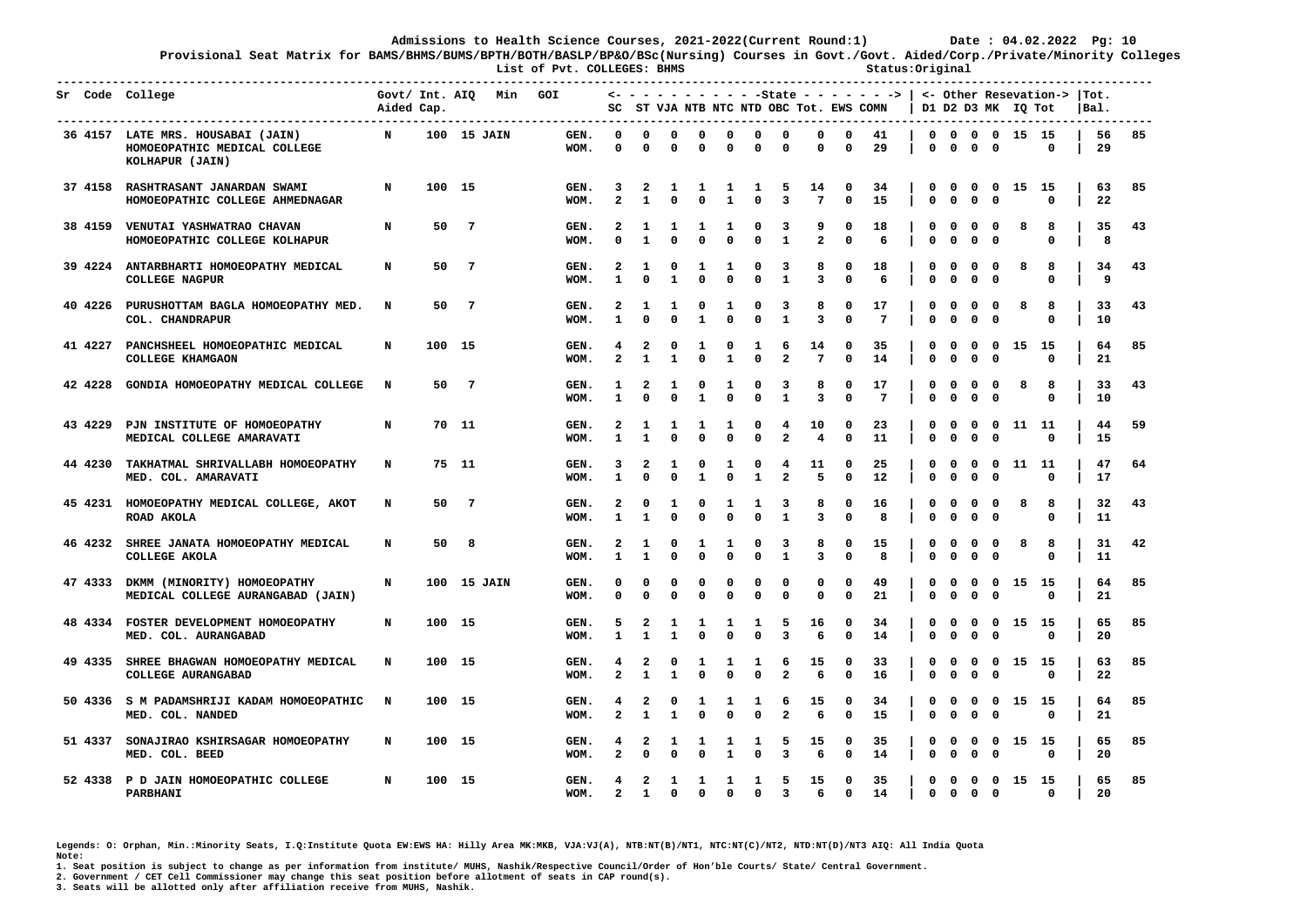**Provisional Seat Matrix for BAMS/BHMS/BUMS/BPTH/BOTH/BASLP/BP&O/BSc(Nursing) Courses in Govt./Govt. Aided/Corp./Private/Minority Colleges List of Pvt. COLLEGES: BHMS Status:Original** 

|         | Sr Code College                                                 | Govt/ Int. AIQ<br>Aided Cap. |          |        | Min | GOI                                                  |              |            |                |              |              |          |                         |                        |                        | $-State - - - - - - - >$<br>SC ST VJA NTB NTC NTD OBC Tot. EWS COMN |                          |                       |            |           | D1 D2 D3 MK IQ Tot | <- Other Resevation-> | Tot.<br>$ $ Bal.  |     |
|---------|-----------------------------------------------------------------|------------------------------|----------|--------|-----|------------------------------------------------------|--------------|------------|----------------|--------------|--------------|----------|-------------------------|------------------------|------------------------|---------------------------------------------------------------------|--------------------------|-----------------------|------------|-----------|--------------------|-----------------------|-------------------|-----|
| 53 4339 | KSPM'S HOMOEOPATHIC MEDICAL<br><b>COLLEGE LATUR</b>             | $\mathbf N$                  |          | 75 11  |     | GEN.<br>WOM.                                         |              |            |                | $\Omega$     | <sup>0</sup> | 0        | 2                       | $12 \overline{ }$<br>4 | $\Omega$               | 27<br>10                                                            | $^{\circ}$               | . റ                   | 0 O        |           | -11                | 11<br>$^{\circ}$      | 50<br>14          | 64  |
| 54 4346 | GURU MISHRI HOMOEOPATHIC MED. COL.<br>AND HOSP. JALNA           | N                            | 100 15   |        |     | GEN.<br>WOM.                                         |              |            |                | <sup>0</sup> |              |          | 2                       | 15<br>6                | 0<br>$\Omega$          | 34<br>15                                                            | 0<br>$0\quad 0$          | 0                     | $0\quad 0$ |           | 15                 | 15<br>$^{\circ}$      | 64<br>21          | 85  |
| 55 4350 | SAYALI CHARTITABLE TRUST'S COLLEGE<br>OF HOMOEOPATHY AURANGABAD | N                            |          | 100 15 |     | GEN.<br>WOM.                                         | $\mathbf{2}$ |            |                | $\Omega$     | $\Omega$     | $\Omega$ | $\overline{2}$          | 15<br>6                | $^{\circ}$<br>$\Omega$ | 34<br>15                                                            | 0<br>0 O                 | $\Omega$              |            | 0         | 15                 | 15<br>$\Omega$        | 64<br>21          | -85 |
| 56 4356 | SSVP HOMOEOPATHIC MEDICAL COLLEGE<br>HATTA HINGOLI              | N                            | 60       | 9      |     | GEN.<br>WOM.                                         |              |            |                |              |              | 0        | $\overline{\mathbf{3}}$ | 9                      | $\Omega$               | 21<br>8                                                             | $0\quad 0$<br>$^{\circ}$ | <b>0</b>              |            |           |                    | 9<br>0                | 39<br>12          | -51 |
| 57 4360 | MAULI HOMOEOPATHIC MEDICAL COLLEGE<br><b>LATUR</b>              | $\mathbf N$                  | 60       | - 9    |     | GEN.<br>WOM.                                         |              |            |                | <sup>0</sup> | $\Omega$     | $\Omega$ |                         | 10<br>3                | $^{\circ}$             | 20<br>9                                                             | $^{\circ}$<br>$\Omega$   | $\bullet$<br>$\Omega$ | 0 O        | $\bullet$ |                    | 9<br>$\Omega$         | 39<br>12          | 51  |
|         | * * Total * *                                                   |                              | 4505 669 |        |     | GEN. 155<br>WOM. 73                                  |              | 83<br>- 39 | 36<br>16 14 19 | 30           | 42           | 11 105   | 24 227                  | 597<br>277             |                        | 0 1554<br>0, 726                                                    | $\Omega$<br>0            | $\Omega$<br>റ         | 0 O        |           | 0 0 682 682        | 0                     | 2833 3836<br>1003 |     |
|         |                                                                 |                              |          |        |     | Req. Of:3836 SC ST VJA NTB NTC NTD OBC Tot. EWS COMN |              |            |                |              |              |          |                         |                        |                        |                                                                     |                          |                       |            |           | D1 D2 D3 MK IQ Tot |                       | Total             |     |

**Legends: O: Orphan, Min.:Minority Seats, I.Q:Institute Quota EW:EWS HA: Hilly Area MK:MKB, VJA:VJ(A), NTB:NT(B)/NT1, NTC:NT(C)/NT2, NTD:NT(D)/NT3 AIQ: All India Quota Note:** 

**1. Seat position is subject to change as per information from institute/ MUHS, Nashik/Respective Council/Order of Hon'ble Courts/ State/ Central Government.** 

**2. Government / CET Cell Commissioner may change this seat position before allotment of seats in CAP round(s).**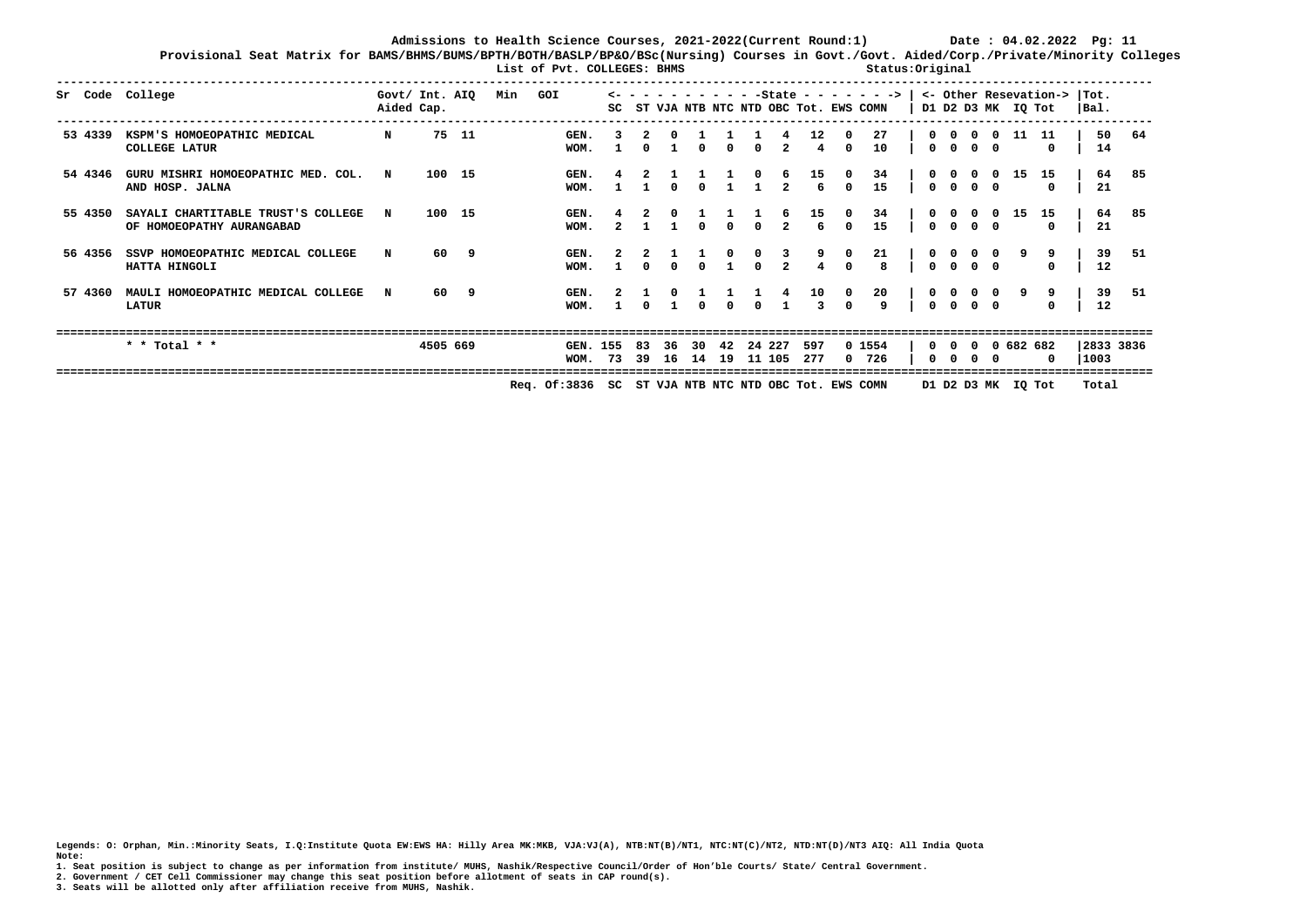**Provisional Seat Matrix for BAMS/BHMS/BUMS/BPTH/BOTH/BASLP/BP&O/BSc(Nursing) Courses in Govt./Govt. Aided/Corp./Private/Minority Colleges List of Govt./Govt. Aided COLLEGES: BUMS Status:Original** 

|        | Sr Code College<br>.                                                    | Aided Cap.   |     |        | Govt/ Int. AIQ Min GOI |                                                                                     |                          |                      |                          |                      |                          |                         |                        |                          |                        |                               |                      |              |                                                         |                 | $\leftarrow$ - - - - - - - - - - State - - - - - - >   <- Other Resevation->  Tot.<br>SC ST VJA NTB NTC NTD OBC Tot. EWS COMN   D1 D2 D3 MK IQ Tot   | Bal.     |         |
|--------|-------------------------------------------------------------------------|--------------|-----|--------|------------------------|-------------------------------------------------------------------------------------|--------------------------|----------------------|--------------------------|----------------------|--------------------------|-------------------------|------------------------|--------------------------|------------------------|-------------------------------|----------------------|--------------|---------------------------------------------------------|-----------------|------------------------------------------------------------------------------------------------------------------------------------------------------|----------|---------|
|        | 1 5101 ANJUMAN ISLAMIC TIBIA COLLEGE<br>VERSOVA ANDHERI MUMBAI (MUSLIM) | $\mathbf{Y}$ |     |        | 60 9 MUSLIM            | GEN.<br>WOM.<br>PWD.<br>ORP                                                         | $\Omega$<br>$\Omega$     | $\Omega$<br>$\Omega$ | 0<br><sup>n</sup>        | $\Omega$             | $\Omega$<br>$\Omega$     | $\Omega$<br>$\Omega$    | $\Omega$<br>$\Omega$   | $^{\circ}$               |                        | $0\quad 36$<br>$0 \t 0 \t 15$ |                      |              | $0\quad 0\quad 0\quad 0$<br>$0 \quad 0 \quad 0 \quad 0$ |                 | U<br>$\Omega$                                                                                                                                        | 15       | 36 51   |
| 2 5102 | ZVM'S UNANI MEDICAL COLLEGE PUNE<br>(MUSLIM)                            | Y            | 60  |        | 9 MUSLIM               | GEN.<br>WOM.<br>PWD.<br>ORP                                                         |                          |                      |                          |                      |                          |                         | $\Omega$               | 0<br>$\Omega$            | $\Omega$               | 35<br>16                      |                      |              | $0 \quad 0 \quad 0 \quad 0$                             | $0\quad 0$      | 0<br>$\Omega$                                                                                                                                        | 35<br>16 | 51      |
| 3 5103 | MOHAMMADIYA TIBIA COLLEGE MALEGAON Y<br>(MUSLIM)                        |              | 60  |        | 9 MUSLIM               | GEN.<br>WOM.<br>PWD.<br>ORP                                                         | $\Omega$                 | $\Omega$             | $\Omega$                 |                      | $\Omega$                 | $\Omega$                | $\Omega$               | $^{\circ}$<br>$\Omega$   | $\Omega$               | 36<br>15                      |                      |              | $0\quad 0\quad 0\quad 0$                                | $0\quad 0$      | 0<br>U                                                                                                                                               | 36<br>15 | 51      |
|        | * * Total * *                                                           |              |     | 180 27 |                        | GEN.<br>WOM.<br>PWD.<br>ORP                                                         | <sup>n</sup><br>$\Omega$ | n<br>$\Omega$        | 0<br>$\Omega$            | $\Omega$             | <sup>0</sup><br>$\Omega$ | 0<br>$\Omega$           | 0<br>$\Omega$          | 0                        | $^{\circ}$             | 107<br>0 0 46                 | 0                    |              | $^{\circ}$<br>$0 \quad 0 \quad 0 \quad 0$               | $0\quad 0$      | 0<br>$\Omega$                                                                                                                                        | 46       | 107 153 |
|        |                                                                         |              |     |        |                        | Req. Of: 153 SC ST VJA NTB NTC NTD OBC Tot. EWS COMN<br>List of Pvt. COLLEGES: BUMS |                          |                      |                          |                      |                          |                         |                        |                          |                        | Status: Original              |                      |              |                                                         |                 | D1 D2 D3 MK IQ Tot                                                                                                                                   | Total    |         |
|        | Sr Code College                                                         | Aided Cap.   |     |        | Govt/ Int. AIQ Min GOI |                                                                                     |                          |                      |                          |                      |                          |                         |                        |                          |                        |                               |                      |              |                                                         |                 | $\leftarrow$ - - - - - - - - - - State - - - - - - - >   <- Other Resevation->  Tot.<br>SC ST VJA NTB NTC NTD OBC Tot. EWS COMN   D1 D2 D3 MK IQ Tot | $ Bal$ . |         |
|        | 1 5104 A G UNANI MEDICAL COLLEGE,<br>AKKALKUWA NANDURBAR (MUSLIM)       | N            | 60  |        | 9 MUSLIM               | GEN.<br>WOM.                                                                        | $\Omega$<br>$\Omega$     | $\Omega$<br>$\Omega$ | <sup>o</sup><br>$\Omega$ | $\Omega$<br>$\Omega$ | $\Omega$<br>$\Omega$     | $\Omega$<br>$\Omega$    | $\Omega$<br>$\Omega$   | $\Omega$<br>$\mathbf{0}$ | $\Omega$<br>$\Omega$   | -29<br>13                     | $\Omega$             | $\mathbf{0}$ | $0\quad 0\quad 0\quad 0$<br>$\Omega$                    | $\Omega$        | -9<br>-9<br>0                                                                                                                                        | 38<br>13 | 51      |
| 2 5106 | IQRA EDU. SOC'S UNANI MED. COLLEGE N<br><b>JALGAON (MUSLIM)</b>         |              | 60  |        | 9 MUSLIM               | GEN.<br>WOM.                                                                        | $\Omega$                 | $\Omega$             | $\Omega$                 |                      |                          | $\Omega$                | $\Omega$<br>$\Omega$   | $\Omega$<br>$\Omega$     | $\Omega$               | 29<br>13                      | $\Omega$             |              | $\Omega$                                                | $\Omega$        | 9                                                                                                                                                    | 38<br>13 | 51      |
| 3 5109 | AL-AMEEN UNANI MEDICAL COLLEGE<br>MALEGAON (MUSLIM)                     | N            | 60. |        | 9 MUSLIM               | GEN.<br>WOM.                                                                        | $\Omega$                 | $\Omega$             | $\Omega$                 |                      |                          | $\Omega$<br>$\Omega$    | $\Omega$<br>$\Omega$   | 0                        | $\Omega$<br>$\Omega$   | 29<br>13                      | $\Omega$             | $\Omega$     | $\Omega$                                                | $\Omega$        | 9<br>9                                                                                                                                               | 38<br>13 | 51      |
|        | 4 5307 YUNUS FAZLANI UNANI MEDICAL<br>COLLEGE KANNAD (MUSLIM)           | N            | 50  |        | 7 MUSLIM               | GEN.<br>WOM.                                                                        | 0<br>$\Omega$            | $\Omega$<br>$\Omega$ | $^{\circ}$<br>$\Omega$   | $^{\circ}$           | $^{\circ}$<br>$\Omega$   | $\mathbf 0$<br>$\Omega$ | $^{\circ}$<br>$\Omega$ | $\mathbf 0$<br>$\Omega$  | $^{\circ}$<br>$\Omega$ | 24<br>11                      | 0<br>$\Omega$        |              | $\Omega$                                                | 0 0<br>$\Omega$ | -8<br>8<br><sup>0</sup>                                                                                                                              | 32<br>11 | 43      |
|        | * * Total * *                                                           |              |     | 230 34 |                        | GEN.<br>WOM.                                                                        | $\Omega$                 | $\Omega$<br>$\Omega$ | O<br>$\Omega$            | O<br>$\Omega$        | n<br>$\Omega$            | $\Omega$<br>$\Omega$    | $\mathbf 0$<br>0       | $\Omega$<br>$\Omega$     | $\Omega$               | $0$ 111<br>50                 | $\Omega$<br>$\Omega$ |              | $0\quad 0$<br>$^{\circ}$                                | $0\quad 0$      | $0\quad 35\quad 35$<br>$\Omega$                                                                                                                      | 50       | 146 196 |
|        |                                                                         |              |     |        |                        |                                                                                     |                          |                      |                          |                      |                          |                         |                        |                          |                        |                               |                      |              |                                                         |                 |                                                                                                                                                      |          |         |

**Legends: O: Orphan, Min.:Minority Seats, I.Q:Institute Quota EW:EWS HA: Hilly Area MK:MKB, VJA:VJ(A), NTB:NT(B)/NT1, NTC:NT(C)/NT2, NTD:NT(D)/NT3 AIQ: All India Quota Note:** 

**1. Seat position is subject to change as per information from institute/ MUHS, Nashik/Respective Council/Order of Hon'ble Courts/ State/ Central Government.** 

**2. Government / CET Cell Commissioner may change this seat position before allotment of seats in CAP round(s).**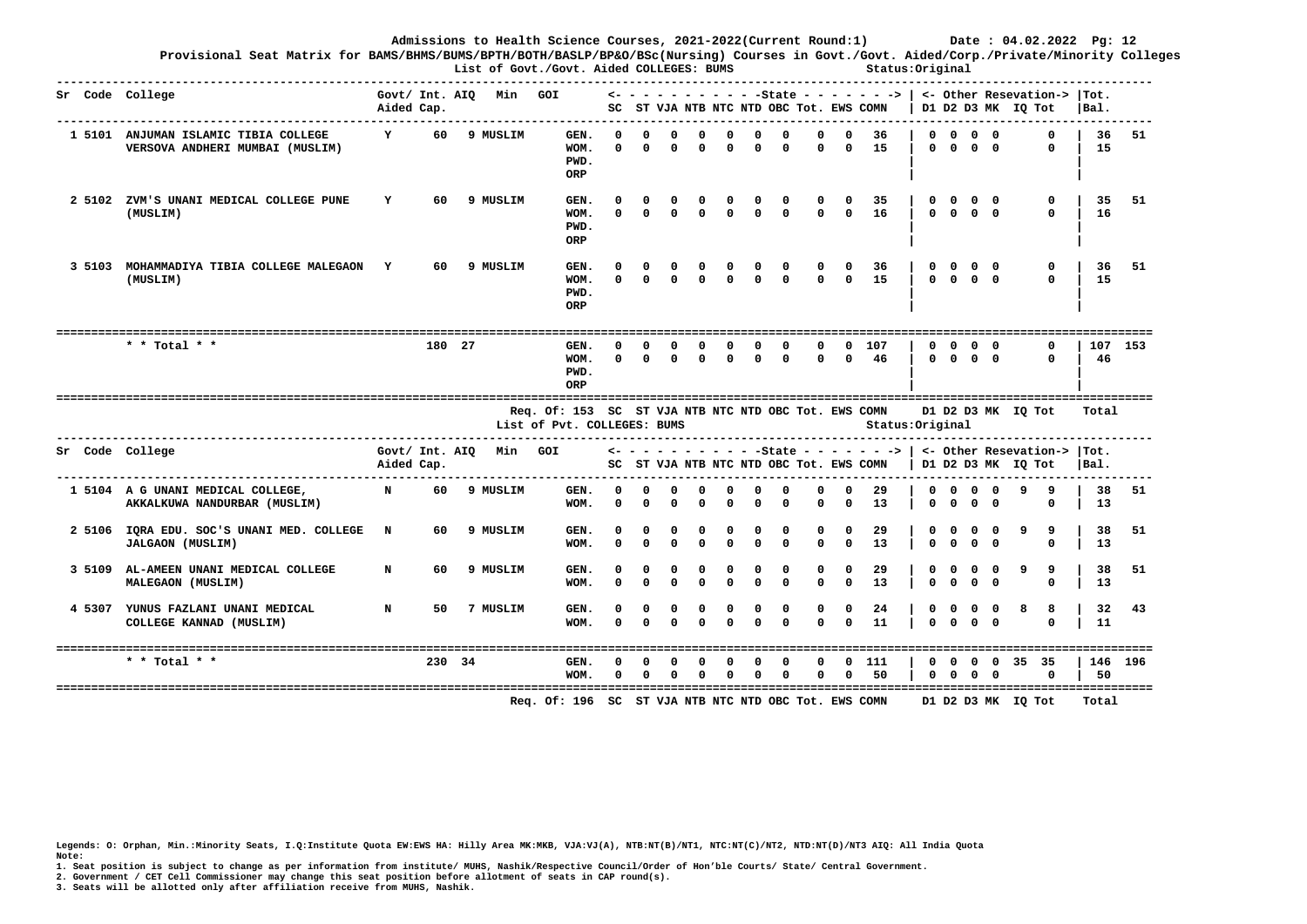**Provisional Seat Matrix for BAMS/BHMS/BUMS/BPTH/BOTH/BASLP/BP&O/BSc(Nursing) Courses in Govt./Govt. Aided/Corp./Private/Minority Colleges GOVT. COLLEGES: PT**  $\qquad \qquad$  Status:Original

|        | Sr Code College                                          |              | Govt/ Int.<br>Aided Cap. | Min | GOI                                                 | SC |          |          |  | ST VJA NTB NTC NTD OBC Tot. EWS COMN |                |                |                   |              |                                                |                                     | $- - - - - - -$ - State - - - - - - ->   <- Other Resevation->  Tot.<br>D1 D2 D3 MK IQ Tot | Bal.     |    |
|--------|----------------------------------------------------------|--------------|--------------------------|-----|-----------------------------------------------------|----|----------|----------|--|--------------------------------------|----------------|----------------|-------------------|--------------|------------------------------------------------|-------------------------------------|--------------------------------------------------------------------------------------------|----------|----|
|        | 1 6101 PTT&TC LTM MEDICAL COLLEGE, SION<br><b>MUMBAI</b> | Y            | 10                       |     | GEN.<br>WOM.<br>PWD.<br>ORP                         |    | $\Omega$ | $\Omega$ |  |                                      | $\overline{2}$ | $\Omega$       | 3<br>$\mathbf{1}$ | $^{\circ}$   | $\Omega$<br>$0\quad 0\quad 0\quad 0$           |                                     | $\mathbf{0}$                                                                               | 7        | 10 |
| 2 6102 | SETH G S MEDICAL COLLEGE, PAREL<br><b>MUMBAI</b>         | Y            | 40                       |     | GEN.<br>WOM.<br>PWD.<br>ORP                         |    |          |          |  | $\frac{6}{2}$                        | $\frac{13}{6}$ |                | $\mathbf{1}$      |              | $\begin{array}{cc} 0 & 1 \\ 1 & 0 \end{array}$ | $\begin{matrix}0&0\0&0\end{matrix}$ |                                                                                            | 25<br>12 | 40 |
| 3 6103 | TOPIWALA NATIONAL MEDICAL COLLEGE<br><b>MUMBAI</b>       |              | 10                       |     | GEN.<br>WOM.<br>PWD.<br>ORP                         |    |          |          |  |                                      | $\overline{2}$ | $\Omega$       | 2<br>$\mathbf{1}$ | $\Omega$     |                                                |                                     | $\Omega$                                                                                   | 6        | 10 |
| 4 6208 | PHYSIOTHERAPY SCHOOL & CENTRE, GMC<br><b>NAGPUR</b>      | $\mathbf{Y}$ | 30                       |     | GEN.<br>WOM.<br>PWD.<br>ORP                         |    |          |          |  |                                      | 10             |                |                   |              | $0\quad 0$                                     | $0\quad 0$                          | $\Omega$                                                                                   | 19       | 30 |
|        | * * Total * *                                            |              | 90                       |     | GEN.<br>WOM.<br>PWD.<br>ORP                         |    |          |          |  | 5                                    | 29<br>14<br>2  | $\overline{2}$ | 20<br>10          | $\mathbf{1}$ | $\Omega$                                       | 0 0<br>$0\quad 0$                   |                                                                                            | 57<br>27 | 90 |
|        |                                                          |              |                          |     | Req. Of: 90 SC ST VJA NTB NTC NTD OBC Tot. EWS COMN |    |          |          |  |                                      |                |                |                   |              |                                                |                                     | D1 D2 D3 MK IQ Tot                                                                         | Total    |    |

**Legends: O: Orphan, Min.:Minority Seats, I.Q:Institute Quota EW:EWS HA: Hilly Area MK:MKB, VJA:VJ(A), NTB:NT(B)/NT1, NTC:NT(C)/NT2, NTD:NT(D)/NT3 AIQ: All India Quota Note:** 

**1. Seat position is subject to change as per information from institute/ MUHS, Nashik/Respective Council/Order of Hon'ble Courts/ State/ Central Government.** 

**2. Government / CET Cell Commissioner may change this seat position before allotment of seats in CAP round(s).**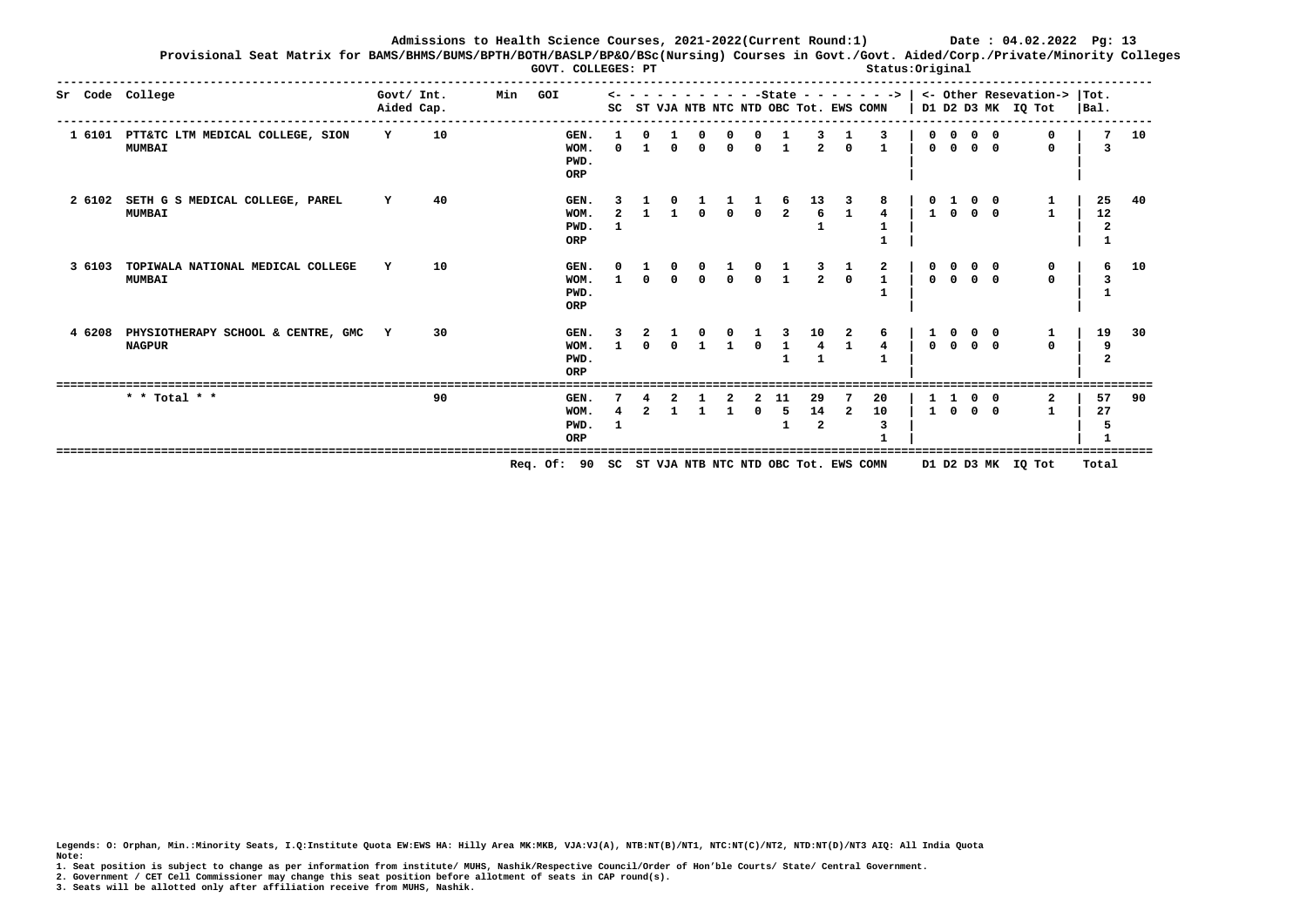**Provisional Seat Matrix for BAMS/BHMS/BUMS/BPTH/BOTH/BASLP/BP&O/BSc(Nursing) Courses in Govt./Govt. Aided/Corp./Private/Minority Colleges**

List of Pvt. COLLEGES: PT **Status:Original** 

| Sr Code College | ---------------------------<br>------------------------------                    | Govt/ Int.<br>Aided Cap. |     | Min           | GOI          | SC                           |                      |                            |                          |                             |                            |                              | ST VJA NTB NTC NTD OBC Tot. EWS COMN |                                | <- - - - - - - - - - -State - - - - - - -> |                             |                             |                               |                             | D1 D2 D3 MK IQ Tot |                  | <- Other Resevation->  Tot.<br> Bal. |          |     |
|-----------------|----------------------------------------------------------------------------------|--------------------------|-----|---------------|--------------|------------------------------|----------------------|----------------------------|--------------------------|-----------------------------|----------------------------|------------------------------|--------------------------------------|--------------------------------|--------------------------------------------|-----------------------------|-----------------------------|-------------------------------|-----------------------------|--------------------|------------------|--------------------------------------|----------|-----|
|                 | 1 6104 CMF COLLEGE OF PHYSIOTHERAPY<br>NIGADI, PUNE                              | N                        | 40  |               | GEN.<br>WOM. | $\overline{a}$<br>1          | 1<br>1               | 0<br>0                     | 1<br>$\mathbf{0}$        | 1<br>0                      | $\mathbf 0$<br>$\Omega$    | $\overline{\mathbf{2}}$<br>1 | 7<br>$\overline{3}$                  | $\overline{a}$<br>$\mathbf{1}$ | 14<br>7                                    | $\mathbf 0$<br>$\mathbf{0}$ | 0                           | $0\quad 0\quad 0$<br>$\Omega$ | 0                           | 6                  | 6<br>0           | 11                                   | 29       | 40  |
|                 | 2 6105 COLLEGE OF PHYSIOTHERAPY, SANCHETI<br><b>PUNE</b>                         | $\mathbf N$              | 60  |               | GEN.<br>WOM. | 3<br>$\mathbf{1}$            | 2<br>$\Omega$        | $^{\circ}$<br>$\mathbf{1}$ | 1<br>$\mathbf 0$         | 1<br>$\mathbf 0$            | $\Omega$<br>$\mathbf 0$    | 4<br>$\overline{\mathbf{2}}$ | 11<br>$\overline{4}$                 | 3<br>$\overline{a}$            | 22<br>9                                    | 0<br>0                      | 0<br>$\mathbf 0$            | $\Omega$<br>$\mathbf 0$       | $^{\circ}$<br>$\mathbf 0$   | ٩                  | 9<br>0           |                                      | 45<br>15 | 60  |
|                 | 3 6116 K. J. SOMAIYYA COLLEGE OF<br>PHYSIOTHERAPY MUMBAI                         | N                        | 100 |               | GEN.<br>WOM. | 4<br>$\overline{a}$          | 3<br>$\mathbf{1}$    | 1<br>0                     | 0<br>$\mathbf{1}$        | 1<br>$\mathbf{1}$           | 1<br>$\Omega$              | 7<br>3                       | 17<br>8                              | 6<br>$\overline{\mathbf{3}}$   | 36<br>15                                   | 0<br>0                      | 0<br>$\mathbf 0$            | 0<br>$\mathbf 0$              | $\mathbf 0$<br>$\mathbf 0$  |                    | 15 15<br>0       |                                      | 74<br>26 | 100 |
|                 | 4 6117 MVP's College of Physiotherapy<br><b>NASIK</b>                            | N                        | 40  |               | GEN.<br>WOM. | 2<br>$\mathbf{1}$            | 1<br>$\Omega$        | 0<br>0                     | $\Omega$<br>$\mathbf 0$  | 1<br>$\mathbf 0$            | 1<br>$\mathbf 0$           | 3<br>$\mathbf{1}$            | 8<br>$\mathbf{2}$                    | 2<br>1                         | 14<br>7                                    | 0<br>0                      | 0<br>0                      | 0<br>$\mathbf 0$              | $\mathbf 0$<br>$\mathbf{o}$ | 6                  | 6<br>0           |                                      | 30<br>10 | 40  |
|                 | 5 6118 Terana Charitable Trust College of N<br>Physiotherapy NAVI MUMBAI         |                          | 60  |               | GEN.<br>WOM. | 3<br>$\mathbf{1}$            | 1<br>$\mathbf{1}$    | 1<br>0                     | 1<br>$\Omega$            | 1<br>$\mathbf 0$            | 0<br>$\Omega$              | 4<br>$\overline{a}$          | 11<br>$\overline{4}$                 | 3<br>$\overline{a}$            | 22<br>9                                    | 0<br>0                      | $^{\circ}$<br>$\mathbf 0$   | $\Omega$<br>$\mathbf 0$       | $\Omega$<br>$\mathbf 0$     | ٩                  | 9<br>0           |                                      | 45<br>15 | 60  |
|                 | 6 6119 MGM College of Physiotherapy NAVI<br><b>MUMBAI</b>                        | N                        | 30  |               | GEN.<br>WOM. | 1<br>$\mathbf{1}$            | 1<br>$\Omega$        | 0<br>0                     | 0<br>$\mathbf 0$         | 0<br>$\mathbf{1}$           | 1<br>$\mathbf 0$           | 2<br>$\mathbf{1}$            | 5<br>$\overline{3}$                  | 2<br>$\mathbf 0$               | 10<br>5                                    | 0<br>$\mathbf{0}$           | 0<br>$\mathbf 0$            | 0<br>$\mathbf{0}$             | $\mathbf 0$<br>$\Omega$     | 5                  | 5<br>$\Omega$    |                                      | 22<br>8  | 30  |
| 7 6120          | MAH.MED.EDU.RES.CEN. (MINORITY)<br>College of Physiotherapy PUNE<br>(MUSLIM)     | N                        | 30  | <b>MUSLIM</b> | GEN.<br>WOM. | 0<br>O                       | 0<br>$\Omega$        | 0<br>0                     | 0<br>$\mathbf 0$         | 0<br>$\mathbf 0$            | $\Omega$<br>$\mathbf 0$    | 0<br>$\mathbf 0$             | 0<br>$\mathbf 0$                     | 0<br>$\mathbf 0$               | 18<br>$\overline{7}$                       | 0<br>$\mathbf 0$            | 0<br>$\mathbf 0$            | 0<br>$\mathbf 0$              | $\mathbf 0$<br>$\mathbf 0$  | 5                  | 5<br>0           |                                      | 23<br>7  | 30  |
| 8 6121          | MODERN COLLEGE OF PHYSIOTHERAPY<br><b>PUNE</b>                                   | N                        | 60  |               | GEN.<br>WOM. | 3<br>1                       | 1<br>$\mathbf{1}$    | 1<br>0                     | 1<br>$\Omega$            | 0<br>1                      | 1<br>$\Omega$              | 4<br>$\mathbf{1}$            | 11<br>4                              | 3<br>$\overline{a}$            | 22<br>9                                    | 0<br>$\mathbf{0}$           | 0<br>$\mathbf{o}$           | 0<br>$\mathbf{0}$             | 0<br>$\Omega$               | 9                  | 9<br>0           | 15                                   | 45       | 60  |
| 9 6123          | MIMER'S COLLEGE OF PT TALEGAON<br><b>PUNE</b>                                    | N                        | 60  |               | GEN.<br>WOM. | 3<br>1                       | 1<br>$\mathbf{1}$    | 1<br>0                     | $\Omega$<br>$\mathbf{0}$ | 1<br>$\mathbf 0$            | 0<br>$\mathbf{1}$          | 4<br>$\mathbf{2}$            | 10<br>5                              | 3<br>$\overline{a}$            | 22<br>9                                    | 0<br>0                      | 0<br>$\mathbf 0$            | 0<br>$\mathbf 0$              | $\Omega$<br>$\mathbf 0$     | 9                  | 9<br>0           |                                      | 44<br>16 | 60  |
| 10 6124         | SMT. KASHIBAI NAVALE COLLEGE OF PT<br><b>PUNE</b>                                | N                        | 40  |               | GEN.<br>WOM. | $\mathbf{2}$<br>$\mathbf{1}$ | 1<br>$\Omega$        | 0<br>0                     | 0<br>$\mathbf{1}$        | 0<br>$\mathbf 0$            | 1<br>$\mathbf 0$           | 3<br>$\mathbf{1}$            | 7<br>$\overline{3}$                  | $\mathbf{2}$<br>$\mathbf{1}$   | 15<br>6                                    | 0<br>0                      | $\mathbf 0$<br>$\mathbf 0$  | 0<br>$\mathbf 0$              | 0<br>$\mathbf 0$            | 6                  | 6<br>0           |                                      | 30<br>10 | 40  |
| 11 6126         | DR. V.V.P.F.'s COLLEGE OF PT<br><b>AHMEDNAGAR</b>                                | N                        | 40  |               | GEN.<br>WOM. | $\mathbf{2}$<br>1            | 1<br>$\Omega$        | 0<br>$\Omega$              | 0<br>1                   | 1<br>0                      | $\Omega$<br>$\Omega$       | 3<br>1                       | 7<br>3                               | 3<br>$\mathbf{1}$              | 14<br>6                                    | 0<br>$\mathbf{0}$           | $\mathbf 0$<br>$\mathbf{0}$ | 0<br>0                        | 0<br>$\mathbf 0$            | 6                  | 6<br>$\Omega$    |                                      | 30<br>10 | 40  |
| 12 6127         | DR. ULHAS PATIL COLLEGE OF PT<br><b>JALGAON</b>                                  | N                        | 100 |               | GEN.<br>WOM. | 5<br>$\overline{a}$          | 2<br>$\mathbf{1}$    | 1<br>$\mathbf{1}$          | 1<br>$\Omega$            | 1<br>$\mathbf{1}$           | 1<br>$\Omega$              | 6<br>3                       | 17<br>8                              | 6<br>$\overline{\mathbf{3}}$   | 36<br>15                                   | 0<br>0                      | 0<br>$\mathbf 0$            | 0<br>$\mathbf 0$              | 0<br>$\mathbf 0$            | 15                 | - 15<br>$\Omega$ |                                      | 74<br>26 | 100 |
| 13 6128         | BRIJLAL JINDAL COLLEGE OF<br>PHYSIOTHERAPY PUNE                                  | N                        | 40  |               | GEN.<br>WOM. | $\mathbf{2}$<br>$\mathbf{1}$ | 1<br>$\Omega$        | 1<br>0                     | 0<br>$\Omega$            | 0<br>$\mathbf{1}$           | 1<br>$\Omega$              | $\mathbf{z}$<br>$\mathbf{1}$ | 7<br>3                               | 3<br>$\mathbf{1}$              | 14<br>6                                    | 0<br>$\mathbf{0}$           | 0<br>$\mathbf 0$            | 0<br>$\mathbf 0$              | 0<br>$\mathbf 0$            | 6                  | 6<br>$\Omega$    |                                      | 30<br>10 | 40  |
| 14 6129         | LFPEF'S COLLEGE OF PHYSIOTHERAPY<br>CHINCHWAD, PUNE                              | N                        | 30  |               | GEN.<br>WOM. | 1<br>1                       | 1<br>$\Omega$        | 1<br>0                     | 0<br>$\Omega$            | $\mathbf{1}$<br>$\mathbf 0$ | $\Omega$<br>$\Omega$       | $\mathbf{1}$<br>$\mathbf 1$  | 5<br>$\mathbf{2}$                    | $\mathbf{z}$<br>$\mathbf{1}$   | 10<br>5                                    | 0<br>0                      | $\mathbf 0$<br>$\mathbf 0$  | 0<br>$\mathbf 0$              | 0<br>$\mathbf 0$            | 5                  | 5<br>$\Omega$    |                                      | 22<br>8  | 30  |
| 15 6130         | MIRAJ MEDICAL CENTRE COLLEGE OF<br>PHYSIOTHERAPY(MINORITY) SANGLI<br>(CHRISTIAN) | N                        | 50  | Christian     | GEN.<br>WOM. | 0<br>0                       | $\Omega$<br>$\Omega$ | 0<br>0                     | $\Omega$<br>$\mathbf 0$  | 0<br>$\mathbf 0$            | $\mathbf 0$<br>$\mathbf 0$ | 0<br>$\mathbf 0$             | $\Omega$<br>$\mathbf 0$              | 0<br>$\mathbf 0$               | 30<br>13                                   | 0<br>$\mathbf 0$            | 0<br>$\mathbf 0$            | 0<br>$\mathbf 0$              | 0<br>$\mathbf 0$            | $7\phantom{.0}$    | 7<br>0           |                                      | 37<br>13 | 50  |
| 16 6133         | DPO'S NETT COLLEGE OF<br>PHYSIOTHERAPY THANE                                     | N                        | 40  |               | GEN.<br>WOM. | 2<br>1                       | 1<br>$\mathbf{1}$    | 0<br>0                     | 1<br>$\Omega$            | 0<br>0                      | 0<br>$\mathbf 0$           | 3<br>$\mathbf{1}$            | 7<br>3                               | 2<br>$\mathbf{1}$              | 15<br>6                                    | 0<br>0                      | 0<br>$\mathbf 0$            | 0<br>0                        | 0<br>$\mathbf 0$            | 6                  | 6<br>0           | 10                                   | 30       | 40  |
| 17 6136         | ST. ANDREW'S COLLEGE OF<br>PHYSIOTHERAPY (MINORITY) PUNE<br>(CHRISTIAN)          | N                        | 40  | Christian     | GEN.<br>WOM. | O<br>$\Omega$                | $\Omega$             | $\Omega$<br>0              | O<br>$\Omega$            | O<br>$\mathbf 0$            | O<br>$\Omega$              | O<br>$\mathbf 0$             | O<br>$\Omega$                        | O<br>$\mathbf 0$               | 24<br>10                                   | O<br>$\mathbf 0$            | $\Omega$<br>$\mathbf{o}$    | O<br>0                        | $\Omega$<br>$\mathbf 0$     | 6                  | 6<br>0           | 10                                   | 30       | 40  |

**Legends: O: Orphan, Min.:Minority Seats, I.Q:Institute Quota EW:EWS HA: Hilly Area MK:MKB, VJA:VJ(A), NTB:NT(B)/NT1, NTC:NT(C)/NT2, NTD:NT(D)/NT3 AIQ: All India Quota Note:** 

**1. Seat position is subject to change as per information from institute/ MUHS, Nashik/Respective Council/Order of Hon'ble Courts/ State/ Central Government.** 

**2. Government / CET Cell Commissioner may change this seat position before allotment of seats in CAP round(s).**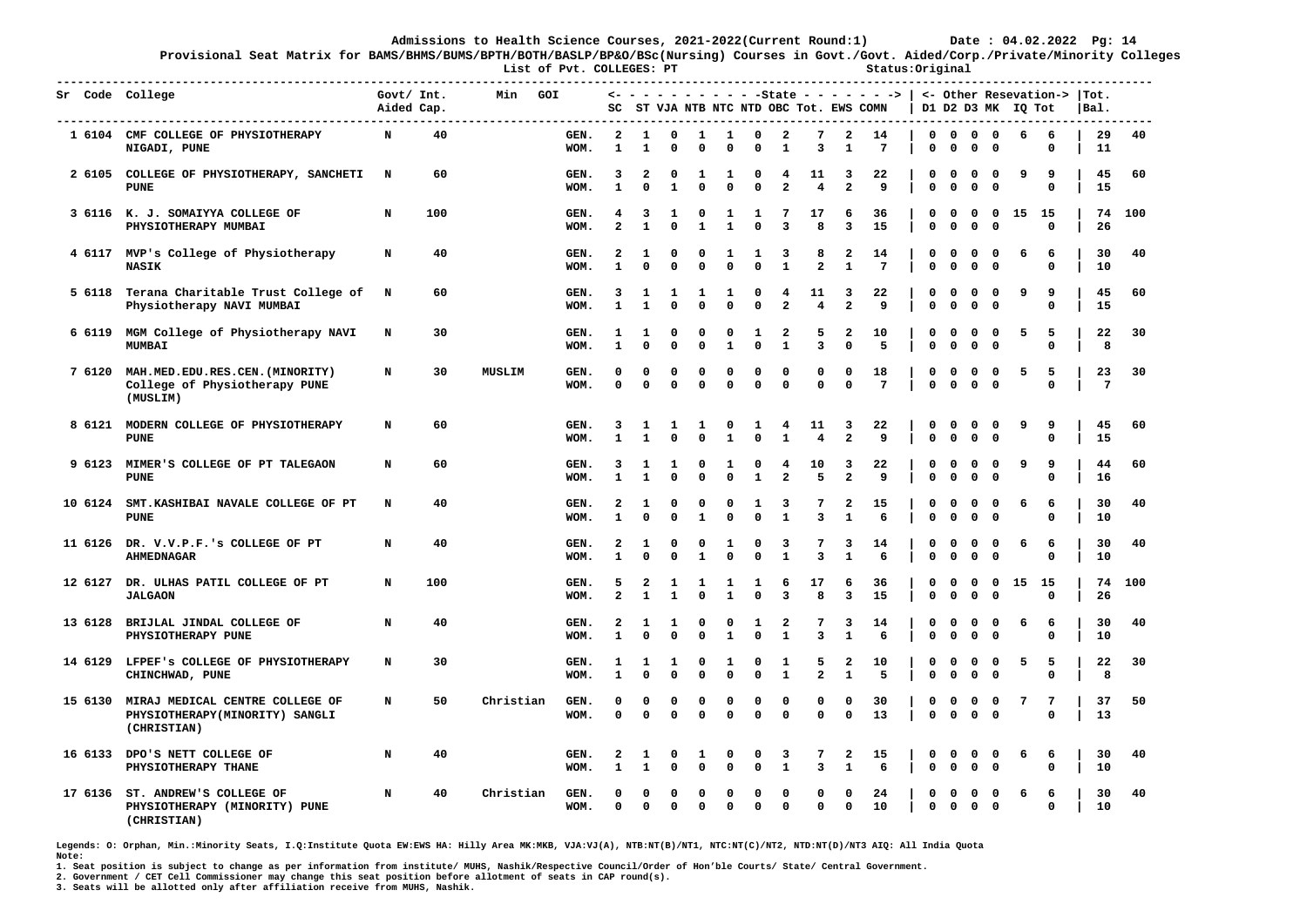**Provisional Seat Matrix for BAMS/BHMS/BUMS/BPTH/BOTH/BASLP/BP&O/BSc(Nursing) Courses in Govt./Govt. Aided/Corp./Private/Minority Colleges**

List of Pvt. COLLEGES: PT **Status:Original** 

|  | Sr Code College                                                       | Govt/ $Int.$<br>Aided Cap. |    | Min    | GOI          |                               |                                     |                   |                   | -----------------        |                   |                              | SC ST VJA NTB NTC NTD OBC Tot. EWS COMN |                              | $\leftarrow$ - - - - - - - - - -State - - - - - - - >   <- Other Resevation->  Tot. |                  |                             |                   |                               | D1 D2 D3 MK IQ Tot |                  | Bal.     |    |
|--|-----------------------------------------------------------------------|----------------------------|----|--------|--------------|-------------------------------|-------------------------------------|-------------------|-------------------|--------------------------|-------------------|------------------------------|-----------------------------------------|------------------------------|-------------------------------------------------------------------------------------|------------------|-----------------------------|-------------------|-------------------------------|--------------------|------------------|----------|----|
|  | 18 6138 LOKMANYA MEDICAL COLLEGE OF<br>PHYSIOTHERAPY KHARGHAR NEW MUM | N                          | 50 |        | GEN.<br>WOM. | 2<br>1                        | $\mathbf{2}$<br>0                   | 1<br>0            | 0<br>0            | 0<br>0                   | $\mathbf{1}$<br>0 | 3<br>2                       | 9<br>з                                  | 3<br>1                       | 18<br>8                                                                             | 0                | 0                           | 0                 | $0\quad 0\quad 0\quad 0$<br>0 | 8                  | 8<br>0           | 38<br>12 | 50 |
|  | 19 6140 YMT'S PHYSIOTHERAPY COLLEGE,<br>KHARGHAR NEW MUMBAI           | N                          | 50 |        | GEN.<br>WOM. | 2<br>$\mathbf{1}$             | 1<br>1                              | 1<br>$\Omega$     | 0<br>0            | 1<br>$\Omega$            | 1<br>$\Omega$     | 3<br>$\overline{\mathbf{2}}$ | 9<br>4                                  | 3<br>$\mathbf{1}$            | 17<br>8                                                                             | 0<br>0           | 0<br>$\mathbf 0$            | 0<br>$\mathbf 0$  | 0<br>$\Omega$                 | 8                  | 8<br>$\Omega$    | 37<br>13 | 50 |
|  | 20 6141 SIA'S PHYSIOTHERAPY COLLEGE,<br>DOMBIVALI THANE               | N                          | 40 |        | GEN.<br>WOM. | 2<br>$\mathbf{1}$             | 1<br>$\Omega$                       | 0<br>0            | 1<br>0            | ı<br>$\Omega$            | 0<br>$\Omega$     | з<br>$\mathbf{1}$            | 8<br>$\mathbf{2}$                       | 2<br>$\mathbf{1}$            | 14<br>7                                                                             | 0<br>0           | $\mathbf{o}$<br>$\mathbf 0$ | 0<br>0            | $\mathbf{o}$<br>$\mathbf 0$   | 6                  | 6<br>0           | 30<br>10 | 40 |
|  | 21 6145 DR. MS GOSAVI COLLEGE OF<br><b>PHYSIOTHERAPY NASIK</b>        | N                          | 40 |        | GEN.<br>WOM. | 2<br>O                        | 1<br>$\Omega$                       | 0<br>$\mathbf{1}$ | 1<br>$\Omega$     | 0<br>0                   | 0<br>$\mathbf{1}$ | 3<br>$\mathbf{1}$            | 7<br>3                                  | 2<br>1                       | 15<br>6                                                                             | 0<br>0           | 0<br>$\mathbf 0$            | 0<br>$\mathbf 0$  | $\mathbf{o}$<br>$\mathbf 0$   | 6                  | 6<br>0           | 30<br>10 | 40 |
|  | 22 6147 B.K.L. WALAWALKAR RURAL<br>PHYSIOTHERAPY COLLEGE RATNAGIRI    | N                          | 40 |        | GEN.<br>WOM. | 2<br>$\Omega$                 | 1<br>$\Omega$                       | 0<br>$\mathbf 0$  | 1<br>$\Omega$     | 0<br>$\mathbf{1}$        | 0<br>$\mathbf{1}$ | 3<br>$\mathbf{1}$            | 7<br>3                                  | 2<br>$\mathbf{1}$            | 15<br>6                                                                             | 0<br>$\mathbf 0$ | 0<br>$\mathbf 0$            | 0<br>$\mathbf 0$  | $\mathbf{o}$<br>$\mathbf 0$   | 6                  | 6<br>$\mathbf 0$ | 30<br>10 | 40 |
|  | 23 6148 Rashtrsant Janardan Swami College<br>Of PT AHMEDNAGAR         | N                          | 60 |        | GEN.<br>WOM. | 3<br>-1                       | 1<br>1                              | 1<br>0            | 0<br>1            | 1<br>0                   | 0<br>0            | 4<br>$\mathbf{2}$            | 10<br>5                                 | 3<br>$\mathbf{2}$            | 22<br>9                                                                             | 0<br>$\mathbf 0$ | 0<br>$\mathbf 0$            | 0<br>0            | $\mathbf{o}$<br>$\mathbf{o}$  | 9                  | 9<br>0           | 44<br>16 | 60 |
|  | 24 6149 STA'S NASIK COLLEGE OF<br>PHYSIOTHERAPY                       | N                          | 50 |        | GEN.<br>WOM. | 2<br>1                        | 1<br>1                              | 0<br>$\mathbf 0$  | 0<br>$\mathbf{1}$ | 1<br>$\mathbf{0}$        | 0<br>$\mathbf 0$  | 4<br>$\mathbf{1}$            | 8<br>4                                  | 3<br>$\mathbf{1}$            | 18<br>8                                                                             | 0<br>0           | 0<br>$\mathbf 0$            | 0<br>$\mathbf{0}$ | $\mathbf 0$<br>$\Omega$       | 8                  | 8<br>$\mathbf 0$ | 37<br>13 | 50 |
|  | 25 6151 MAHALAXMI COLLEGE OF PHYSIOTHERAPY<br><b>SATARA</b>           | N                          | 60 |        | GEN.<br>WOM. | 3<br>1                        | 1<br>1                              | 0<br>1            | 1<br>0            | 1<br>0                   | 0<br>0            | 4<br>$\mathbf{2}$            | 10<br>5                                 | 4<br>$\mathbf{1}$            | 22<br>9                                                                             | 0<br>$\mathbf 0$ | 0<br>$\mathbf 0$            | 0<br>$\mathbf 0$  | $\mathbf 0$<br>$\mathbf{o}$   | 9                  | 9<br>0           | 45<br>15 | 60 |
|  | 26 6152 TMV'S INDUTAI COLLEGE OF<br>PHYSIOTHERAPY PUNE                | N                          | 50 |        | GEN.<br>WOM. | $\overline{\mathbf{2}}$<br>-1 | 1<br>1                              | 1<br>$\Omega$     | 0<br>1            | 1<br>O                   | 0<br>$\mathbf 0$  | 4<br>1                       | 9<br>4                                  | 3<br>1                       | 17<br>8                                                                             | 0<br>0           | $\mathbf 0$<br>0            | 0<br>0            | $\mathbf{o}$<br>$\mathbf 0$   | 8                  | 8<br>0           | 37<br>13 | 50 |
|  | 27 6153 DHOLE PATIL'S COLLEGE OF<br>PHYSIOTHERAPY WAGHOLI PUNE        | N                          | 50 |        | GEN.<br>WOM. | 2<br>1                        | 1<br>1                              | 1<br>$\Omega$     | 1<br>$\Omega$     | 0<br>0                   | 0<br>$\Omega$     | 4<br>$\mathbf{1}$            | 9<br>3                                  | 3<br>$\overline{\mathbf{2}}$ | 18<br>8                                                                             | 0<br>$\mathbf 0$ | $\mathbf 0$<br>$\mathbf 0$  | 0<br>0            | $\mathbf 0$<br>$\mathbf 0$    | 7                  | 7<br>0           | 37<br>13 | 50 |
|  | 28 6155 Br. NATH PAI COLLEGE OF<br>PHYSIOTHERAPY KUDAL SINDHUDURGA    | N                          | 40 |        | GEN.<br>WOM. | $\overline{\mathbf{2}}$<br>1  | 1<br>0                              | 1<br>0            | 0<br>0            | 1<br>$\mathbf 0$         | 0<br>0            | 3<br>1                       | 8<br>$\mathbf{2}$                       | 2<br>1                       | 14<br>7                                                                             | 0<br>0           | $\mathbf 0$<br>$\mathbf 0$  | 0<br>0            | $\mathbf{o}$<br>0             | 6                  | 6<br>0           | 30<br>10 | 40 |
|  | 29 6157 MOTIWALA COLLEGE OF PHYSIOTHERAPY<br><b>NASHIK</b>            | N                          | 50 |        | GEN.<br>WOM. | $\overline{\mathbf{2}}$<br>-1 | 1<br>1                              | 0<br>0            | 1<br>0            | 1<br>0                   | 0<br>0            | 3<br>$\overline{a}$          | 8<br>4                                  | 4<br>1                       | 18<br>8                                                                             | 0<br>$\mathbf 0$ | 0<br>$\Omega$               | 0<br>0            | $\mathbf 0$<br>$\mathbf 0$    | 7                  | 7<br>0           | 37<br>13 | 50 |
|  | 30 6158 SAI CARE COLLEGE OF PHYSIOTHERAPY<br><b>NASHIK</b>            | N                          | 50 |        | GEN.<br>WOM. | 3<br>-1                       | 1<br>$\Omega$                       | 1<br>0            | 1<br>0            | $\mathbf{o}$<br>1        | 0<br>0            | 3<br>1                       | 9<br>3                                  | 3<br>1                       | 18<br>8                                                                             | 0<br>0           | 0<br>0                      | 0<br>0            | $\mathbf{o}$<br>$\mathbf 0$   | 8                  | 8<br>0           | 38<br>12 | 50 |
|  | 31 6159 KD GAVIT COLLEGE OF PHYSIOTHERAPY<br><b>NANDURBAR</b>         | N                          | 30 |        | GEN.<br>WOM. | 2<br>O                        | 1<br>O                              | 0<br>$\Omega$     | 0<br>O            | 0<br>1                   | 1<br>0            | 2<br>1                       | 6<br>2                                  | 2<br>1                       | 10<br>5                                                                             | 0<br>0           | $\mathbf 0$<br>0            | 0<br>$\Omega$     | $\mathbf 0$<br>0              | 4                  | 4<br>O           | 22<br>8  | 30 |
|  | 32 6160 ROYAL COLLEGE OF PHYSIOTHERAPY<br>MALEGAON NASIK (MUSLIM)     | N                          | 50 | MUSLIM | GEN.<br>WOM. | 2<br>1                        | 1<br>1                              | 1<br>0            | 1<br>O            | 1<br>$\Omega$            | 0<br>0            | 4<br>$\mathbf{1}$            | 10<br>3                                 | 3<br>$\mathbf{1}$            | 18<br>8                                                                             | 0<br>0           | 0<br>$\mathbf 0$            | 0<br>0            | 0<br>0                        | 7                  | 7<br>0           | 38<br>12 | 50 |
|  | 33 6162 TANMAI COLLEGE OF PHYSIOTHERAPY<br><b>SATANA NASHIK</b>       | N                          | 50 |        | GEN.<br>WOM. | 2<br>1                        | 2<br>0                              | 0<br>1            | 1<br>0            | 1<br>0                   | 0<br>0            | 3<br>$\mathbf{2}$            | 9<br>4                                  | 3<br>1                       | 18<br>8                                                                             | 0<br>0           | 0<br>$\mathbf 0$            | 0<br>0            | $\mathbf 0$<br>$\mathbf 0$    | 7                  | 7<br>0           | 37<br>13 | 50 |
|  | 34 6163 DR. NAIKWADI COLLEGE OF<br>PHYSIOTHERAPY SINNER NASHIK        | N                          | 50 |        | GEN.<br>WOM. | 2<br>1                        | $\overline{\mathbf{2}}$<br>$\Omega$ | 1<br>$\Omega$     | 0<br>$\Omega$     | 0                        | 0<br>$\mathbf{1}$ | 3<br>$\overline{a}$          | 8<br>5                                  | 3<br>$\mathbf{1}$            | 19<br>$7\phantom{.0}$                                                               | 0<br>$\mathbf 0$ | 0<br>$\mathbf 0$            | 0<br>$\mathbf 0$  | 0<br>$\mathbf 0$              | 7                  | 7<br>$\mathbf 0$ | 37<br>13 | 50 |
|  | 35 6169 B R HARNE COLLEGE OF PHYSIOTHERAPY<br><b>DOMBIVALI</b>        | $\mathbf N$                | 60 |        | GEN.<br>WOM. | 3<br>1                        | 1<br>$\mathbf{1}$                   | 1<br>$\mathbf 0$  | 1<br>$\mathbf{0}$ | $\Omega$<br>$\mathbf{1}$ | 1<br>$\mathbf 0$  | 4<br>$\mathbf{1}$            | 11<br>$\overline{4}$                    | 3<br>$\overline{a}$          | 22<br>9                                                                             | 0<br>$\mathbf 0$ | $\mathbf{o}$<br>$\mathbf 0$ | 0<br>$\mathbf 0$  | $\mathbf 0$<br>$\Omega$       | 9                  | 9<br>0           | 45<br>15 | 60 |

**Legends: O: Orphan, Min.:Minority Seats, I.Q:Institute Quota EW:EWS HA: Hilly Area MK:MKB, VJA:VJ(A), NTB:NT(B)/NT1, NTC:NT(C)/NT2, NTD:NT(D)/NT3 AIQ: All India Quota Note:** 

**1. Seat position is subject to change as per information from institute/ MUHS, Nashik/Respective Council/Order of Hon'ble Courts/ State/ Central Government.** 

**2. Government / CET Cell Commissioner may change this seat position before allotment of seats in CAP round(s).**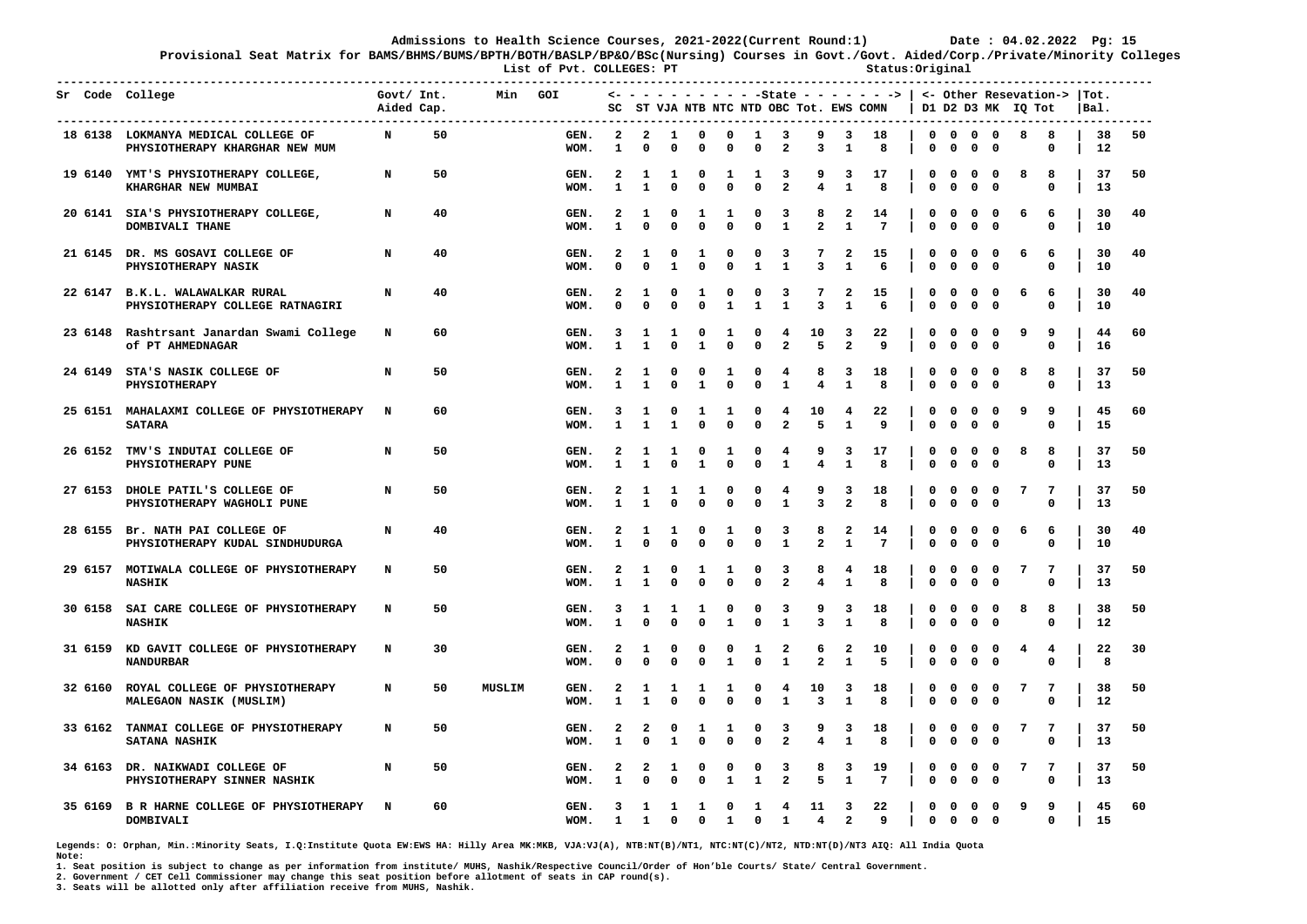**Provisional Seat Matrix for BAMS/BHMS/BUMS/BPTH/BOTH/BASLP/BP&O/BSc(Nursing) Courses in Govt./Govt. Aided/Corp./Private/Minority Colleges**

List of Pvt. COLLEGES: PT **Status:Original Status:Original** 

| Sr Code College | ---------------------------                                                 | Govt/ Int.<br>Aided Cap. |    | Min | GOI          | SC                |                              |                             |                             |                   |                              |                                         |                              |                                                    | $\leftarrow$ - - - - - - - - - -State - - - - - - >   <- Other Resevation->  Tot.<br>ST VJA NTB NTC NTD OBC Tot. EWS COMN |                  |                             |                                                     |                                        | D1 D2 D3 MK IQ Tot |                  | IBal.                 |    |
|-----------------|-----------------------------------------------------------------------------|--------------------------|----|-----|--------------|-------------------|------------------------------|-----------------------------|-----------------------------|-------------------|------------------------------|-----------------------------------------|------------------------------|----------------------------------------------------|---------------------------------------------------------------------------------------------------------------------------|------------------|-----------------------------|-----------------------------------------------------|----------------------------------------|--------------------|------------------|-----------------------|----|
|                 | 36 6171 PRAMILADEVI COLLEGE OF<br>PHYSIOTHERAPY SANGLI                      | N                        | 60 |     | GEN.<br>WOM. | 3<br>1            | 1<br>1                       | $\mathbf{1}$<br>$\mathbf 0$ | $\mathbf{1}$<br>$\mathbf 0$ | $\mathbf{1}$<br>0 | $\mathbf{1}$<br>0            | $\overline{\mathbf{3}}$<br>$\mathbf{2}$ | 11<br>4                      | $\overline{\mathbf{3}}$<br>$\overline{\mathbf{2}}$ | 22<br>9                                                                                                                   | 0                | 0                           | $0\quad 0\quad 0\quad 0$<br>0                       | $\mathbf 0$                            | 9                  | 9<br>0           | 45<br>15              | 60 |
|                 | 37 6174 LATE BHAIYASAHEB GHORPADE COLLEGE<br>OF PHYSIOTHERAPY KARAD, SATARA | N                        | 60 |     | GEN.<br>WOM. | 3<br>$\mathbf{1}$ | 1<br>$\mathbf{1}$            | 1<br>$\mathbf 0$            | 0<br>$\mathbf{1}$           | 1<br>$\Omega$     | 0<br>$\Omega$                | 4<br>$\overline{\mathbf{2}}$            | 10<br>5                      | 3<br>$\overline{a}$                                | 22<br>9                                                                                                                   | 0<br>0           | $\mathbf{o}$<br>$\mathbf 0$ | 0<br>0                                              | $\mathbf{o}$<br>$\mathbf 0$            | ٩                  | 9<br>0           | 44<br>16              | 60 |
|                 | 38 6210 VSPM'S COLEEGE OF PHYSIOTHERAPY<br><b>NAGPUR</b>                    | N                        | 60 |     | GEN.<br>WOM. | 3<br>$\mathbf{1}$ | $\mathbf{1}$<br>$\mathbf{1}$ | 1<br>$\mathbf 0$            | 1<br>$\Omega$               | 1<br>0            | 0<br>$\mathbf{1}$            | 3<br>$\overline{a}$                     | 10<br>5                      | 4<br>$\mathbf{1}$                                  | 22<br>9                                                                                                                   | 0<br>$\mathbf 0$ | $\mathbf{o}$<br>$\mathbf 0$ | $^{\circ}$<br>$\mathbf 0$                           | 0<br>$\mathbf 0$                       | ٩                  | 9<br>$\mathbf 0$ | 45<br>15              | 60 |
|                 | 39 6234 KR PANDAV COLEEGE OF PHYSIOTHERAPY<br><b>BHANDARA</b>               | N                        | 30 |     | GEN.<br>WOM. | 1<br>1            | 1<br>$\mathbf 0$             | 0<br>$\mathbf 0$            | 0<br>$\Omega$               | 0<br>$\mathbf 0$  | 1<br>$\mathbf 0$             | 2<br>$\mathbf{1}$                       | 5<br>$\mathbf{2}$            | 2<br>1                                             | 11<br>4                                                                                                                   | 0<br>0           | $\mathbf{o}$<br>$\mathbf 0$ | 0<br>0                                              | $\mathbf{o}$<br>$\mathbf 0$            | 5                  | 5<br>$\Omega$    | 23<br>$7\phantom{.0}$ | 30 |
|                 | 40 6237 DATTA MEGHE COLLEGE OF<br>PHYSIOTHERAPY HINGANA, NAGPUR             | N                        | 50 |     | GEN.<br>WOM. | 2<br>1            | 1<br>$\mathbf{1}$            | 0<br>$\mathbf 0$            | 1<br>$\Omega$               | 1<br>$\mathbf 0$  | 1<br>$\mathbf 0$             | 3<br>$\overline{\mathbf{2}}$            | 9<br>$\overline{\mathbf{4}}$ | 3<br>$\mathbf{1}$                                  | 18<br>8                                                                                                                   | 0<br>$\mathbf 0$ | 0<br>$\mathbf 0$            | 0<br>$\mathbf 0$                                    | $\mathbf{o}$<br>0                      | 7                  | 7<br>0           | 37<br>13              | 50 |
|                 | 41 6239 NIHARIKA COLLEGE OF PHYSIOTHERAPY<br><b>NAGPUR</b>                  | N                        | 50 |     | GEN.<br>WOM. | 2                 | 1<br>$\mathbf{1}$            | 1<br>0                      | 0<br>0                      | 0<br>$\mathbf 0$  | 0<br>$\mathbf{1}$            | 3<br>$\mathbf{2}$                       | 7<br>5                       | $\overline{4}$<br>$\mathbf{1}$                     | 19<br>7                                                                                                                   | 0<br>0           | 0<br>$\mathbf 0$            | 0<br>$\mathbf 0$                                    | $\mathbf 0$<br>0                       | 7                  | 7<br>0           | 37<br>13              | 50 |
|                 | 42 6242 NAVYUVA INST. OF MED SCI & RES<br>COLLEGE OF PHYSIOTHERAPY BHANDARA | N                        | 50 |     | GEN.<br>WOM. | 2<br>$\mathbf{1}$ | 1<br>$\mathbf{1}$            | 0<br>$\mathbf{1}$           | 1<br>$\Omega$               | 1<br>$\Omega$     | 0<br>$\mathbf 0$             | 4<br>$\mathbf{1}$                       | 9<br>$\overline{\mathbf{4}}$ | 3<br>$\mathbf{1}$                                  | 17<br>8                                                                                                                   | 0<br>0           | 0<br>$\mathbf 0$            | 0<br>$\mathbf 0$                                    | $\mathbf{o}$<br>$\Omega$               | 8                  | 8<br>$\Omega$    | 37<br>13              | 50 |
|                 | 43 6246 SSS RADHIKABAI PANDAV COLLEGE OF<br>PHYSIOTHERAPY NAGPUR            | N                        | 30 |     | GEN.<br>WOM. | 1<br>1            | 1<br>$\mathbf 0$             | 0<br>$\mathbf 0$            | 0<br>$\mathbf 0$            | 1<br>$\mathbf 0$  | 0<br>0                       | 2<br>${\bf 1}$                          | 5<br>$\mathbf{2}$            | 2<br>$\mathbf{1}$                                  | 10<br>5                                                                                                                   | 0<br>$\mathbf 0$ | 0<br>$\mathbf 0$            | 0<br>$\mathbf 0$                                    | $\mathbf 0$<br>$\mathbf 0$             | 5                  | 5<br>$\mathbf 0$ | 22<br>8               | 30 |
|                 | 44 6254 HEALING HANDS COLLEGE OF<br>PHYSIOTHERAPY NAGPUR                    | N                        | 50 |     | GEN.<br>WOM. | 2<br>$\mathbf{1}$ | 2<br>$\mathbf{0}$            | 0<br>$\mathbf{1}$           | 0<br>$\mathbf{1}$           | 1<br>$\mathbf{0}$ | 0<br>$\mathbf 0$             | 4<br>$\mathbf{1}$                       | 9<br>$\overline{\mathbf{4}}$ | 3<br>$\mathbf{1}$                                  | 17<br>8                                                                                                                   | 0<br>0           | 0<br>$\mathbf 0$            | 0<br>$\mathbf 0$                                    | $\mathbf 0$<br>$\mathbf 0$             | 8                  | 8<br>$\mathbf 0$ | 37<br>13              | 50 |
|                 | 45 6256 LAXMIBAI GORULE COLLEGE OF<br>PHYSIOTHERAPY WASHIM                  | N                        | 50 |     | GEN.<br>WOM. | 2<br>1            | 1<br>1                       | 0<br>$\mathbf{1}$           | 1<br>$\mathbf 0$            | 1<br>$\mathbf 0$  | 0<br>$\mathbf 0$             | 4<br>$\mathbf{1}$                       | 9<br>$\overline{\mathbf{4}}$ | 3<br>$\mathbf{1}$                                  | 18<br>8                                                                                                                   | 0<br>$\mathbf 0$ | 0<br>$\mathbf 0$            | $\mathbf{o}$<br>$\mathbf 0$                         | $\overline{\mathbf{0}}$<br>$\mathbf 0$ | 7                  | 7<br>$\mathbf 0$ | 37<br>13              | 50 |
|                 | 46 6261 B MULAK PHYSIOTHERAPY COLLEGE<br><b>NAGPUR</b>                      | N                        | 50 |     | GEN.<br>WOM. | 2<br>1            | 1<br>$\mathbf{1}$            | 0<br>$\mathbf{1}$           | 1<br>$\mathbf{0}$           | 1<br>$\mathbf 0$  | 1<br>$\mathbf 0$             | 3<br>$\mathbf{1}$                       | 9<br>$\overline{\mathbf{4}}$ | 3<br>$\mathbf{1}$                                  | 18<br>8                                                                                                                   | 0<br>$\mathbf 0$ | 0<br>$\Omega$               | $\mathbf{o}$<br>$\mathbf{0}$                        | $\mathbf{0}$<br>$\Omega$               | 7                  | 7<br>$\Omega$    | 37<br>13              | 50 |
|                 | 47 6325 MIMS & R COLLEGE OF PT LATUR                                        | N                        | 40 |     | GEN.<br>WOM. | 2<br>1            | 1<br>1                       | 0<br>$\mathbf{0}$           | 1<br>$\Omega$               | 1<br>$\mathbf 0$  | 0<br>$\mathbf 0$             | 2<br>$\mathbf{1}$                       | 7<br>3                       | 2<br>$\mathbf{1}$                                  | 15<br>6                                                                                                                   | 0<br>$\mathbf 0$ | 0<br>$\mathbf 0$            | 0<br>$\mathbf 0$                                    | $\mathbf{0}$<br>$\mathbf 0$            | 6                  | 6<br>0           | 30<br>10              | 40 |
|                 | 48 6331 MGM INSTITUTE OF PHYSIOTHERAPY<br><b>AURANGABAD</b>                 | N                        | 60 |     | GEN.<br>WOM. | 3<br>1            | 1<br>1                       | 1<br>0                      | 0<br>$\Omega$               | 1<br>0            | 1<br>$\Omega$                | 4<br>$\overline{a}$                     | 11<br>4                      | 3<br>$\overline{a}$                                | 22<br>9                                                                                                                   | 0<br>$\mathbf 0$ | $\mathbf{o}$<br>$^{\circ}$  | 0<br>$\Omega$                                       | $\mathbf{o}$<br>$\Omega$               | 9                  | 9<br>0           | 45<br>15              | 60 |
|                 | 49 6332 NANDED PHYSIOTHERAPY COLLEGE &<br><b>RESEARCH</b>                   | N                        | 40 |     | GEN.<br>WOM. | 2<br>0            | 1<br>1                       | 1<br>$\mathbf 0$            | 0<br>0                      | 0<br>0            | 0<br>$\mathbf{1}$            | 3<br>$\mathbf{1}$                       | 7<br>3                       | 3<br>$\mathbf{1}$                                  | 14<br>6                                                                                                                   | 0<br>$\mathbf 0$ | $\mathbf{o}$<br>$\mathbf 0$ | 0<br>$\mathbf 0$                                    | $\mathbf 0$<br>$\mathbf 0$             | 6                  | 6<br>0           | 30<br>10              | 40 |
|                 | 50 6335 OYSTER COLLEGE OF PHYSIOTHERAPY<br><b>AURANGABAD</b>                | N                        | 50 |     | GEN.<br>WOM. | 2<br>1            | 1<br>1                       | 1<br>0                      | 0<br>0                      | 0<br>1            | 0<br>0                       | 4<br>1                                  | 8<br>4                       | 4<br>1                                             | 18<br>8                                                                                                                   | 0<br>0           | $\mathbf 0$<br>0            | 0<br>0                                              | $\mathbf{o}$<br>$\mathbf 0$            | 7                  | 7<br>0           | 37<br>13              | 50 |
|                 | 51 6343 APARAMPAR SWAMI PHYSIOTHERAPY<br><b>COLLEGE NANDED</b>              | N                        | 50 |     | GEN.<br>WOM. | 2<br>1            | 2<br>$\mathbf 0$             | 0<br>$\mathbf{1}$           | $\Omega$<br>1               | 0<br>0            | 0<br>0                       | 4<br>$\mathbf{1}$                       | 8<br>4                       | 3<br>$\mathbf{1}$                                  | 18<br>8                                                                                                                   | 0<br>$\mathbf 0$ | 0<br>$\mathbf 0$            | 0<br>$\mathbf 0$                                    | $\mathbf 0$<br>$\mathbf{o}$            | 8                  | 8<br>0           | 37<br>13              | 50 |
|                 | 52 6344 SVSS LATUR COLLEGE OF<br>PHYSIOTHERAPY HASEGAON LATUR               | N                        | 40 |     | GEN.<br>WOM. | 1<br>1            | 1<br>$\mathbf 0$             | 1<br>0                      | 1<br>$\mathbf 0$            | 0<br>1            | 0<br>$\mathbf{0}$            | 3<br>$\mathbf{1}$                       | 7<br>3                       | 3<br>$\mathbf{1}$                                  | 14<br>6                                                                                                                   | 0<br>0           | $\mathbf{o}$<br>$\mathbf 0$ | 0<br>0                                              | $\mathbf{0}$<br>$\mathbf 0$            | 6                  | 6<br>0           | 30<br>10              | 40 |
|                 | 53 6350 STA'S AURANGABAD COLLEGE OF<br>PHYSIOTHERAPY                        | N                        | 60 |     | GEN.<br>WOM. | 3<br>$\mathbf{1}$ | 2<br>$\mathbf{0}$            | 0<br>$\mathbf{1}$           | 0<br>$\mathbf{1}$           | 1<br>$\mathbf{0}$ | $\mathbf{o}$<br>$\mathbf{0}$ | 4<br>$\overline{2}$                     | 10<br>5                      | $\overline{4}$<br>$\mathbf{1}$                     | 22<br>9                                                                                                                   | $\mathbf 0$      | $\mathbf 0$                 | $\overline{\mathbf{0}}$<br>$0\quad 0\quad 0\quad 0$ | $\overline{\mathbf{0}}$                | 9                  | 9<br>$\Omega$    | 45<br>15              | 60 |

**Legends: O: Orphan, Min.:Minority Seats, I.Q:Institute Quota EW:EWS HA: Hilly Area MK:MKB, VJA:VJ(A), NTB:NT(B)/NT1, NTC:NT(C)/NT2, NTD:NT(D)/NT3 AIQ: All India Quota Note:** 

**1. Seat position is subject to change as per information from institute/ MUHS, Nashik/Respective Council/Order of Hon'ble Courts/ State/ Central Government.** 

**2. Government / CET Cell Commissioner may change this seat position before allotment of seats in CAP round(s).**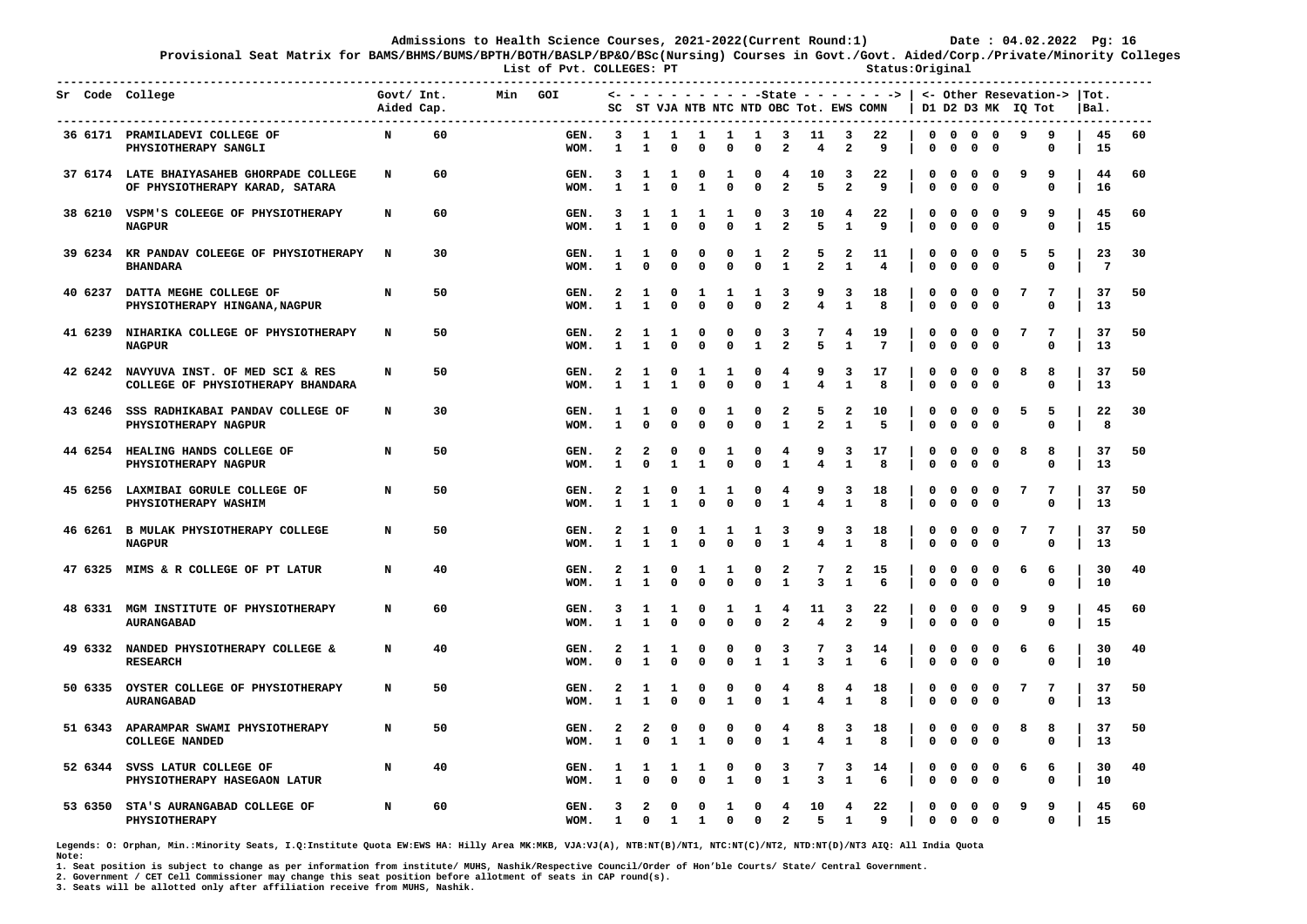**Provisional Seat Matrix for BAMS/BHMS/BUMS/BPTH/BOTH/BASLP/BP&O/BSc(Nursing) Courses in Govt./Govt. Aided/Corp./Private/Minority Colleges**

List of Pvt. COLLEGES: PT **Status:Original Status:Original** 

|         | Sr Code College                                                   | Govt/ Int.<br>Aided Cap. |      | Min | GOI                                                  | SC           |              |             |             |              |              |                   | ST VJA NTB NTC NTD OBC Tot. EWS COMN |                     | -State - - - - - - -> |                          |                          |                |          | D1 D2 D3 MK IQ Tot |               | <- Other Resevation->  Tot.<br> Bal. |              |
|---------|-------------------------------------------------------------------|--------------------------|------|-----|------------------------------------------------------|--------------|--------------|-------------|-------------|--------------|--------------|-------------------|--------------------------------------|---------------------|-----------------------|--------------------------|--------------------------|----------------|----------|--------------------|---------------|--------------------------------------|--------------|
|         | 54 6364 DHANESHWARI COLLEGE OF<br>PHYSIOTHERAPY GEVRAI AURANGABAD | N                        | 50   |     | GEN.<br>WOM.                                         |              | $\mathbf{1}$ | $\Omega$    | -1          | $\Omega$     | $\Omega$     | -1                | 4                                    | -1                  | 18<br>8               | $\Omega$                 | $\Omega$                 | $^{\circ}$     | $\Omega$ |                    | 0             | 37<br>13                             | 50           |
| 55 6365 | OJAS COLLEGE OF PHYSIOTHERAPY<br><b>JALNA</b>                     | N                        | 60   |     | GEN.<br>WOM.                                         | $\mathbf{1}$ |              |             |             | $\Omega$     | $\mathbf{1}$ | $\overline{2}$    | $\overline{4}$                       | $\overline{2}$      | 22<br>$\mathbf{q}$    | $\Omega$                 | $\Omega$                 |                |          |                    | 9<br>$\Omega$ | 45<br>15                             | 60           |
|         | 56 6366 ADITYA COLLEGE OF PHYSIOTHERAPY<br><b>BEED</b>            | N                        | 60   |     | GEN.<br>WOM.                                         |              |              |             |             |              | $\Omega$     | $\overline{a}$    | 10<br>$5^{\circ}$                    | 3<br>$\overline{2}$ | 22<br>$\mathsf{q}$    | $\Omega$                 |                          |                |          |                    | 9<br>$\Omega$ | 44<br>16                             | 60           |
| 57 6367 | DR. SMITA GHOGARE PHYSIOTHERAPY<br>INSTITUTE OSMANABAD            | N                        | 40   |     | GEN.<br>WOM.                                         |              |              |             | $\Omega$    |              | $\Omega$     | $\mathbf{1}$      | $\overline{\mathbf{3}}$              |                     | 14<br>6               | $\Omega$                 |                          |                |          |                    | 6<br>$\Omega$ | 30<br>10                             | 40           |
| 58 6368 | INDIRA COLLEGE OF PHYSIOTHERAPY<br><b>NANDED</b>                  | N                        | 50   |     | GEN.<br>WOM.                                         |              |              |             |             | $\Omega$     | $\mathbf{1}$ |                   |                                      |                     | 17<br>8               | $\Omega$                 |                          |                |          |                    | 8<br>$\Omega$ | 37<br>13                             | 50           |
| 59 6370 | HORIZON COLLEGE OF PHYSIOTHERAPY<br><b>NANDED</b>                 | N                        | 50   |     | GEN.<br>WOM.                                         | $\mathbf{1}$ | $\Omega$     | $\mathbf 0$ | $\mathbf 0$ | $\mathbf{1}$ | $\mathbf{0}$ | $\overline{a}$    |                                      |                     | 19<br>$\overline{7}$  | $\mathbf{0}$             | $\Omega$                 | 0 <sub>0</sub> |          |                    | $\mathbf 0$   | 38<br>12                             | 50           |
| 60 6372 | ANAND COLLEGE OF PHYSIOTHERAPY<br><b>AURANGABAD</b>               | N                        | 40   |     | GEN.<br>WOM.                                         |              | $\Omega$     | $\Omega$    | $\Omega$    |              | $\Omega$     | 2<br>$\mathbf{1}$ | $\overline{3}$                       |                     | 14<br>6               | $\Omega$                 |                          |                |          |                    | 6<br>$\Omega$ | 30<br>10                             | 40           |
| 61 6373 | JIJAMATA COLLEGE OF PHYSIOTHERAPY<br><b>BEED</b>                  |                          | 40   |     | GEN.<br>WOM.                                         |              |              |             | $\Omega$    | $\Omega$     | $^{\circ}$   |                   | $\overline{3}$                       |                     | 15<br>6               | $\Omega$                 |                          | $\Omega$       |          |                    | 6<br>$\Omega$ | 30<br>10                             | 40           |
| 62 6375 | GURUKRUPA COLLEGE OF PHYSIOTHERAPY<br><b>BEED</b>                 | N                        | 60   |     | GEN.<br>WOM.                                         | $\mathbf{1}$ | $\mathbf{1}$ | $\Omega$    |             | $\Omega$     | $\Omega$     | $\overline{2}$    | 11<br>$\overline{\mathbf{A}}$        | $\overline{2}$      | 22<br>$\mathbf{q}$    | $\Omega$                 |                          |                |          |                    | 9<br>$\Omega$ | 45<br>15                             | 60           |
|         | * * Total * *                                                     |                          | 3060 |     | GEN. 134 72 31 26 36 20 196 515 175 1131<br>WOM.     | 57           | 31           | 13          | 11          | 16           | -9           | 84                | 221                                  | 75                  | 484                   | <sup>0</sup><br>$\Omega$ | <sup>0</sup><br>$\Omega$ | 0<br>$\Omega$  | $\Omega$ | 0 459 459          | O             | 780                                  | 2280 3060    |
|         |                                                                   |                          |      |     | Req. Of:3060 SC ST VJA NTB NTC NTD OBC Tot. EWS COMN |              |              |             |             |              |              |                   |                                      |                     |                       |                          |                          |                |          | D1 D2 D3 MK IQ Tot |               | Total                                | ============ |

**Legends: O: Orphan, Min.:Minority Seats, I.Q:Institute Quota EW:EWS HA: Hilly Area MK:MKB, VJA:VJ(A), NTB:NT(B)/NT1, NTC:NT(C)/NT2, NTD:NT(D)/NT3 AIQ: All India Quota Note:** 

**1. Seat position is subject to change as per information from institute/ MUHS, Nashik/Respective Council/Order of Hon'ble Courts/ State/ Central Government.** 

**2. Government / CET Cell Commissioner may change this seat position before allotment of seats in CAP round(s).**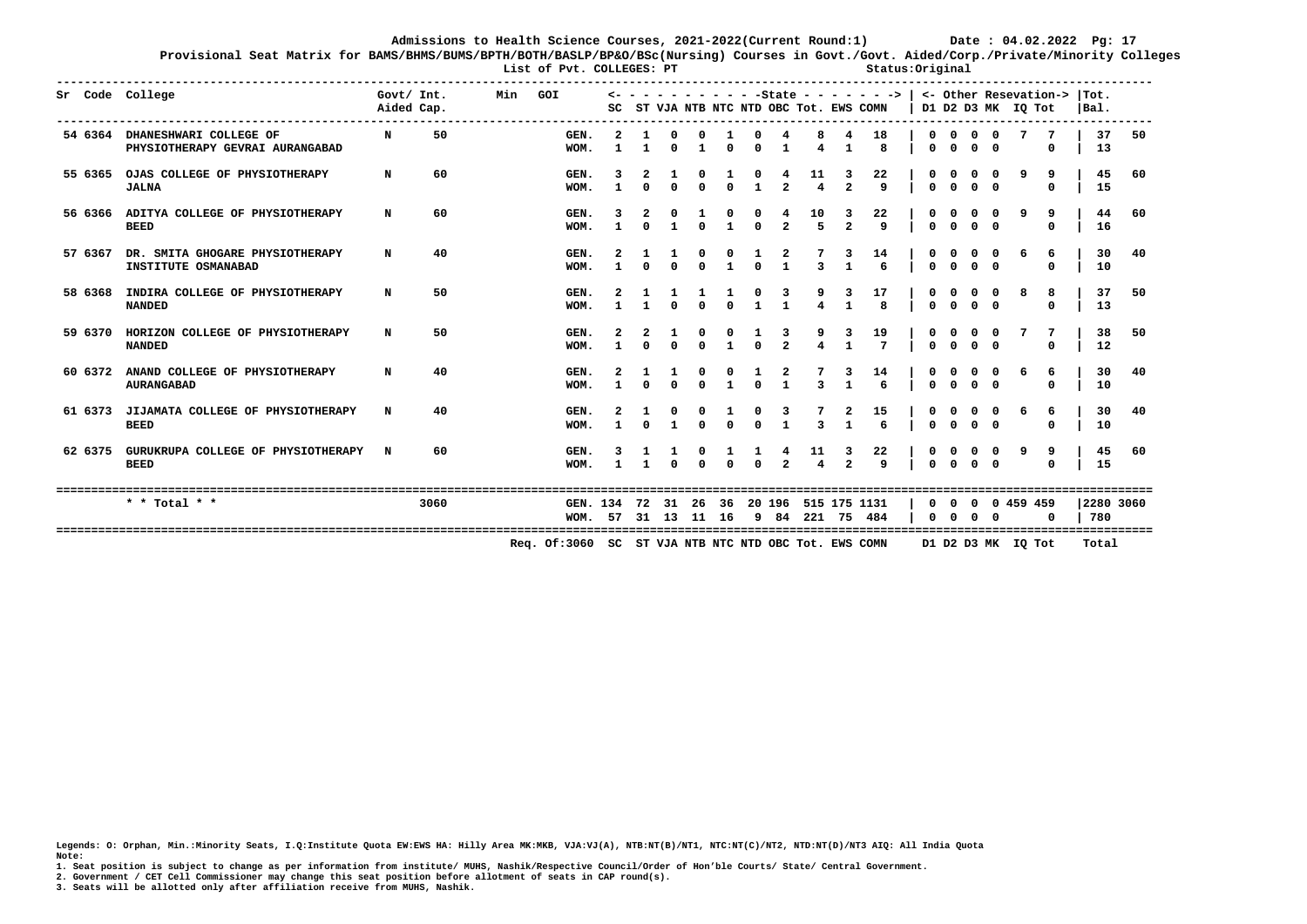**Provisional Seat Matrix for BAMS/BHMS/BUMS/BPTH/BOTH/BASLP/BP&O/BSc(Nursing) Courses in Govt./Govt. Aided/Corp./Private/Minority Colleges GOVT. COLLEGES: OT COLLEGES: OT Status:Original** 

|        | Sr Code College                                             | Govt/ Int.<br>Aided Cap. | Min<br>GOI                                          | $\leftarrow -$ |          |          |          |            |                                                     | SC ST VJA NTB NTC NTD OBC Tot. EWS COMN |              |                                                          |              |                |                          | - - - - - - - -State - - - - - - ->   <- 0ther Resevation-><br>D1 D2 D3 MK IQ Tot | $ $ Tot.<br>$ Ba1$ . |    |
|--------|-------------------------------------------------------------|--------------------------|-----------------------------------------------------|----------------|----------|----------|----------|------------|-----------------------------------------------------|-----------------------------------------|--------------|----------------------------------------------------------|--------------|----------------|--------------------------|-----------------------------------------------------------------------------------|----------------------|----|
|        | 1 7101 DEPT. OF OCCUPATIONAL THERAPY,<br><b>GSMC MUMBAI</b> | 40<br>Y                  | GEN.<br>WOM.<br>PWD.<br>ORP                         |                |          | $\Omega$ | $\Omega$ | $\Omega$   | $\overline{a}$                                      | 14<br>5                                 |              | 5.                                                       |              | $1 \quad 0$    | $0$ 1 0 0<br>$0\quad 0$  | 1                                                                                 | 25<br>12             | 40 |
|        | 2 7102 DEPT. OF OCCUPATIONAL THERAPY,<br>TNMC MUMBAI        | 10<br>Y                  | GEN.<br>WOM.<br>PWD.<br>ORP                         |                | $\Omega$ | $\Omega$ | $\Omega$ |            | $\begin{matrix} 0 & 0 & 1 \ 0 & 0 & 1 \end{matrix}$ |                                         |              | $\begin{array}{cccc} 3 & 1 & 3 \\ 2 & 0 & 1 \end{array}$ |              |                | $0\quad 0\quad 0\quad 0$ | $\Omega$                                                                          | 3                    | 10 |
| 3 7103 | OT SCHOOL & CENTRE, LTM MED.<br>COLLEGE, SION MUMBAI        | 10<br>Y                  | GEN.<br>WOM.<br>PWD.<br>ORP                         |                | $\Omega$ |          |          |            |                                                     |                                         |              | $\mathbf{1}$                                             |              | 0 <sub>0</sub> | 0 <sub>0</sub>           | $\Omega$                                                                          |                      | 10 |
| 4 7205 | OCCUPATIONAL THERAPY SCHOOL &<br>CENTRE, GMC NAGPUR         | 30<br>Y                  | GEN.<br>WOM.<br>PWD.<br>ORP                         |                |          |          |          | $\Omega$   | $\mathbf{1}$                                        | 5                                       | $\mathbf{1}$ | $\mathbf{3}$                                             |              |                | $0\quad 0\quad 0\quad 0$ | $\mathbf 0$                                                                       | 19<br>9              | 30 |
|        | * * Total * *                                               | 90                       | GEN.<br>WOM.<br>PWD.<br>ORP                         |                |          |          |          | $^{\circ}$ | -11<br>-5<br>$\mathbf{1}$                           | 30<br>13<br>$\overline{a}$              | 3            | 21<br>10<br>$\mathbf{2}$                                 | $\mathbf{1}$ | $^{\circ}$     | $0\quad 0$<br>$0\quad 0$ |                                                                                   | 58<br>27             | 90 |
|        |                                                             |                          | Req. Of: 90 SC ST VJA NTB NTC NTD OBC Tot. EWS COMN |                |          |          |          |            |                                                     |                                         |              |                                                          |              |                |                          | D1 D2 D3 MK IQ Tot                                                                | Total                |    |

**Legends: O: Orphan, Min.:Minority Seats, I.Q:Institute Quota EW:EWS HA: Hilly Area MK:MKB, VJA:VJ(A), NTB:NT(B)/NT1, NTC:NT(C)/NT2, NTD:NT(D)/NT3 AIQ: All India Quota Note:** 

**1. Seat position is subject to change as per information from institute/ MUHS, Nashik/Respective Council/Order of Hon'ble Courts/ State/ Central Government.** 

**2. Government / CET Cell Commissioner may change this seat position before allotment of seats in CAP round(s).**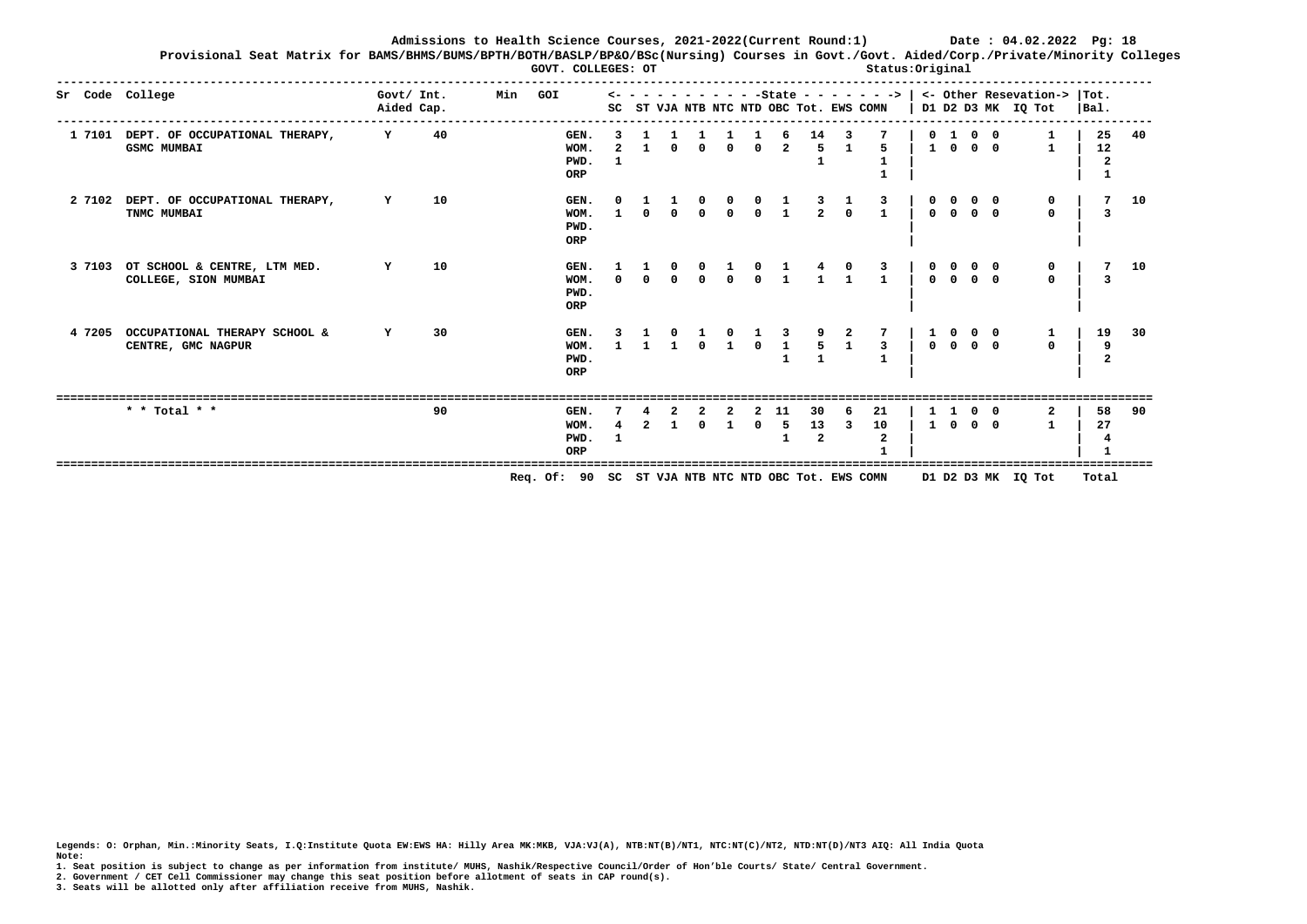**Admissions to Health Science Courses, 2021-2022(Current Round:1) Date : 04.02.2022 Pg: 19 Provisional Seat Matrix for BAMS/BHMS/BUMS/BPTH/BOTH/BASLP/BP&O/BSc(Nursing) Courses in Govt./Govt. Aided/Corp./Private/Minority Colleges**

|                                                                  |                          |    |         | GOVT. COLLEGES: BASLP                                                      |                              |              |          |          |          |            |                                                                                                   |   |                                                 | Status: Original                                             |          |            |                                                         |                |                                                                                                          |                         |    |
|------------------------------------------------------------------|--------------------------|----|---------|----------------------------------------------------------------------------|------------------------------|--------------|----------|----------|----------|------------|---------------------------------------------------------------------------------------------------|---|-------------------------------------------------|--------------------------------------------------------------|----------|------------|---------------------------------------------------------|----------------|----------------------------------------------------------------------------------------------------------|-------------------------|----|
| Sr Code College                                                  | Govt/ Int.<br>Aided Cap. |    | Min GOI |                                                                            |                              |              |          |          |          |            |                                                                                                   |   |                                                 | SC ST VJA NTB NTC NTD OBC Tot. EWS COMN                      |          |            |                                                         |                | $\leftarrow$ - - - - - - - - - -State - - - - - - ->   <- Other Resevation->  Tot.<br>D1 D2 D3 MK IQ Tot | $ Ba1$ .                |    |
| 1 8101 AYJ NATIONAL INNSTITUTE FOR<br>HEARING HANDICAPPED MUMBAI | Y                        | 15 |         | GEN.<br>WOM.<br>PWD.<br>ORP                                                | $\mathbf{1}$<br>$\mathbf{1}$ | $\Omega$     | $\Omega$ |          |          | $^{\circ}$ | $0 \quad 0 \quad 0 \quad 1$                                                                       | 6 | $2 \quad 1$                                     | $\overline{2}$                                               |          |            | $0\quad 0\quad 0\quad 0$<br>$0\quad 0\quad 0\quad 0$    |                | $\Omega$                                                                                                 | 9<br>5<br>$\mathbf{1}$  | 15 |
| 2 8102 TN MEDICAL & NAIR HOSPITAL MUMBAI                         | $\mathbf{Y}$             | 10 |         | GEN.<br>WOM.<br>PWD.<br>ORP                                                |                              |              |          |          |          |            | $\begin{array}{cccccccccccccc} 1 & 0 & 0 & 0 & 0 & 1 & 1 \ 0 & 1 & 0 & 0 & 0 & 0 & 1 \end{array}$ |   | $\begin{array}{ccc} 3 & 1 \\ 2 & 0 \end{array}$ | 2<br>$\mathbf{1}$                                            |          |            | $0 \quad 0 \quad 0 \quad 0$                             |                |                                                                                                          |                         | 10 |
| * * Total * *                                                    |                          | 25 |         | GEN.<br>WOM.<br>PWD.<br>ORP                                                |                              | $\mathbf{1}$ | $\Omega$ | $\Omega$ | $\Omega$ | $\Omega$   | $\overline{2}$                                                                                    |   |                                                 | 5.<br>$\mathbf{3}$<br>2                                      | $\Omega$ | $\Omega$   | $0 \quad 0 \quad 0 \quad 0$                             | 0 <sub>0</sub> | n                                                                                                        | 15<br>8<br>$\mathbf{z}$ | 25 |
|                                                                  |                          |    |         | Req. Of: 25 SC ST VJA NTB NTC NTD OBC Tot. EWS COMN<br>GOVT. COLLEGES: BPO |                              |              |          |          |          |            |                                                                                                   |   |                                                 | Status: Original                                             |          |            |                                                         |                | D1 D2 D3 MK IQ Tot                                                                                       | Total                   |    |
| Sr Code College                                                  | Govt/ Int.<br>Aided Cap. |    | Min GOI |                                                                            |                              |              |          |          |          |            |                                                                                                   |   |                                                 | SC ST VJA NTB NTC NTD OBC Tot. EWS COMN   D1 D2 D3 MK IQ Tot |          |            |                                                         |                | $\leftarrow$ - - - - - - - - - -State - - - - - - ->   <- Other Resevation->  Tot.                       | Bal.                    |    |
| 1 9101 ALL INDIA INST. OF MED. &<br>REHEBIETATION MUMBAI         | Y                        | 8  |         | GEN.<br>WOM.<br>PWD.<br>ORP                                                |                              | $\Omega$     | $\Omega$ |          |          |            | $0 \quad 0 \quad 0 \quad 0$                                                                       |   | $1 \quad \Omega$                                | $\mathbf{1}$                                                 |          |            | $0\quad 0\quad 0\quad 0$<br>$0 \quad 0 \quad 0 \quad 0$ |                | $\Omega$                                                                                                 | 6                       |    |
| * * Total * *                                                    |                          | 8  |         | GEN.<br>WOM.<br>PWD.<br>ORP                                                |                              | $\Omega$     | $\Omega$ | $\Omega$ |          |            | $0 \quad 0 \quad 0$                                                                               | 3 | $1 \Omega$                                      | $\overline{2}$<br>$\mathbf{1}$                               |          | $^{\circ}$ | $0 \quad 0 \quad 0 \quad 0$                             | $0\quad 0$     | $\Omega$                                                                                                 | 6<br>$\mathbf{2}$       | 8  |
|                                                                  |                          |    |         | Req. Of: 8 SC ST VJA NTB NTC NTD OBC Tot. EWS COMN                         |                              |              |          |          |          |            |                                                                                                   |   |                                                 |                                                              |          |            |                                                         |                | D1 D2 D3 MK IQ Tot                                                                                       | Total                   |    |

**Legends: O: Orphan, Min.:Minority Seats, I.Q:Institute Quota EW:EWS HA: Hilly Area MK:MKB, VJA:VJ(A), NTB:NT(B)/NT1, NTC:NT(C)/NT2, NTD:NT(D)/NT3 AIQ: All India Quota Note:** 

- **1. Seat position is subject to change as per information from institute/ MUHS, Nashik/Respective Council/Order of Hon'ble Courts/ State/ Central Government.**
- **2. Government / CET Cell Commissioner may change this seat position before allotment of seats in CAP round(s).**
- **3. Seats will be allotted only after affiliation receive from MUHS, Nashik.**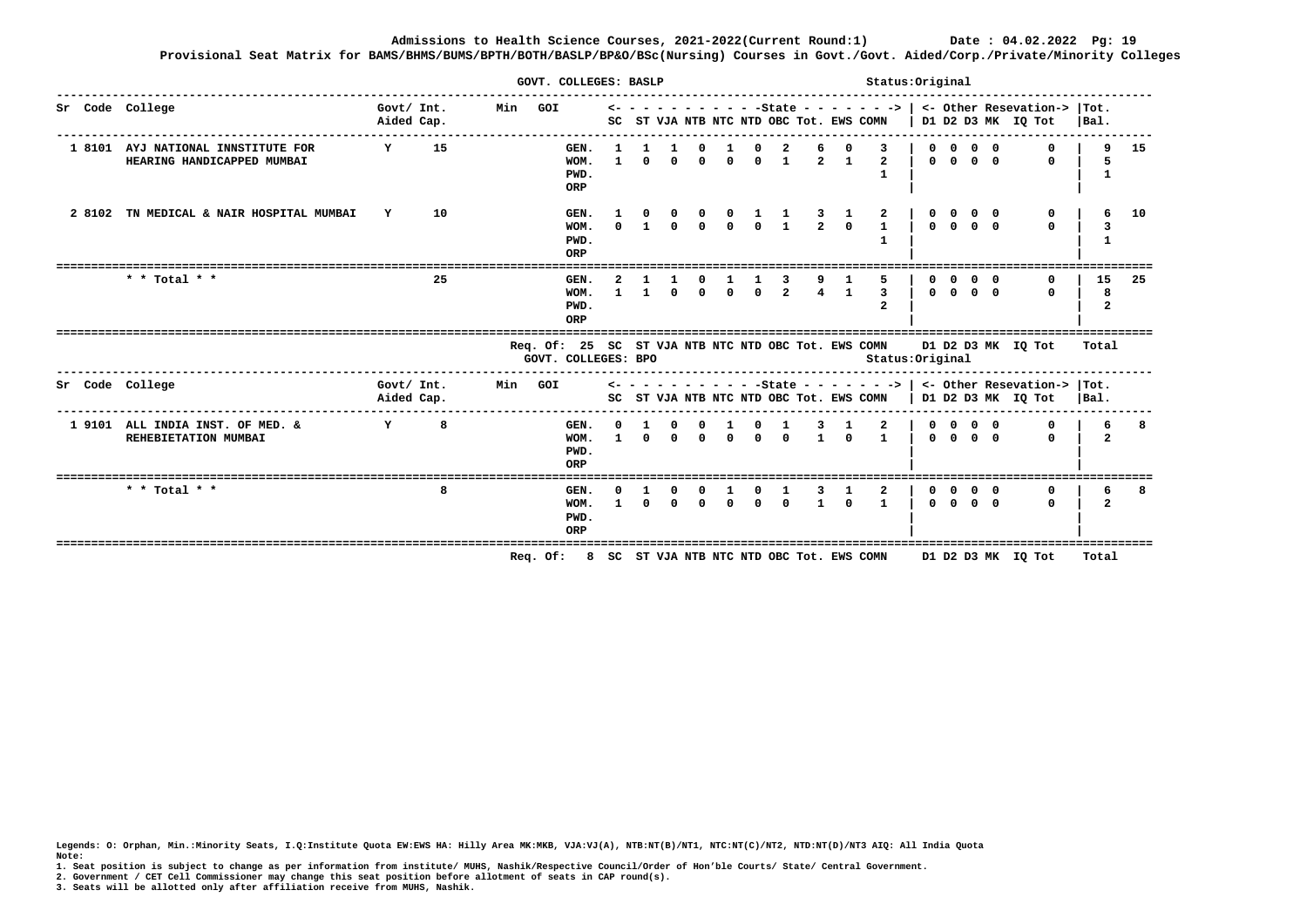**Provisional Seat Matrix for BAMS/BHMS/BUMS/BPTH/BOTH/BASLP/BP&O/BSc(Nursing) Courses in Govt./Govt. Aided/Corp./Private/Minority Colleges** GOVT. COLLEGES: NURSING **Status:Original Status:Original** 

|        | Sr Code College                                                    | Govt/ Int.<br>Aided Cap. |     | Min | GOI                                                  | <-<br>SC                         |              |                                   |              |                   |                |                                     | ST VJA NTB NTC NTD OBC Tot. EWS COMN |                                   | $- - - 5$ tate - - - - - - -> |                              |                            |                                        |   | <- Other Resevation->  Tot.<br>D1 D2 D3 MK IQ Tot | Bal.                                |     |
|--------|--------------------------------------------------------------------|--------------------------|-----|-----|------------------------------------------------------|----------------------------------|--------------|-----------------------------------|--------------|-------------------|----------------|-------------------------------------|--------------------------------------|-----------------------------------|-------------------------------|------------------------------|----------------------------|----------------------------------------|---|---------------------------------------------------|-------------------------------------|-----|
|        | 1 9111 COLLEGE OF NURSING, SIR J.J. GROUP Y<br>OF HOSPITALS MUMBAI |                          | 50  |     | GEN.<br>WOM.<br>PWD.<br>ORP                          | $\overline{a}$<br>$\mathbf{1}$   | 3<br>1       | U                                 | $\Omega$     | $\mathbf{1}$      | $\Omega$       | 6<br>3                              | 17<br>7                              | З<br>$\mathbf{c}$                 | 11<br>5<br>1<br>$\mathbf{1}$  | $\mathbf{1}$<br>$\mathbf{0}$ | $\mathbf{1}$<br>$^{\circ}$ | $0\quad 0$<br>$0\quad 0$               |   | $\mathbf{2}$<br>$\Omega$                          | 33<br>14<br>2<br>-1                 | 50  |
| 2 9115 | COLLEGE OF NURSING B.J.MEDICAL<br>COLLEGE, PUNE                    | Y                        | 50  |     | GEN.<br>WOM.<br>PWD.<br>ORP                          |                                  |              |                                   |              |                   | $\Omega$       | 6<br>$\overline{a}$<br>1            | 16<br>8                              | 3<br>$\mathbf{1}$<br>$\mathbf{1}$ | 12<br>5.<br>$\mathbf{1}$      | 0<br>$\mathbf{1}$            | $\mathbf{1}$<br>$^{\circ}$ | $0\quad 0$<br>$0\quad 0$               |   | 1<br>1.                                           | 32<br>15<br>3                       | 50  |
|        | 3 9212 COLLEGE OF NURSING GMC & HOSP<br><b>NAGPUR</b>              | Y                        | 50  |     | GEN.<br>WOM.<br>PWD.<br>ORP                          | $\mathbf{z}$<br>$\mathbf{1}$     | $\mathbf{1}$ | $\Omega$                          | $\Omega$     | $\Omega$<br>-1    | $\mathbf{1}$   | 6<br>$\overline{3}$<br>$\mathbf{1}$ | 15<br>7<br>2                         | $\mathbf{1}$                      | 11<br>6<br>1                  | $^{\circ}$                   | $\mathbf{1}$               | $0\quad 0$<br>1 0 0 0                  |   | 1<br>$\mathbf{1}$                                 | 31<br>15<br>3                       | 50  |
|        | 4 9314 COLLEGE OF NURSING GMC & HOSP<br><b>AURANGABAD</b>          | Y                        | 50  |     | GEN.<br>WOM.<br>PWD.<br>ORP                          | 5<br>$\overline{a}$              | $\mathbf{1}$ | $\mathbf{0}$                      |              |                   |                | 7<br>$\overline{3}$                 | 17<br>7<br>$\mathbf{1}$              | 3<br>1<br>$\mathbf{1}$            | 12<br>5<br>$\mathbf{1}$       | 1<br>$^{\circ}$              |                            | $0\quad 0$<br>1 0 0                    |   | 1<br>1                                            | 33<br>14<br>3                       | 50  |
| 5 9366 | COLLEGE OF NURSING GMC & HOSP<br><b>NANDED</b>                     | Y                        | 50  |     | GEN.<br>WOM.<br>PWD.<br>ORP                          | 3<br>$\overline{a}$<br>1         | 2<br>1<br>1  |                                   |              |                   |                | 6<br>$\overline{3}$                 | 16<br>7<br>1                         | 3<br>$\mathbf{r}$                 | 11<br>6<br>1                  | 1                            | $\mathbf{1}$               | $0\quad 0$<br>$0\quad 0\quad 0\quad 0$ |   | 2<br>0                                            | 32<br>15<br>2<br>$\mathbf{1}$       | 50  |
| 69367  | COLLEGE OF NURSING GMC & HOSP<br><b>LATUR</b>                      | Y                        | 50  |     | GEN.<br>WOM.<br>PWD.<br>ORP                          | $\mathbf{r}$                     | ર            |                                   |              | $\mathbf{1}$      | $\Omega$       | 6<br>3<br>$\mathbf{1}$              | 16<br>8                              | 3<br>$\mathbf{2}$                 | 12<br>5<br>$\mathbf{1}$       |                              |                            | $0\quad 0$<br>0100                     |   | 1<br>1.                                           | 32<br>16<br>$\overline{\mathbf{c}}$ | 50  |
|        |                                                                    |                          |     |     |                                                      |                                  |              |                                   |              |                   |                |                                     |                                      |                                   |                               |                              |                            |                                        |   |                                                   |                                     |     |
|        | * * Total * *                                                      |                          | 300 |     | GEN.<br>WOM.<br>PWD.<br>ORP                          | 24<br>12<br>$\overline{a}$<br>-1 | 14<br>6<br>1 | 5<br>$\mathbf{2}$<br>$\mathbf{1}$ | $\mathbf{2}$ | 3<br>$\mathbf{1}$ | $\overline{a}$ | 37<br>17<br>$\mathbf{2}$            | 97<br>44<br>7                        | 19<br>9<br>$\boldsymbol{2}$       | 70<br>32<br>6<br>1            |                              |                            | 0<br>2 2 0 0                           | 0 | 8<br>4                                            | 193<br>89<br>15<br>ิว               | 300 |
|        |                                                                    |                          |     |     | Req. Of: 300 SC ST VJA NTB NTC NTD OBC Tot. EWS COMN |                                  |              |                                   |              |                   |                |                                     |                                      |                                   |                               |                              |                            |                                        |   | D1 D2 D3 MK IQ Tot                                | Total                               |     |

**Legends: O: Orphan, Min.:Minority Seats, I.Q:Institute Quota EW:EWS HA: Hilly Area MK:MKB, VJA:VJ(A), NTB:NT(B)/NT1, NTC:NT(C)/NT2, NTD:NT(D)/NT3 AIQ: All India Quota Note:** 

**1. Seat position is subject to change as per information from institute/ MUHS, Nashik/Respective Council/Order of Hon'ble Courts/ State/ Central Government.** 

**2. Government / CET Cell Commissioner may change this seat position before allotment of seats in CAP round(s).**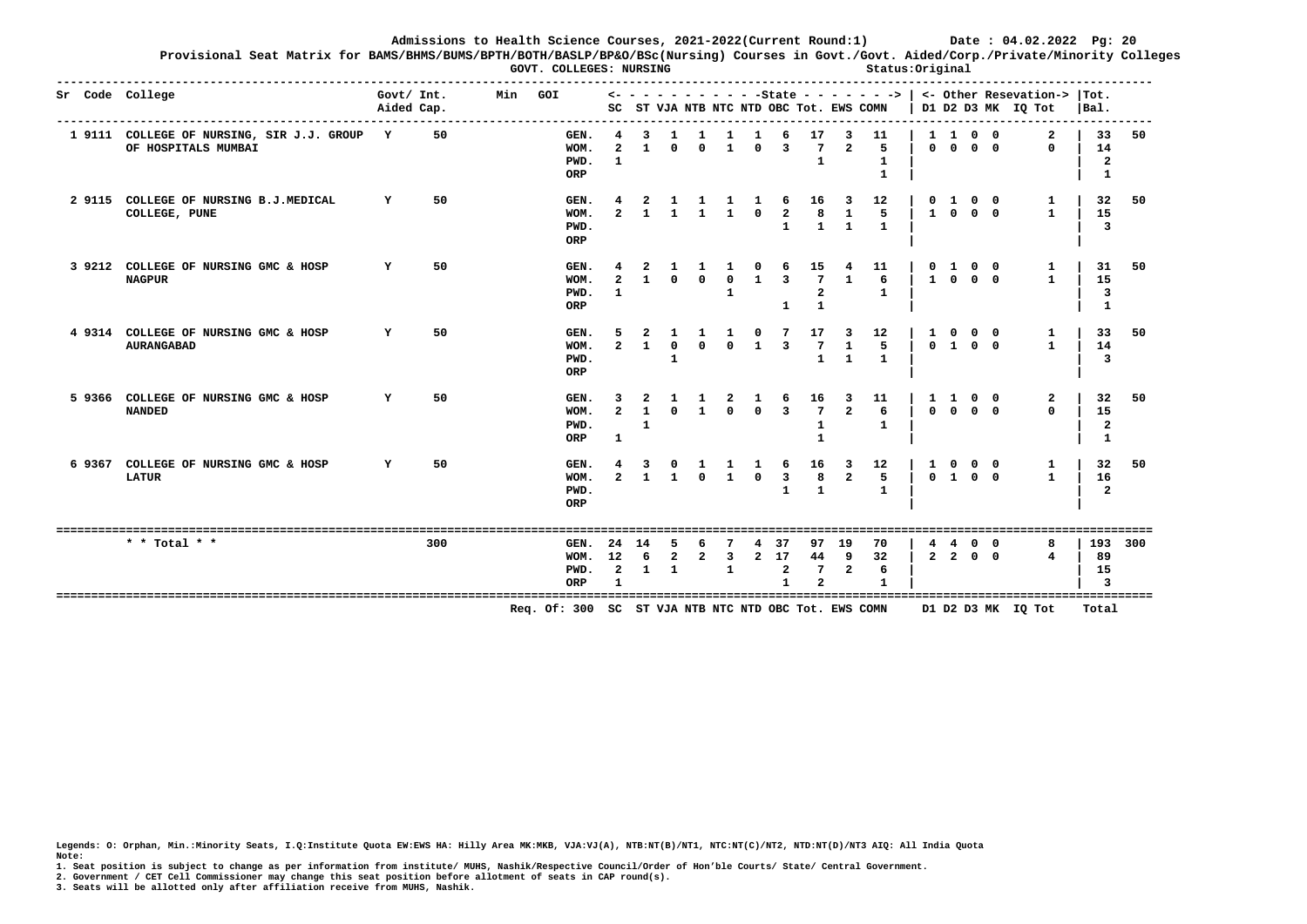**Provisional Seat Matrix for BAMS/BHMS/BUMS/BPTH/BOTH/BASLP/BP&O/BSc(Nursing) Courses in Govt./Govt. Aided/Corp./Private/Minority Colleges List of Pvt. COLLEGES: NURSING Status:Original** 

|           | -----------------------------<br>Sr Code College                                       | Govt/ Int.<br>Aided Cap. |     | Min            | GOI          |                                         |                              |                   |                         |                   |                             |                              |                              |                     | $\leftarrow$ - - - - - - - - - -State - - - - - - - >   <- Other Resevation->  Tot.<br>SC ST VJA NTB NTC NTD OBC Tot. EWS COMN |                            |                            |                             |                                        | D1 D2 D3 MK IQ Tot |                  | IBal.              |     |
|-----------|----------------------------------------------------------------------------------------|--------------------------|-----|----------------|--------------|-----------------------------------------|------------------------------|-------------------|-------------------------|-------------------|-----------------------------|------------------------------|------------------------------|---------------------|--------------------------------------------------------------------------------------------------------------------------------|----------------------------|----------------------------|-----------------------------|----------------------------------------|--------------------|------------------|--------------------|-----|
|           | 1 9112 Bombay Hospital College of Nursing N<br>(WOMEN) MUMBAI                          |                          | 50  |                | GEN.<br>WOM. | 0<br>3                                  | 0<br>$\overline{\mathbf{2}}$ | 0<br>1            | $\mathbf{o}$<br>1       | 0<br>1            | 0<br>1                      | 0<br>4                       | 0<br>13                      | 0<br>5              | 0<br>32                                                                                                                        | 0<br>0                     | $\Omega$<br>$\mathbf 0$    | $0\quad 0$<br>$\mathbf 0$   | $\mathbf 0$                            |                    | 0<br>0           | $\mathbf{o}$<br>50 | 50  |
|           | 2 9113 TPCT's Terna College of Nursing<br>NAVI MUMBAI                                  | N                        | 50  |                | GEN.<br>WOM. | 2<br>$\mathbf{1}$                       | 1<br>$\mathbf{1}$            | 0<br>$\mathbf 0$  | 0<br>$\mathbf{1}$       | 1<br>$\mathbf 0$  | 0<br>$\mathbf{1}$           | 3<br>$\mathbf{1}$            | 7<br>5                       | 3<br>$\mathbf{1}$   | 18<br>8                                                                                                                        | 0<br>$\mathbf 0$           | 0<br>$\mathbf 0$           | $\Omega$<br>$\mathbf 0$     | $\Omega$<br>$\mathbf 0$                | 8                  | 8<br>0           | 36<br>14           | 50  |
|           | 3 9114 Holy Spirit Institute of Nur.<br>Edu. (MINORITY-WOMEN) MUMBAI<br>(CHRISTIAN)    | N                        | 30  | Christian      | GEN.<br>WOM. | 0<br>$\Omega$                           | 0<br>$\mathbf 0$             | 0<br>$\mathbf 0$  | 0<br>$\mathbf 0$        | 0<br>$\mathbf{0}$ | $\Omega$<br>$\mathbf 0$     | 0<br>$\mathbf 0$             | 0<br>$\mathbf{0}$            | 0<br>$\mathbf 0$    | 0<br>25                                                                                                                        | 0<br>$\mathbf 0$           | 0<br>$\mathbf 0$           | 0<br>$\mathbf{0}$           | 0<br>$\mathbf 0$                       | 5                  | 5<br>0           | 5<br>25            | 30  |
|           | 4 9116 K.J. SOMAIYA NURSING COLLEGE MUMBAI                                             | N                        | 40  |                | GEN.<br>WOM. | $\overline{\mathbf{2}}$<br>1            | 0<br>1                       | 1<br>$\Omega$     | 0<br>0                  | 1<br>$\mathbf 0$  | 0<br>$\mathbf 0$            | 3<br>$\mathbf{1}$            | 7<br>$\overline{\mathbf{3}}$ | 3<br>$\mathbf{1}$   | 14<br>6                                                                                                                        | 0<br>$\mathbf 0$           | 0<br>$\mathbf 0$           | $\mathbf{o}$<br>$\mathbf 0$ | $\mathbf{o}$<br>$\mathbf 0$            | 6                  | 6<br>0           | 30<br>10           | 40  |
|           | 5 9117 Jaslok College of Nursing MUMBAI                                                | N                        | 25  |                | GEN.<br>WOM. | $\overline{\mathbf{2}}$<br>$\Omega$     | 0<br>$\mathbf{1}$            | 0<br>$\Omega$     | 0<br>0                  | 0<br>$\mathbf 0$  | 0<br>$\mathbf 0$            | 2<br>$\mathbf{1}$            | 4<br>$\mathbf{2}$            | 1<br>$\mathbf{1}$   | 8<br>5                                                                                                                         | 0<br>$\mathbf 0$           | 0<br>$\mathbf 0$           | 0<br>0                      | 0<br>$\mathbf 0$                       | 4                  | 4<br>$\Omega$    | 17<br>8            | 25  |
| 6 9118    | SINHGAD COLLEGE OF NURSING PUNE                                                        | N                        | 50  |                | GEN.<br>WOM. | $\overline{\mathbf{2}}$<br>$\mathbf{1}$ | 1<br>$\mathbf{1}$            | 0<br>$\Omega$     | 0<br>$\mathbf{1}$       | 1<br>$\mathbf 0$  | 0<br>${\bf 1}$              | 3<br>$\mathbf{1}$            | 7<br>5                       | 3<br>$\mathbf{2}$   | 18<br>$7\phantom{.0}$                                                                                                          | 0<br>$\mathbf 0$           | 0<br>$\mathbf 0$           | $\mathbf{o}$<br>$\mathbf 0$ | 0<br>$\mathbf 0$                       | 8                  | 8<br>$\Omega$    | 36<br>14           | 50  |
| 79119     | GODAVARI COLLEGE OF NURSING<br><b>JALGAON</b>                                          | N                        | 100 |                | GEN.<br>WOM. | 5<br>$\overline{2}$                     | 3<br>$\mathbf{1}$            | 1<br>0            | 1<br>$\mathbf 0$        | 1<br>$\mathbf{1}$ | 1<br>$\mathbf 0$            | 6<br>3                       | 18<br>$7^{\circ}$            | 6<br>3              | 37<br>14                                                                                                                       | 0<br>$\mathbf{0}$          | $\mathbf 0$<br>$\mathbf 0$ | $\mathbf 0$<br>$\mathbf 0$  | $\overline{\mathbf{0}}$<br>$\mathbf 0$ | 15                 | - 15<br>0        | 76<br>24           | 100 |
| 8 9120    | SEVA MANDAL EDU.SOC.COLLEGE OF<br>NURSING (MINORITY-WOMEN) Matunga<br>MUMBAI (GUJRATI) | N                        | 40  | <b>GUJRATI</b> | GEN.<br>WOM. | 0<br>$\mathbf 0$                        | 0<br>$\mathbf 0$             | 0<br>0            | 0<br>$\mathbf 0$        | 0<br>$\mathbf 0$  | 0<br>$\mathbf 0$            | 0<br>0                       | 0<br>$\mathbf 0$             | 0<br>$\mathbf 0$    | 0<br>34                                                                                                                        | $\mathbf 0$<br>$\mathbf 0$ | $\mathbf 0$<br>0           | 0<br>$\mathbf 0$            | $\mathbf 0$<br>$\mathbf 0$             | 6                  | 6<br>0           | 6<br>34            | 40  |
| 9 9 1 2 1 | <b>MAHARSHI KARVE SANSTHA BAKUL</b><br>TAMBAT (WOMEN) INST.OF NUR PUNE                 | N                        | 50  |                | GEN.<br>WOM. | 0<br>3                                  | 0<br>$\mathbf{z}$            | 0<br>0            | 0<br>$\mathbf{1}$       | 0<br>$\mathbf{1}$ | $\mathbf 0$<br>$\mathbf{1}$ | 0<br>$\overline{\mathbf{4}}$ | 0<br>12                      | 0<br>4              | 0<br>26                                                                                                                        | 0<br>$\mathbf 0$           | $\mathbf 0$<br>$\mathbf 0$ | 0<br>0                      | 0<br>$\mathbf 0$                       | 8                  | 8<br>0           | 8<br>42            | 50  |
| 10 9122   | College of Nursing, P.D. Hinduja<br>NH & MRC (WOMEN) MUMBAI                            | N                        | 30  |                | GEN.<br>WOM. | 0<br>$\mathbf{2}$                       | 0<br>$\mathbf{1}$            | 0<br>0            | 0<br>1                  | 0<br>0            | 0<br>$\mathbf 0$            | 0<br>3                       | 0<br>7                       | 0<br>$\overline{a}$ | 0<br>16                                                                                                                        | 0<br>0                     | 0<br>$\mathbf 0$           | 0<br>0                      | $\mathbf{o}$<br>$\mathbf 0$            | 5                  | 5<br>0           | -5<br>25           | 30  |
| 11 9123   | The Yash Foundation's College of<br>Nursing RATNAGIRI                                  | N                        | 50  |                | GEN.<br>WOM. | 2<br>${\bf 1}$                          | 1<br>$\mathbf{1}$            | 0<br>$\mathbf{1}$ | 1<br>$\Omega$           | 1<br>$\Omega$     | 1<br>$\mathbf 0$            | 3<br>$\mathbf 1$             | 9<br>4                       | 3<br>$\mathbf 1$    | 19<br>6                                                                                                                        | 0<br>0                     | 0<br>$\mathbf 0$           | 0<br>$\mathbf 0$            | 0<br>$\mathbf 0$                       | 8                  | 8<br>$\Omega$    | 39<br>11           | 50  |
| 12 9125   | Br. NATH PAI COLLEGE OF NURSING<br>KUDAL, SINDHUDURG                                   | N                        | 40  |                | GEN.<br>WOM. | $\overline{\mathbf{2}}$<br>$\mathbf{1}$ | 0<br>$\mathbf{1}$            | 1<br>0            | 0<br>0                  | 1<br>$\Omega$     | $\Omega$<br>$\mathbf 0$     | 3<br>$\mathbf{1}$            | 7<br>3                       | 3<br>$\mathbf{1}$   | 14<br>6                                                                                                                        | 0<br>0                     | 0<br>$\mathbf 0$           | 0<br>$\mathbf 0$            | 0<br>$\mathbf 0$                       | 6                  | 6<br>0           | 30<br>10           | 40  |
| 13 9126   | MGM COLLEGE OF NURSING VASHI                                                           | N                        | 30  |                | GEN.<br>WOM. | 1<br>1                                  | 0<br>1                       | 0<br>1            | 0<br>0                  | 0<br>0            | 1<br>0                      | 2<br>1                       | 4<br>4                       | -1<br>1             | 11<br>4                                                                                                                        | 0<br>0                     | 0<br>0                     | 0<br>0                      | $\mathbf{o}$<br>0                      | 5                  | 5<br>0           | 21<br>9            | 30  |
| 14 9127   | ST. ANDREW'S COLLEGE OF NURSING<br>(MINORITY) PUNE (CHRISTIAN)                         | N                        | 40  | Christian      | GEN.<br>WOM. | 0<br>$\Omega$                           | $^{\circ}$<br>$\Omega$       | $\Omega$<br>0     | $\Omega$<br>0           | $\Omega$<br>0     | $^{\circ}$<br>0             | 0<br>0                       | $^{\circ}$<br>0              | 0<br>$\mathbf 0$    | 24<br>10                                                                                                                       | 0<br>0                     | $\Omega$<br>0              | 0<br>0                      | $\mathbf 0$<br>$\mathbf 0$             | 6                  | 6<br>0           | 30<br>10           | 40  |
|           | 15 9128 KDA (WOMEN'S) COLLEGE OF NURSING<br>ANDHERI MUMBAI                             | N                        | 50  |                | GEN.<br>WOM. | 0<br>3                                  | 0<br>$\overline{a}$          | 0<br>0            | 0<br>1                  | 0<br>1            | 0<br>1                      | 0<br>4                       | 0<br>12                      | 0<br>4              | 0<br>26                                                                                                                        | 0<br>0                     | 0<br>$\mathbf 0$           | $\mathbf{o}$<br>$0\quad 0$  | $\mathbf 0$                            | 8                  | 8<br>0           | 8<br>42            | 50  |
|           | 16 9129 MATOSHRI COLLEGE OF NURSING<br>Eklahre Nashik                                  | N                        | 50  |                | GEN.<br>WOM. | 2<br>$\mathbf{1}$                       | 1<br>$\mathbf{1}$            | 1<br>0            | 1<br>$\mathbf 0$        | 1<br>$\mathbf 0$  | 0<br>$\mathbf 0$            | 4<br>$\mathbf{1}$            | 10<br>3                      | 3<br>$\overline{a}$ | 24<br>8                                                                                                                        | 0<br>$\mathbf 0$           | 0<br>$\mathbf 0$           | $0\quad 0$<br>$0\quad 0$    |                                        |                    | 0<br>$\mathbf 0$ | 37<br>13           | 50  |
|           | 17 9130 M.V.P.S'S NURSING COLLEGE NASIK                                                | N                        | 50  |                | GEN.<br>WOM. | $\mathbf{2}$<br>1                       | 1<br>$\mathbf{1}$            | $\mathbf 0$<br>1  | $\mathbf 0$<br>$\Omega$ | 1<br>$\Omega$     | 1<br>0                      | 3<br>$\mathbf{1}$            | 8<br>$\overline{4}$          | $\overline{4}$<br>1 | 19<br>6                                                                                                                        | 0<br>$^{\circ}$            | $^{\circ}$<br>$\mathbf 0$  | $\mathbf 0$<br>$\mathbf 0$  | $\overline{\mathbf{0}}$<br>$^{\circ}$  | 8                  | 8<br>0           | 39<br>11           | 50  |

**Legends: O: Orphan, Min.:Minority Seats, I.Q:Institute Quota EW:EWS HA: Hilly Area MK:MKB, VJA:VJ(A), NTB:NT(B)/NT1, NTC:NT(C)/NT2, NTD:NT(D)/NT3 AIQ: All India Quota Note:** 

**1. Seat position is subject to change as per information from institute/ MUHS, Nashik/Respective Council/Order of Hon'ble Courts/ State/ Central Government.** 

**2. Government / CET Cell Commissioner may change this seat position before allotment of seats in CAP round(s).**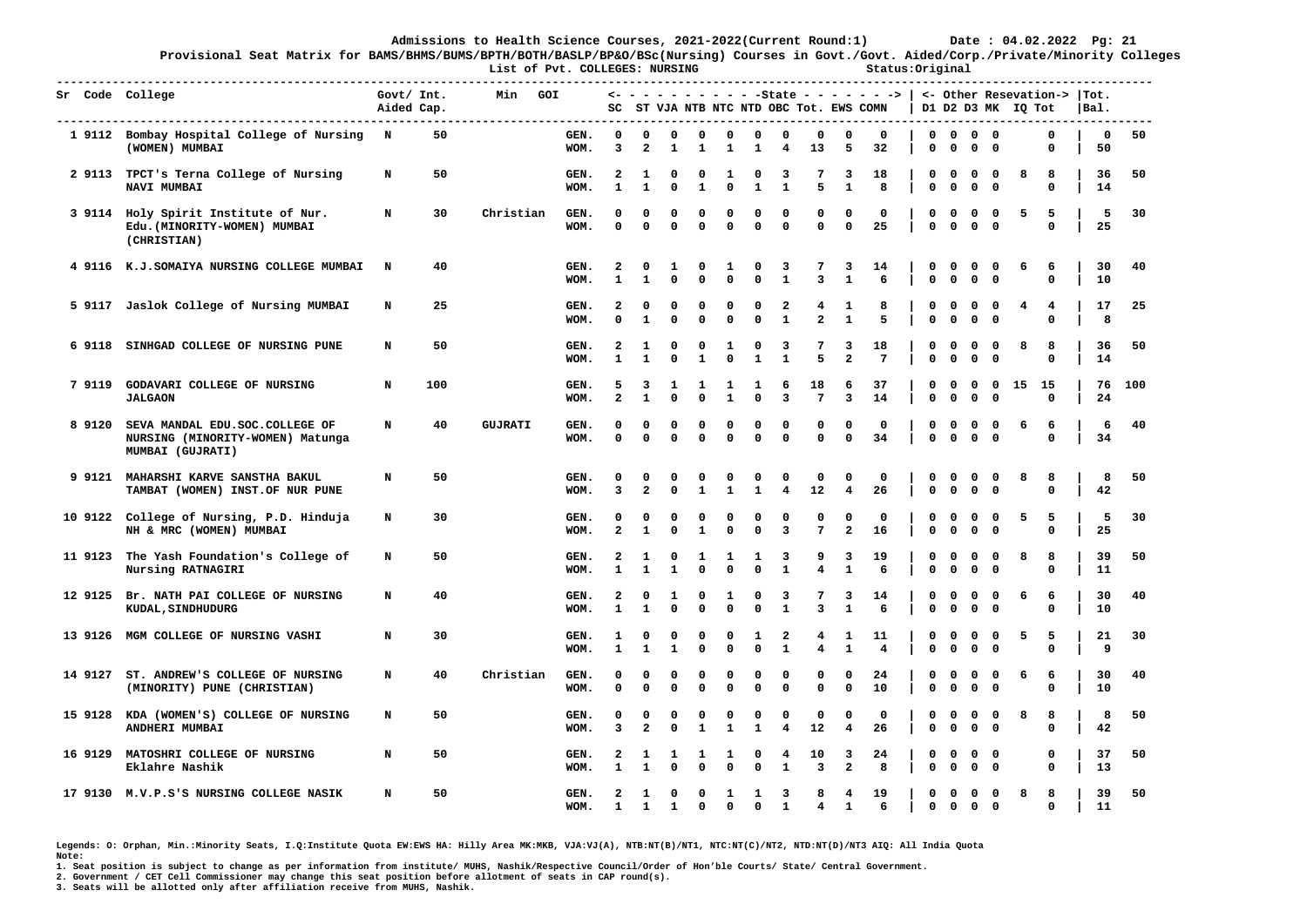**Provisional Seat Matrix for BAMS/BHMS/BUMS/BPTH/BOTH/BASLP/BP&O/BSc(Nursing) Courses in Govt./Govt. Aided/Corp./Private/Minority Colleges**

|         |                                                                                 |                          |    |               | List of Pvt. COLLEGES: NURSING |                                         |                          |                   |                  |                   |                      |                                           |                                      |                              | Status: Original                           |                            |                            |                                        |                                      |                    |               |                                         |    |
|---------|---------------------------------------------------------------------------------|--------------------------|----|---------------|--------------------------------|-----------------------------------------|--------------------------|-------------------|------------------|-------------------|----------------------|-------------------------------------------|--------------------------------------|------------------------------|--------------------------------------------|----------------------------|----------------------------|----------------------------------------|--------------------------------------|--------------------|---------------|-----------------------------------------|----|
|         | Sr Code College<br>--------------------------------------                       | Govt/ Int.<br>Aided Cap. |    | Min           | GOI                            | SC                                      |                          |                   |                  |                   |                      |                                           | ST VJA NTB NTC NTD OBC Tot. EWS COMN |                              | <- - - - - - - - - - -State - - - - - - -> |                            |                            |                                        |                                      | D1 D2 D3 MK IQ Tot |               | <- Other Resevation->  Tot.<br>$ $ Bal. |    |
|         | 18 9131 YESHWANT COLLEGE OF NURSING,<br>KODOLI KOLHAPUR                         | N                        | 50 |               | GEN.<br>WOM.                   | $\mathbf{2}$<br>$\mathbf{1}$            | 1<br>$\mathbf{1}$        | 1<br>0            | 1<br>$\mathbf 0$ | 1<br>$\mathbf 0$  | 0<br>$\mathbf 0$     | 3<br>$\mathbf{2}$                         | 9<br>$\overline{\mathbf{4}}$         | 3<br>$\mathbf{1}$            | 18<br>8                                    | $\mathbf 0$<br>0           | $\mathbf 0$<br>$\mathbf 0$ | $\overline{\mathbf{0}}$<br>$\mathbf 0$ | $\mathbf 0$<br>0                     | 7                  | 7<br>0        | 37<br>13                                | 50 |
|         | 19 9132 SAVITRIBAI PHULE NURSING COLLEGE<br><b>KOLHAPUR</b>                     | N                        | 50 |               | GEN.<br>WOM.                   | 2<br>1                                  | 1<br>$\Omega$            | 0<br>$\mathbf{1}$ | 0<br>$\mathbf 0$ | 1<br>$\mathbf 0$  | 1<br>$\mathbf{0}$    | 3<br>$\overline{a}$                       | 8<br>$\overline{4}$                  | 4<br>$\mathbf{1}$            | 18<br>7                                    | 0<br>$\mathbf{0}$          | 0<br>$\mathbf 0$           | 0<br>$\mathbf{0}$                      | $\Omega$<br>$^{\circ}$               | 8                  | 8<br>0        | 38<br>12                                | 50 |
| 20 9133 | <b>MES INSTITUTE OF NURSING KHED</b><br><b>RATNAGIRI</b>                        | N                        | 40 |               | GEN.<br>WOM.                   | 2<br>1                                  | 1                        | 0<br>$\mathbf{1}$ | 0<br>$\mathbf 0$ | 0<br>$\mathbf{1}$ | 1<br>$\mathbf{0}$    | 3<br>$\mathbf{1}$                         | 6<br>5                               | 2<br>$\mathbf{1}$            | 14<br>6                                    | 0<br>$\mathbf 0$           | 0<br>$\mathbf 0$           | 0<br>$\mathbf{0}$                      | 0<br>$^{\circ}$                      | 6                  | 6<br>0        | 28<br>12                                | 40 |
|         | 21 9134 Hiranandani College of Nursing<br>POWAI, MUMBAI                         | N                        | 45 |               | GEN.<br>WOM.                   | 2<br>$\mathbf{1}$                       | 1<br>$\mathbf{1}$        | 1<br>0            | 0<br>$\mathbf 0$ | 1<br>$\mathbf 0$  | 0<br>$\mathbf 0$     | 3<br>$\mathbf{1}$                         | 8<br>3                               | 3<br>$\mathbf{1}$            | 15<br>8                                    | $\mathbf 0$<br>$\mathbf 0$ | $\mathbf 0$<br>$\mathbf 0$ | 0<br>0                                 | $\Omega$<br>$\mathbf 0$              | 7                  | 7<br>0        | 33<br>12                                | 45 |
| 22 9135 | Sir H.N. Hospital & Research<br>College of Nursing MUMBAI                       | N                        | 30 |               | GEN.<br>WOM.                   | 1<br>0                                  | 0<br>$\mathbf{1}$        | 0<br>$\mathbf{1}$ | 0<br>$\Omega$    | 0<br>$\mathbf 0$  | 1<br>$\mathbf 0$     | 2<br>${\bf 1}$                            | 4<br>3                               | 2<br>$\mathbf{1}$            | 11<br>$\overline{4}$                       | 0<br>$\mathbf 0$           | 0<br>$\Omega$              | O<br>0                                 | 0<br>$\mathbf 0$                     | 5                  | 5<br>0        | 22<br>8                                 | 30 |
| 23 9136 | College of Nursing, Dr. Balabhai<br>Nanavati MUMBAI                             | N                        | 40 |               | GEN.<br>WOM.                   | $\overline{\mathbf{2}}$<br>$\mathbf{1}$ | 1<br>$\Omega$            | 0<br>$\mathbf{1}$ | 0<br>$\Omega$    | 1<br>$\mathbf 0$  | 1<br>$\mathbf 0$     | $\overline{\mathbf{2}}$<br>$\overline{a}$ | 7<br>4                               | 2<br>$\mathbf{1}$            | 13<br>$7\phantom{.0}$                      | O<br>$\mathbf 0$           | $\Omega$<br>$\mathbf 0$    | O<br>$\Omega$                          | 0<br>$\Omega$                        | 6                  | 6<br>0        | 28<br>12                                | 40 |
| 24 9137 | Shri Anant Smruti Charitable Trust<br>Sindhudurg's Inst. SINDHUDURG             | N                        | 50 |               | GEN.<br>WOM.                   | 2<br>$\mathbf{1}$                       | 1<br>1                   | 0<br>$\mathbf{1}$ | 0<br>$\mathbf 0$ | 1<br>$\mathbf 0$  | 1<br>$\mathbf 0$     | 3<br>$\overline{a}$                       | 8<br>5                               | 3<br>$\mathbf{1}$            | 18<br>$7\phantom{.0}$                      | O<br>0                     | $\Omega$<br>$\mathbf 0$    | O<br>0                                 | $\Omega$<br>0                        | 8                  | 8<br>0        | 37<br>13                                | 50 |
| 25 9138 | ITM Institute of Health Science,<br>College of Nursing NEW PANVEL (E)           | N                        | 40 |               | GEN.<br>WOM.                   | 1<br>$\mathbf{1}$                       | 1<br>$\Omega$            | 0<br>$\mathbf{1}$ | 0<br>$\mathbf 0$ | 1<br>$\mathbf 0$  | 1<br>$\mathbf 0$     | 3<br>$\mathbf{1}$                         | 7<br>3                               | 3<br>$\mathbf{1}$            | 18<br>8                                    | 0<br>0                     | $\mathbf 0$<br>$\mathbf 0$ | 0<br>$\mathbf 0$                       | $\Omega$<br>$\overline{\phantom{0}}$ |                    | 0<br>0        | 28<br>12                                | 40 |
| 26 9139 | Holy Family Institute of Nur. Edu.<br>(MINORITY) KURLA(W) MUMBAI<br>(CHRISTIAN) | N                        | 60 | Christian     | GEN.<br>WOM.                   | 0<br>$\Omega$                           | 0<br>$\Omega$            | 0<br>0            | 0<br>$\mathbf 0$ | 0<br>$\mathbf 0$  | 0<br>$\Omega$        | 0<br>$\mathbf{0}$                         | 0<br>$\Omega$                        | 0<br>$\mathbf{0}$            | 36<br>15                                   | 0<br>$\mathbf 0$           | 0<br>$\mathbf{0}$          | 0<br>$\mathbf{0}$                      | 0<br>$\Omega$                        | 9                  | 9<br>$\Omega$ | 45<br>15                                | 60 |
| 27 9140 | SHREE SAI NURSING COLLEGE<br>Ahmednagar                                         | N                        | 40 |               | GEN.<br>WOM.                   | $\mathbf{2}$<br>1                       | 1<br>$\Omega$            | 0<br>1            | 0<br>$\mathbf 0$ | 1<br>$\mathbf 0$  | 0<br>$\Omega$        | 3<br>$\mathbf{1}$                         | 7<br>3                               | 3<br>$\mathbf{1}$            | 14<br>6                                    | 0<br>$\mathbf{0}$          | 0<br>$\mathbf 0$           | 0<br>0                                 | 0<br>$\mathbf 0$                     | 6                  | 6<br>0        | 30<br>10                                | 40 |
| 28 9142 | SUPRIYADIDI SULE COLLEGE OF<br>NURSING Ahmednagar                               | N                        | 40 |               | GEN.<br>WOM.                   | $\overline{\mathbf{2}}$<br>$\mathbf{1}$ | 1<br>$\Omega$            | 0<br>0            | 1<br>$\Omega$    | 1<br>$\mathbf 0$  | 0<br>$\mathbf 0$     | 3<br>$\mathbf{1}$                         | 8<br>$\overline{a}$                  | 3<br>$\mathbf{1}$            | 15<br>5                                    | 0<br>$\mathbf 0$           | $\mathbf 0$<br>$\mathbf 0$ | 0<br>0                                 | $\mathbf 0$<br>$\mathbf 0$           | 6                  | 6<br>0        | 32<br>8                                 | 40 |
| 29 9143 | Sindhudurg Edu Soc's Shri<br>Saraswati College of Nursing<br>KANKAVLI           | N                        | 30 |               | GEN.<br>WOM.                   | 1<br>$\mathbf{1}$                       | 1<br>$\Omega$            | 0<br>$\mathbf{1}$ | 0<br>$\mathbf 0$ | 0<br>$\mathbf 0$  | 0<br>$\mathbf 0$     | 2<br>$\mathbf{1}$                         | 4<br>3                               | 2<br>$\mathbf{1}$            | 12<br>3                                    | 0<br>$\Omega$              | 0<br>$\mathbf 0$           | 0<br>$\Omega$                          | 0<br>$\Omega$                        | 5                  | 5<br>$\Omega$ | 23<br>7                                 | 30 |
| 30 9144 | College of Nursing, Wanless<br>Hospital (MINORITY) MIRAJ<br>(CHRISTIAN)         | N                        | 50 | Christian     | GEN.<br>WOM.                   | O<br>$\Omega$                           | n<br>$\mathbf 0$         | 0<br>0            | 0<br>0           | 0<br>$\Omega$     | 0<br>$\mathbf{0}$    | 0<br>$\mathbf{0}$                         | 0<br>$\mathbf{0}$                    | 0<br>$\mathbf 0$             | 29<br>13                                   | 0<br>$\mathbf 0$           | 0<br>$\mathbf 0$           | 0<br>$\mathbf{0}$                      | 0<br>$\mathbf 0$                     | 8                  | 8<br>0        | 37<br>13                                | 50 |
| 31 9146 | Tehmi Grant Institute of Nursing<br>Education (WOMEN) PUNE                      | N                        | 40 |               | GEN.<br>WOM.                   | 0<br>3                                  | $\Omega$<br>$\mathbf{1}$ | 0<br>$\mathbf{1}$ | 0<br>$\mathbf 0$ | $\mathbf 0$<br>1  | 0<br>$\mathbf 0$     | 0<br>4                                    | 0<br>10                              | 0<br>$\overline{\mathbf{3}}$ | $\mathbf 0$<br>21                          | 0<br>0                     | $\mathbf 0$<br>$\mathbf 0$ | 0<br>$\mathbf 0$                       | $\mathbf 0$<br>$\mathbf 0$           | 6                  | 6<br>0        | 6<br>34                                 | 40 |
| 32 9147 | SSSPM College of Nursing, Jagdale<br>Mama Hospital BARSHI                       | N                        | 50 |               | GEN.<br>WOM.                   | 2<br>$\mathbf{1}$                       | 1<br>$\mathbf{1}$        | 0<br>$\mathbf{1}$ | 0<br>0           | 0<br>$\mathbf 0$  | 1<br>$\mathbf{0}$    | 4<br>$\mathbf{1}$                         | 8<br>4                               | 3<br>$\mathbf{1}$            | 18<br>8                                    | $\mathbf 0$<br>$\mathbf 0$ | 0<br>$\mathbf{0}$          | 0<br>$\mathbf{0}$                      | 0<br>$\mathbf 0$                     | 8                  | 8<br>0        | 37<br>13                                | 50 |
| 33 9148 | Sadhu Vaswani College of Nursing<br>(MINORITY-WOMEN) PUNE (SINDHI)              | N                        | 50 | <b>SINDHI</b> | GEN.<br>WOM.                   | O<br>$\Omega$                           | $\Omega$<br>$\Omega$     | 0<br>0            | 0<br>$\mathbf 0$ | O<br>$\mathbf 0$  | $\Omega$<br>$\Omega$ | 0<br>$\mathbf 0$                          | 0<br>$\mathbf{0}$                    | 0<br>$\mathbf{0}$            | 0<br>42                                    | 0<br>0                     | 0<br>$\mathbf{o}$          | $\Omega$<br>$\Omega$                   | 0<br>$\Omega$                        | 8                  | 8<br>0        | 8<br>42                                 | 50 |

**Legends: O: Orphan, Min.:Minority Seats, I.Q:Institute Quota EW:EWS HA: Hilly Area MK:MKB, VJA:VJ(A), NTB:NT(B)/NT1, NTC:NT(C)/NT2, NTD:NT(D)/NT3 AIQ: All India Quota Note:** 

**1. Seat position is subject to change as per information from institute/ MUHS, Nashik/Respective Council/Order of Hon'ble Courts/ State/ Central Government.** 

**2. Government / CET Cell Commissioner may change this seat position before allotment of seats in CAP round(s).**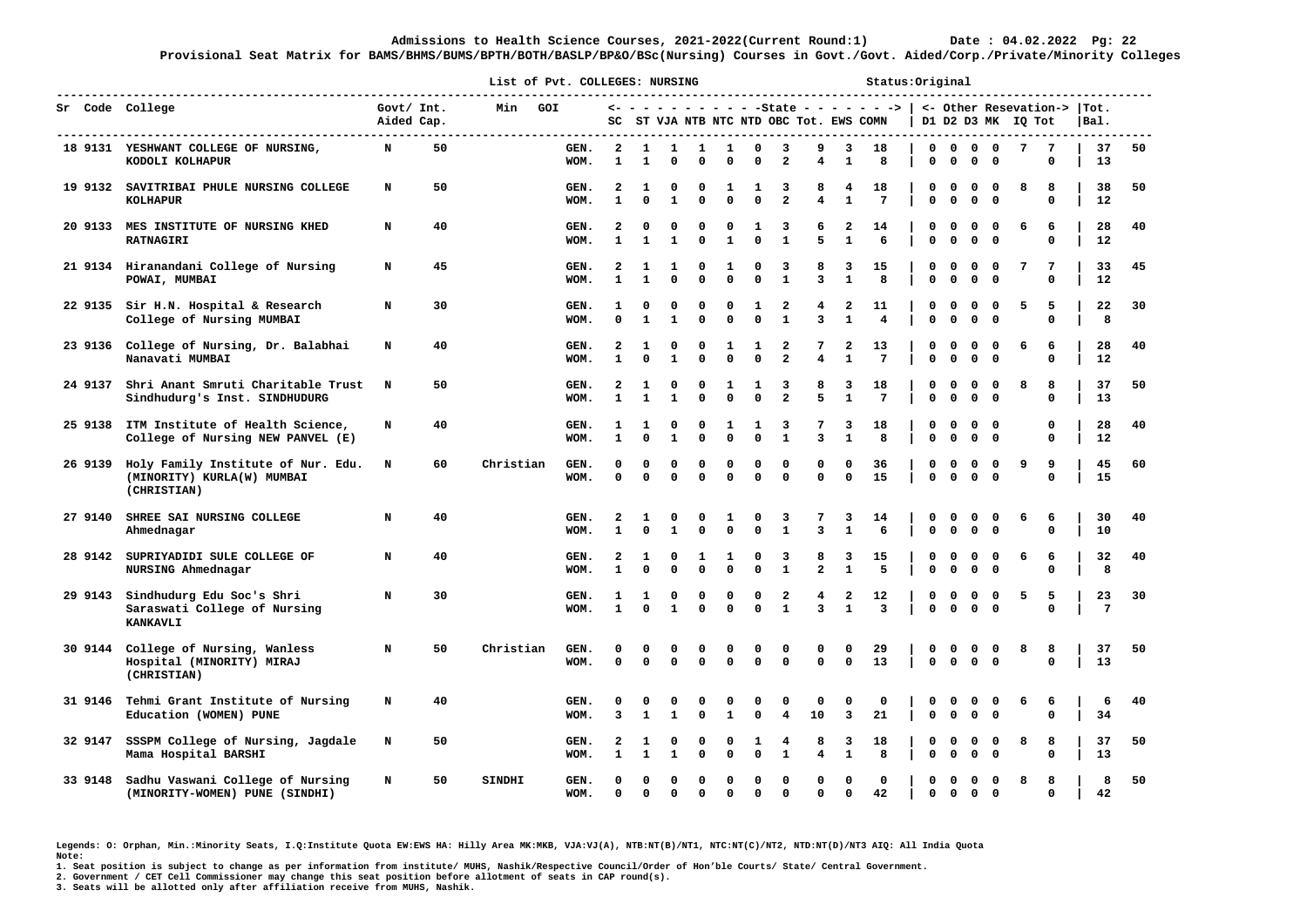**-------------------------------------------------------------------------------------------------------------------------------------------------------------** 

**Provisional Seat Matrix for BAMS/BHMS/BUMS/BPTH/BOTH/BASLP/BP&O/BSc(Nursing) Courses in Govt./Govt. Aided/Corp./Private/Minority Colleges List of Pvt. COLLEGES: NURSING Status:Original** 

|         | Sr Code College                                                  | Govt/ Int.<br>Aided Cap. |    | Min | GOI          | SC                  |                   |                   |                  |                      |                   |                                                    |                              |                                         | $\leftarrow$ - - - - - - - - - -State - - - - - -><br>ST VJA NTB NTC NTD OBC Tot. EWS COMN |                  |                  |                            |                             | D1 D2 D3 MK IQ Tot | <- Other Resevation-> | $ $ Tot.<br> Bal.    |    |
|---------|------------------------------------------------------------------|--------------------------|----|-----|--------------|---------------------|-------------------|-------------------|------------------|----------------------|-------------------|----------------------------------------------------|------------------------------|-----------------------------------------|--------------------------------------------------------------------------------------------|------------------|------------------|----------------------------|-----------------------------|--------------------|-----------------------|----------------------|----|
|         | 34 9149 K.K. Wagh College of Nursing<br><b>NASHIK</b>            | N                        | 40 |     | GEN.<br>WOM. | 2<br>$\mathbf{1}$   | 1<br>0            | 1<br>0            | 0<br>0           | 1<br>$\Omega$        | 0<br>0            | 3<br>$\mathbf{1}$                                  | 8<br>$\overline{a}$          | 3<br>$\mathbf{1}$                       | 13<br>$7\phantom{.0}$                                                                      | 0<br>$\mathbf 0$ | 0<br>$\mathbf 0$ | 0<br>$\mathbf 0$           | $\Omega$<br>$\mathbf{o}$    | 6                  | 6<br>$\mathbf 0$      | 30<br>10             | 40 |
| 35 9150 | Bel-Air College of Nursing,<br>Bel-Air Hospital (WOMEN) SATARA   | N                        | 40 |     | GEN.<br>WOM. | 0<br>$\overline{3}$ | 0<br>$\mathbf{1}$ | 0<br>$\mathbf{1}$ | 0<br>0           | 0<br>$\mathbf{1}$    | 0<br>0            | 0<br>4                                             | 0<br>10                      | 0<br>3                                  | 0<br>21                                                                                    | 0<br>$\mathbf 0$ | 0<br>0           | 0<br>$\mathbf 0$           | 0<br>$\mathbf 0$            | 6                  | 6<br>$\Omega$         | 6<br>34              | 40 |
| 36 9151 | DES's Smt. Subhadra K. Jindal<br>College of Nursing PUNE         | N                        | 40 |     | GEN.<br>WOM. | 2<br>$\mathbf{1}$   | 1<br>$\Omega$     | 1<br>$\Omega$     | 0<br>0           | 1<br>$\Omega$        | 0<br>0            | 3<br>1                                             | 8<br>$\overline{\mathbf{2}}$ | 2<br>$\mathbf{1}$                       | 14<br>7                                                                                    | 0<br>$\mathbf 0$ | 0<br>$\mathbf 0$ | $\mathbf 0$<br>$\mathbf 0$ | 0<br>$\mathbf 0$            | 6                  | 6<br>$\mathbf 0$      | 30<br>10             | 40 |
| 37 9152 | Sahara Institute of Nursing<br>Education AKLUJ, SOLAPUR          | N                        | 20 |     | GEN.<br>WOM. | 1<br>$\mathbf 0$    | 1<br>$\Omega$     | 0<br>$\Omega$     | 1<br>0           | $\Omega$<br>$\Omega$ | 0<br>0            | 1<br>$\mathbf{1}$                                  | 4<br>$\mathbf{1}$            | 1<br>$\mathbf{1}$                       | 7<br>3                                                                                     | 0<br>$\mathbf 0$ | 0<br>$\mathbf 0$ | $\mathbf 0$<br>$\mathbf 0$ | 0<br>$\mathbf 0$            | з                  | 3<br>$\Omega$         | 15<br>5              | 20 |
| 38 9153 | Vijaysinh Mohite Patil College of<br>Nursing AKLUJ, SOLAPUR      | N                        | 80 |     | GEN.<br>WOM. | 3<br>$\overline{a}$ | 2<br>$\mathbf{1}$ | 1<br>$\Omega$     | 1<br>0           | 0<br>$\mathbf{1}$    | 1<br>0            | 6<br>$\overline{a}$                                | 14<br>6                      | 5<br>$\overline{a}$                     | 29<br>12                                                                                   | 0<br>$\mathbf 0$ | 0<br>0           | $\mathbf 0$<br>$\mathbf 0$ | 0<br>$\mathbf 0$            | $12 \overline{ }$  | 12<br>$\mathbf 0$     | 60<br>20             | 80 |
| 39 9154 | Matoshri Hirai Deshmukh Nursing<br>Institute SHIRALA             | N                        | 40 |     | GEN.<br>WOM. | 2<br>$\mathbf{1}$   | 1<br>$\Omega$     | 1<br>$\Omega$     | 0<br>0           | 1<br>$\Omega$        | 0<br>0            | 3<br>1                                             | 8<br>$\overline{\mathbf{2}}$ | 2<br>$\mathbf 1$                        | 15<br>6                                                                                    | 0<br>$\mathbf 0$ | $\Omega$<br>0    | $\mathbf 0$<br>$\mathbf 0$ | 0<br>$\mathbf 0$            | 6                  | 6<br>$\Omega$         | 31<br>9              | 40 |
| 40 9155 | GES's Institute of Nursing<br><b>Education NASHIK</b>            | N                        | 50 |     | GEN.<br>WOM. | 2<br>$\mathbf{1}$   | 1<br>1            | 0                 | 1<br>$\Omega$    | 1<br>$\Omega$        | 0<br>0            | 3<br>$\overline{2}$                                | 8<br>5                       | 3<br>$\mathbf{1}$                       | 18<br>8                                                                                    | 0<br>$\mathbf 0$ | 0<br>0           | $\mathbf 0$<br>$\mathbf 0$ | 0<br>$\mathbf 0$            | 7                  | 7<br>$\mathbf 0$      | 36<br>14             | 50 |
| 41 9156 | JMF's A.C.P.M. College of B.Sc.<br>Nursing DHULE                 | N                        | 50 |     | GEN.<br>WOM. | 2<br>$\mathbf{1}$   | 1<br>1            | 0                 | 0<br>$\Omega$    | 1<br>$\Omega$        | 1<br>0            | 4<br>$\mathbf{1}$                                  | 9<br>4                       | 3<br>$\mathbf{1}$                       | 18<br>7                                                                                    | 0<br>$\Omega$    | $\Omega$<br>0    | $\mathbf 0$<br>$\mathbf 0$ | $\Omega$<br>$\mathbf 0$     | 8                  | 8<br>$\mathbf 0$      | 38<br>12             | 50 |
| 42 9157 | S.N.D. College of Nursing YEOLA,<br><b>NASHIK</b>                | N                        | 50 |     | GEN.<br>WOM. | 2<br>$\mathbf{1}$   | 1<br>1            | 0<br>1            | 1<br>$\Omega$    | $\Omega$<br>$\Omega$ | 1<br>0            | 3<br>$\overline{a}$                                | 8<br>5                       | 4<br>$\mathbf{1}$                       | 23<br>9                                                                                    | 0<br>$\mathbf 0$ | 0<br>0           | 0<br>$\mathbf 0$           | 0<br>$\mathbf 0$            |                    | 0<br>$\mathbf 0$      | 35<br>15             | 50 |
| 43 9158 | College of Nursing, Dr. Vikhe<br>Patil Memorial Hosp. AHMEDNAGAR | N                        | 50 |     | GEN.<br>WOM. | 2<br>$\mathbf{1}$   | 1<br>1            | 0<br>$\Omega$     | 1<br>$\Omega$    | 1<br>$\Omega$        | 1<br>0            | 3<br>1                                             | 9<br>3                       | 4<br>$\mathbf{1}$                       | 18<br>7                                                                                    | 0<br>$\Omega$    | 0<br>0           | $\mathbf 0$<br>$\mathbf 0$ | $\Omega$<br>$\mathbf 0$     | 8                  | 8<br>$\mathbf 0$      | 39<br>11             | 50 |
| 44 9159 | GSSS, Dr. Kolpe Nursing College<br>Kolpewadi KOPERGAON NAGAR     | N                        | 30 |     | GEN.<br>WOM. | 2<br>$\Omega$       | 2<br>$\Omega$     | 0<br>$\Omega$     | 1<br>$\Omega$    | $\Omega$<br>$\Omega$ | 0<br>0            | $\overline{\mathbf{2}}$<br>1                       | 7<br>$\mathbf{1}$            | 2<br>$\mathbf{1}$                       | 14<br>5                                                                                    | 0<br>$\mathbf 0$ | 0<br>0           | 0<br>$\mathbf 0$           | 0<br>$\mathbf 0$            |                    | $\Omega$<br>$\Omega$  | 23<br>$\overline{7}$ | 30 |
| 45 9160 | Uma Institute of Nursing<br><b>JATH, SANGLI</b>                  | N                        | 40 |     | GEN.<br>WOM. | 2<br>$\mathbf{1}$   | 0<br>1            | 1<br>$\Omega$     | 0<br>0           | 1<br>$\Omega$        | 0<br>0            | 3<br>1                                             | 7<br>3                       | 3<br>$\mathbf{1}$                       | 17<br>9                                                                                    | 0<br>$\mathbf 0$ | 0<br>$\mathbf 0$ | 0<br>$\mathbf 0$           | 0<br>$\mathbf 0$            |                    | 0<br>$\mathbf 0$      | 27<br>13             | 40 |
| 46 9161 | SEVA NURSING COLLEGE<br>Shrirampur, Nagar                        | N                        | 40 |     | GEN.<br>WOM. | 2<br>$\mathbf{1}$   | 1<br>$\Omega$     | 0<br>$\Omega$     | 1<br>0           | $\Omega$<br>$\Omega$ | 0<br>0            | 3<br>1                                             | 7<br>$\overline{\mathbf{2}}$ | 3<br>$\mathbf{1}$                       | 15<br>6                                                                                    | 0<br>$\mathbf 0$ | 0<br>$\mathbf 0$ | $\mathbf 0$<br>$\mathbf 0$ | 0<br>$\mathbf 0$            | 6                  | 6<br>$\Omega$         | 31<br>9              | 40 |
| 47 9162 | DR. DEEPAK PATIL NURSING INSTITUTE<br><b>KOLHAPUR</b>            | N                        | 20 |     | GEN.<br>WOM. | 1<br>$\mathbf 0$    | 1<br>$\Omega$     | 0<br>$\Omega$     | 1<br>0           | $\Omega$<br>$\Omega$ | 0<br>0            | 1<br>$\mathbf{1}$                                  | 4<br>$\mathbf{1}$            | 1<br>$\mathbf{1}$                       | 7<br>3                                                                                     | 0<br>$\mathbf 0$ | 0<br>$\mathbf 0$ | $\mathbf 0$<br>$\mathbf 0$ | 0<br>$\mathbf{o}$           | 3                  | 3<br>$\Omega$         | 15<br>5              | 20 |
| 48 9163 | BHONSALA INSTITUTE OF NURSING<br><b>NASIK</b>                    | N                        | 50 |     | GEN.<br>WOM. | 2<br>$\mathbf{1}$   | 2<br>$\Omega$     | 0<br>$\Omega$     | 1<br>$\Omega$    | 1<br>$\Omega$        | 1<br>0            | 3<br>$\overline{a}$                                | 10<br>3                      | $\overline{\mathbf{4}}$<br>$\mathbf{1}$ | 23<br>9                                                                                    | 0<br>$\mathbf 0$ | 0<br>$\mathbf 0$ | 0<br>$\mathbf 0$           | 0<br>$\mathbf 0$            |                    | 0<br>$\mathbf 0$      | 37<br>13             | 50 |
| 49 9164 | MANGALA INSTITUTE OF NURSING<br>EDUCATION AHMEDNAGAR             | N                        | 20 |     | GEN.<br>WOM. | 1<br>$\mathbf 0$    | 1<br>$\Omega$     | 0<br>$\Omega$     | 1<br>0           | 0<br>$\Omega$        | 0<br>0            | 1<br>$\mathbf{1}$                                  | 4<br>$\mathbf{1}$            | 1<br>$\mathbf{1}$                       | 7<br>3                                                                                     | 0<br>$\mathbf 0$ | 0<br>$\mathbf 0$ | 0<br>$\mathbf 0$           | $\mathbf 0$<br>$\mathbf{o}$ | 3                  | 3<br>$\mathbf 0$      | 15<br>5              | 20 |
| 50 9165 | VAMANRAO ITHAPE NURSING COLLEGE<br><b>SANGAMNER</b>              | N                        | 40 |     | GEN.<br>WOM. | 2<br>$\mathbf 0$    | 2<br>$\Omega$     | 0<br>$\Omega$     | 1<br>0           | 1<br>$\Omega$        | 0<br>0            | $\overline{\mathbf{2}}$<br>$\overline{\mathbf{2}}$ | 8<br>$\overline{a}$          | 3<br>$\mathbf{1}$                       | 18<br>8                                                                                    | 0<br>$\mathbf 0$ | 0<br>$\mathbf 0$ | 0<br>$\mathbf 0$           | 0<br>$\mathbf 0$            |                    | 0<br>$\mathbf 0$      | 29<br>11             | 40 |
| 51 9166 | SEVA NURSING INSTITUTE Dhule                                     | N                        | 50 |     | GEN.<br>WOM. | 2<br>$\mathbf{1}$   | 1<br>$\mathbf{1}$ | 0<br>$\Omega$     | 1<br>$\mathbf 0$ | 1<br>$\Omega$        | 1<br>$\mathbf{0}$ | 3<br>$\mathbf{1}$                                  | 9<br>$\overline{3}$          | 3<br>$\mathbf{1}$                       | 18<br>8                                                                                    | O<br>$\mathbf 0$ | 0<br>$\mathbf 0$ | 0<br>$\mathbf 0$           | 0<br>$\Omega$               | 8                  | 8<br>$\mathbf 0$      | 38<br>12             | 50 |

**Legends: O: Orphan, Min.:Minority Seats, I.Q:Institute Quota EW:EWS HA: Hilly Area MK:MKB, VJA:VJ(A), NTB:NT(B)/NT1, NTC:NT(C)/NT2, NTD:NT(D)/NT3 AIQ: All India Quota Note:** 

**1. Seat position is subject to change as per information from institute/ MUHS, Nashik/Respective Council/Order of Hon'ble Courts/ State/ Central Government.** 

**2. Government / CET Cell Commissioner may change this seat position before allotment of seats in CAP round(s).**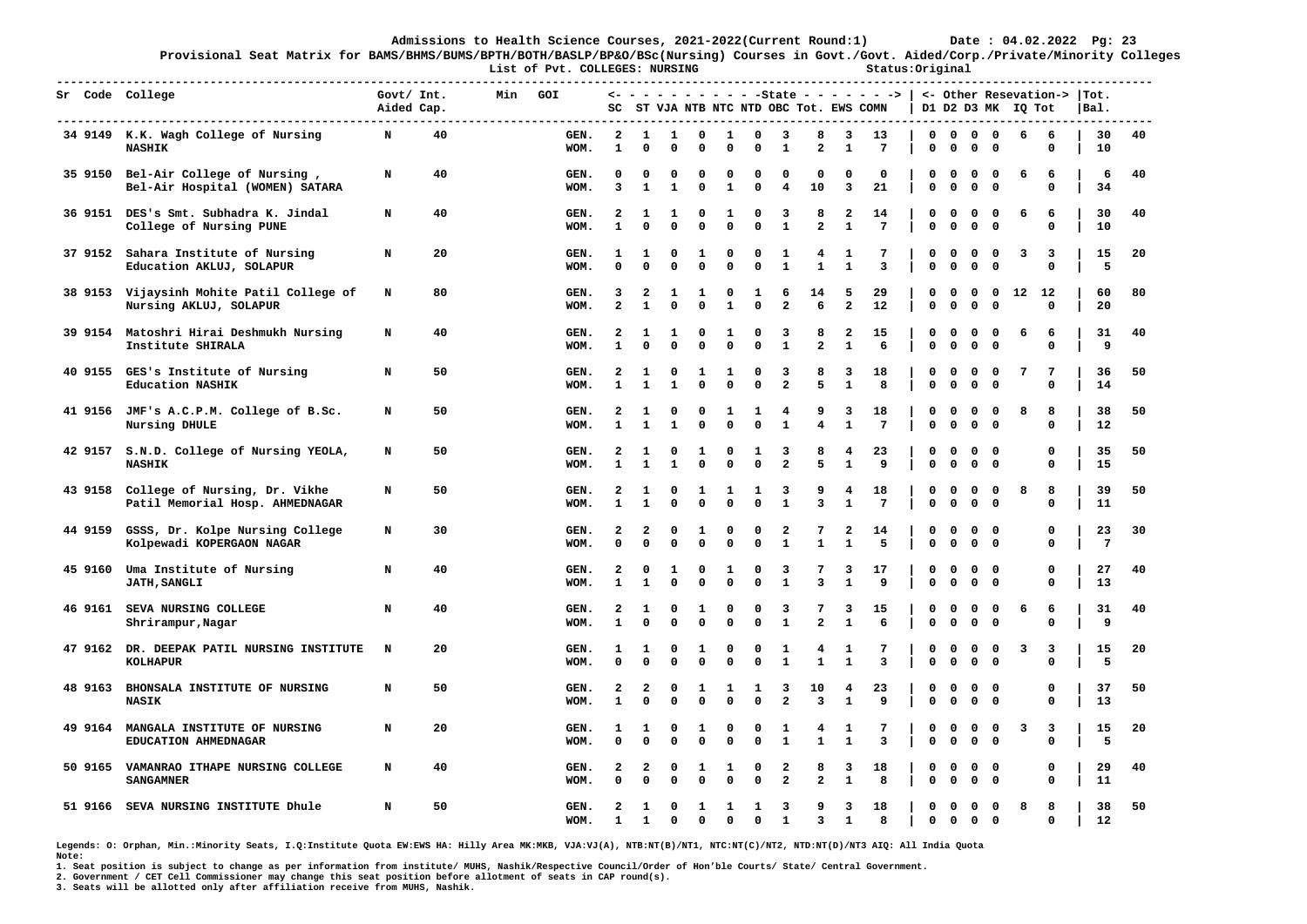**Provisional Seat Matrix for BAMS/BHMS/BUMS/BPTH/BOTH/BASLP/BP&O/BSc(Nursing) Courses in Govt./Govt. Aided/Corp./Private/Minority Colleges List of Pvt. COLLEGES: NURSING Status:Original** 

|  | Sr Code College                                                                                      | Govt/ Int.<br>Aided Cap. |     | Min | GOI          |               |                                        |                              |                              |                              |                             |                                         |                              |                                         | $\leftarrow$ - - - - - - - - - - State - - - - - - >   <- Other Resevation->  Tot.<br>SC ST VJA NTB NTC NTD OBC Tot. EWS COMN |                             |                             |                                  |                                        | D1 D2 D3 MK IQ Tot |                  | Bal.     |     |
|--|------------------------------------------------------------------------------------------------------|--------------------------|-----|-----|--------------|---------------|----------------------------------------|------------------------------|------------------------------|------------------------------|-----------------------------|-----------------------------------------|------------------------------|-----------------------------------------|-------------------------------------------------------------------------------------------------------------------------------|-----------------------------|-----------------------------|----------------------------------|----------------------------------------|--------------------|------------------|----------|-----|
|  | ------------------------------<br>52 9167 SAINT LUKE HOSP & COLLEGE OF<br>NURSING (WOMEN) AHMEDNAGAR | N                        | 50  |     | GEN.<br>WOM. | $\Omega$<br>3 | $\mathbf 0$<br>$\overline{\mathbf{2}}$ | $\Omega$<br>O                | $^{\circ}$<br>1              | $\mathbf 0$<br>0             | $\mathbf 0$<br>1            | $\mathbf{o}$<br>5                       | $\mathbf 0$<br>12            | $\mathbf 0$<br>4                        | $\mathbf 0$<br>26                                                                                                             | $\mathbf 0$<br>0            | $\mathbf 0$                 | $0\quad 0\quad 0$<br>$\mathbf 0$ | $\mathbf 0$                            | 8                  | 8<br>0           | 8<br>42  | 50  |
|  | 53 9168 SAMARTHA NURSING COLLEGE SAVARDA<br><b>RATNAGIRI</b>                                         | N                        | 50  |     | GEN.<br>WOM. | 2<br>1        | 1<br>$\mathbf{1}$                      | $\mathbf{o}$<br>$\Omega$     | $\mathbf{1}$<br>0            | $^{\circ}$<br>$\mathbf{0}$   | 1<br>$\mathbf 0$            | -3<br>$\overline{a}$                    | 8<br>4                       | 3<br>1                                  | 18<br>8                                                                                                                       | 0<br>$\mathbf 0$            | $\mathbf 0$<br>0            | $^{\circ}$<br>$\mathbf 0$        | $\mathbf{0}$<br>$\mathbf 0$            | 8                  | 8<br>0           | 37<br>13 | 50  |
|  | 54 9169 SUSHRUSHA INSTITUTE OF NURSING<br>SCIENCES DAUND PUNE                                        | N                        | 50  |     | GEN.<br>WOM. | 2             | 1<br>$\mathbf{1}$                      | $\mathbf{o}$<br>$\Omega$     | 1<br>$\Omega$                | 0<br>$\mathbf 0$             | 1<br>$\mathbf 0$            | 3<br>$\overline{a}$                     | 8<br>$\overline{\mathbf{4}}$ | 3<br>$\mathbf{1}$                       | 18<br>8                                                                                                                       | 0<br>$\mathbf 0$            | $\mathbf 0$<br>$\mathbf 0$  | $\mathbf{o}$<br>$\Omega$         | $\mathbf 0$<br>$\mathbf{0}$            | 8                  | 8<br>$\mathbf 0$ | 37<br>13 | 50  |
|  | 55 9170 SMBT'S INSTITUTE OF NURSING<br>IGATPURI NASHIK                                               | N                        | 100 |     | GEN.<br>WOM. | 5             | 3<br>$\mathbf{1}$                      | 1<br>$\Omega$                | 1<br>0                       | $\mathbf{1}$<br>$\mathbf{1}$ | 1<br>$\mathbf 0$            | 6<br>3                                  | 18<br>$7\phantom{.0}$        | 6<br>3                                  | 36<br>15                                                                                                                      | 0<br>0                      | $\mathbf 0$<br>$\mathbf 0$  | $\mathbf 0$                      | $0\quad 0$<br>$\mathbf 0$              | 15                 | - 15<br>0        | 75<br>25 | 100 |
|  | 56 9172 DR JJ MAGDUM INSTITUTE OF NURSING<br><b>KOLHAPUR</b>                                         | N                        | 40  |     | GEN.<br>WOM. |               | 2<br>$\Omega$                          | 0<br>$\Omega$                | 1<br>$\mathbf 0$             | 1<br>$\mathbf{0}$            | 0<br>$\mathbf 0$            | 2<br>$\overline{a}$                     | 8<br>$\mathbf{z}$            | $\mathbf{2}$<br>$\mathbf{1}$            | 14<br>$7\phantom{.0}$                                                                                                         | $\mathbf{o}$<br>$\mathbf 0$ | $\mathbf 0$<br>$\mathbf 0$  | $\mathbf 0$<br>$\mathbf 0$       | $\mathbf{o}$<br>$\mathbf{o}$           | 6                  | 6<br>0           | 30<br>10 | 40  |
|  | 57 9173 TILAK INSTITUTE OF NURSING<br>EDUCATION & RESEARCH PUNE                                      | N                        | 60  |     | GEN.<br>WOM. | 3             | 1                                      | 1<br>$\Omega$                | 1<br>0                       | 0<br>$\mathbf{1}$            | $\mathbf{o}$<br>0           | 4<br>$\overline{\mathbf{2}}$            | 10<br>5                      | 3<br>$\overline{2}$                     | 22<br>9                                                                                                                       | 0<br>0                      | $\mathbf 0$<br>$\mathbf 0$  | $\mathbf 0$<br>$\mathbf 0$       | $\mathbf 0$<br>$\mathbf 0$             | 9                  | 9<br>0           | 44<br>16 | 60  |
|  | 58 9174 GAURITAI TILAK COLLEGE OF NURSING<br><b>SOLAPUR</b>                                          | N                        | 50  |     | GEN.<br>WOM. | 2             | 2<br>$\Omega$                          | $\mathbf{1}$<br>$\Omega$     | $\mathbf{1}$<br>0            | 1<br>$\mathbf 0$             | 1<br>$\mathbf 0$            | 3<br>$\mathbf 1$                        | 11<br>$\overline{a}$         | 3<br>$\mathbf{1}$                       | 18<br>8                                                                                                                       | $\mathbf{o}$<br>$\mathbf 0$ | $\mathbf 0$<br>$\mathbf 0$  | $\mathbf 0$                      | $0\quad 0$<br>$\mathbf 0$              | 7                  | 7<br>$\Omega$    | 39<br>11 | 50  |
|  | 59 9175 RASHTRASANT JANARDHAN SWAMI<br>COLLEGE OF NURSING AHMEDNAGAR                                 | N                        | 50  |     | GEN.<br>WOM. | 2             | 1<br>$\mathbf{1}$                      | 0<br>$\Omega$                | 1<br>$\mathbf{0}$            | 1<br>$\mathbf{0}$            | 1<br>$\mathbf 0$            | 3<br>$\mathbf{1}$                       | 9<br>$\overline{3}$          | 3<br>$\mathbf{1}$                       | 18<br>8                                                                                                                       | 0<br>$\mathbf 0$            | $\mathbf 0$<br>$\mathbf 0$  | $\mathbf 0$<br>$\mathbf 0$       | $\mathbf 0$<br>$\Omega$                | 8                  | 8<br>$\Omega$    | 38<br>12 | 50  |
|  | 60 9176 SHIVANJALI COLLEGE OF NURSING<br><b>AHMEDNAGAR</b>                                           | N                        | 60  |     | GEN.<br>WOM. | 3             | ı<br>1                                 | 1<br>$\Omega$                | 1<br>0                       | $\mathbf{o}$<br>$\mathbf{1}$ | $\mathbf{o}$<br>$\mathbf 0$ | 4<br>$\overline{a}$                     | 10<br>5                      | 3<br>$\overline{2}$                     | 22<br>9                                                                                                                       | 0<br>$\mathbf 0$            | $\mathbf 0$<br>$\mathbf 0$  | $\mathbf 0$<br>$\mathbf 0$       | $\overline{\mathbf{0}}$<br>$\mathbf 0$ | 9                  | 9<br>0           | 44<br>16 | 60  |
|  | 61 9177 IDEAL INSTITUTE OF NURSING PALGHAR                                                           | N                        | 40  |     | GEN.<br>WOM. | 2             | 2<br>$\Omega$                          | 0<br>$\mathbf{0}$            | 1<br>$\mathbf 0$             | 1<br>$\mathbf 0$             | $\mathbf{o}$<br>$\mathbf 0$ | 2<br>$\overline{a}$                     | 8<br>$\overline{a}$          | $\mathbf{2}$<br>$\mathbf{1}$            | 14<br>$7\phantom{.0}$                                                                                                         | 0<br>$\mathbf 0$            | $\mathbf 0$<br>$\mathbf 0$  | $\mathbf 0$                      | $0\quad 0$<br>$\mathbf 0$              | 6                  | 6<br>$\Omega$    | 30<br>10 | 40  |
|  | 62 9178 HIRAI COLLEGE OF NURSING KARAD,<br><b>SATARA</b>                                             | N                        | 40  |     | GEN.<br>WOM. | 2             | 1<br>$\Omega$                          | 1<br>$\mathbf 0$             | 0<br>0                       | 1<br>$\mathbf 0$             | 0<br>$\mathbf 0$            | 3<br>1                                  | 8<br>$\overline{a}$          | $\mathbf{2}$<br>1                       | 13<br>8                                                                                                                       | 0<br>$\mathbf 0$            | $\mathbf 0$<br>$\mathbf 0$  | $\mathbf 0$                      | $0\quad 0$<br>$\mathbf 0$              | 6                  | 6<br>0           | 29<br>11 | 40  |
|  | 63 9179 NAVNIRMAN COLLEGE OF NURSING<br><b>RATNAGIRI</b>                                             | N                        | 40  |     | GEN.<br>WOM. | 2             | 1<br>$\Omega$                          | $\mathbf{1}$<br>$\mathbf{0}$ | 0<br>$\mathbf{0}$            | 1<br>$\Omega$                | 0<br>$\mathbf{o}$           | 3<br>1                                  | 8<br>$\overline{a}$          | $\mathbf{2}$<br>1                       | 13<br>8                                                                                                                       | 0<br>$\mathbf 0$            | $\mathbf{o}$<br>$\mathbf 0$ |                                  | $0\quad 0$<br>$0\quad 0$               | 6                  | 6<br>$\mathbf 0$ | 29<br>11 | 40  |
|  | 64 9180 SIDDHAGIRI NURSING INSTITUTE<br><b>KOLHAPUR</b>                                              | N                        | 40  |     | GEN.<br>WOM. | 2             | 1<br>$\Omega$                          | 1<br>$\mathbf{0}$            | 0<br>$\mathbf{0}$            | 1<br>$\mathbf 0$             | 0<br>$\mathbf 0$            | 3<br>$\mathbf{1}$                       | 8<br>$\overline{a}$          | $\mathbf{2}$<br>$\mathbf{1}$            | 13<br>8                                                                                                                       | 0<br>$\mathbf 0$            | $\mathbf 0$<br>$\mathbf 0$  |                                  | $0\quad 0$<br>$0 \quad 0$              | 6                  | 6<br>$\Omega$    | 29<br>11 | 40  |
|  | 65 9181 SAI CARE COLLEGE OF NURSING NASHIK                                                           | $\mathbf N$              | 40  |     | GEN.<br>WOM. | 2             | 1<br>0                                 | $\mathbf{o}$<br>1            | 0<br>0                       | 1<br>$\mathbf 0$             | 0<br>$\mathbf 0$            | 3<br>$\mathbf{1}$                       | 7<br>3                       | 3<br>1                                  | 14<br>6                                                                                                                       | 0<br>$\mathbf 0$            | $^{\circ}$<br>$\mathbf 0$   |                                  | $0\quad 0$<br>$0\quad 0$               | 6                  | 6<br>0           | 30<br>10 | 40  |
|  | 66 9182 KD GAVIT COLLEGE OF NURSING<br><b>NANDURBAR</b>                                              | N                        | 40  |     | GEN.<br>WOM. | 1             | 1<br>$\Omega$                          | 1<br>$\mathbf 0$             | 0<br>$\mathbf{0}$            | 0<br>$\mathbf{1}$            | 1<br>$\mathbf 0$            | 3<br>1                                  | 7<br>3                       | $\mathbf{2}$<br>1                       | 14<br>$7\phantom{.0}$                                                                                                         | 0<br>$\mathbf 0$            | $\mathbf 0$<br>$\mathbf 0$  |                                  | $0\quad 0$<br>$0\quad 0$               | 6                  | 6<br>$\mathbf 0$ | 29<br>11 | 40  |
|  | 67 9183 VISHWARAJ INSTITUTE OF NURSING<br>LONI KALBHOR PUNE                                          | N                        | 40  |     | GEN.<br>WOM. | 2             | 1<br>$\Omega$                          | 1<br>0                       | 0<br>0                       | 1<br>$\mathbf 0$             | 0<br>$\mathbf 0$            | 3<br>$\mathbf{1}$                       | 8<br>2                       | $\mathbf{2}$<br>1                       | 13<br>8                                                                                                                       | 0<br>$\mathbf 0$            | $\mathbf 0$<br>$\mathbf 0$  |                                  | $0\quad 0$<br>$0\quad 0$               | 6                  | 6<br>0           | 29<br>11 | 40  |
|  | 68 9184 SHARDABAI PAWAR INSTITUTE OF<br>NURSING BARAMATI                                             | N                        | 40  |     | GEN.<br>WOM. | 2<br>1        | 0<br>1                                 | $\mathbf{o}$<br>1            | 0<br>0                       | $\mathbf{o}$<br>1            | 1<br>$\mathbf 0$            | 3<br>1                                  | 6<br>5                       | $\mathbf{2}$<br>1                       | 14<br>6                                                                                                                       | 0<br>$\mathbf 0$            | $\mathbf 0$<br>$\mathbf 0$  |                                  | $0\quad 0$<br>$0\quad 0$               | 6                  | 6<br>0           | 28<br>12 | 40  |
|  | 69 9185 RIDDHIVINAYAK COLLEGE OF NURSING<br>PALGHAR                                                  | N                        | 40  |     | GEN.<br>WOM. | 2<br>1        | 0<br>1                                 | 1<br>$\mathbf 0$             | $\mathbf{o}$<br>$\mathbf{0}$ | 1<br>$\Omega$                | $\mathbf 0$<br>$\mathbf 0$  | $\overline{\mathbf{3}}$<br>$\mathbf{1}$ | 7<br>3                       | $\overline{\mathbf{3}}$<br>$\mathbf{1}$ | 14<br>6                                                                                                                       | $\mathbf 0$<br>$\mathbf 0$  | $\circ$                     | $0\quad 0\quad 0$                | $0\quad 0$                             | 6                  | 6<br>$\mathbf 0$ | 30<br>10 | 40  |

**Legends: O: Orphan, Min.:Minority Seats, I.Q:Institute Quota EW:EWS HA: Hilly Area MK:MKB, VJA:VJ(A), NTB:NT(B)/NT1, NTC:NT(C)/NT2, NTD:NT(D)/NT3 AIQ: All India Quota Note:** 

**1. Seat position is subject to change as per information from institute/ MUHS, Nashik/Respective Council/Order of Hon'ble Courts/ State/ Central Government.** 

**2. Government / CET Cell Commissioner may change this seat position before allotment of seats in CAP round(s).**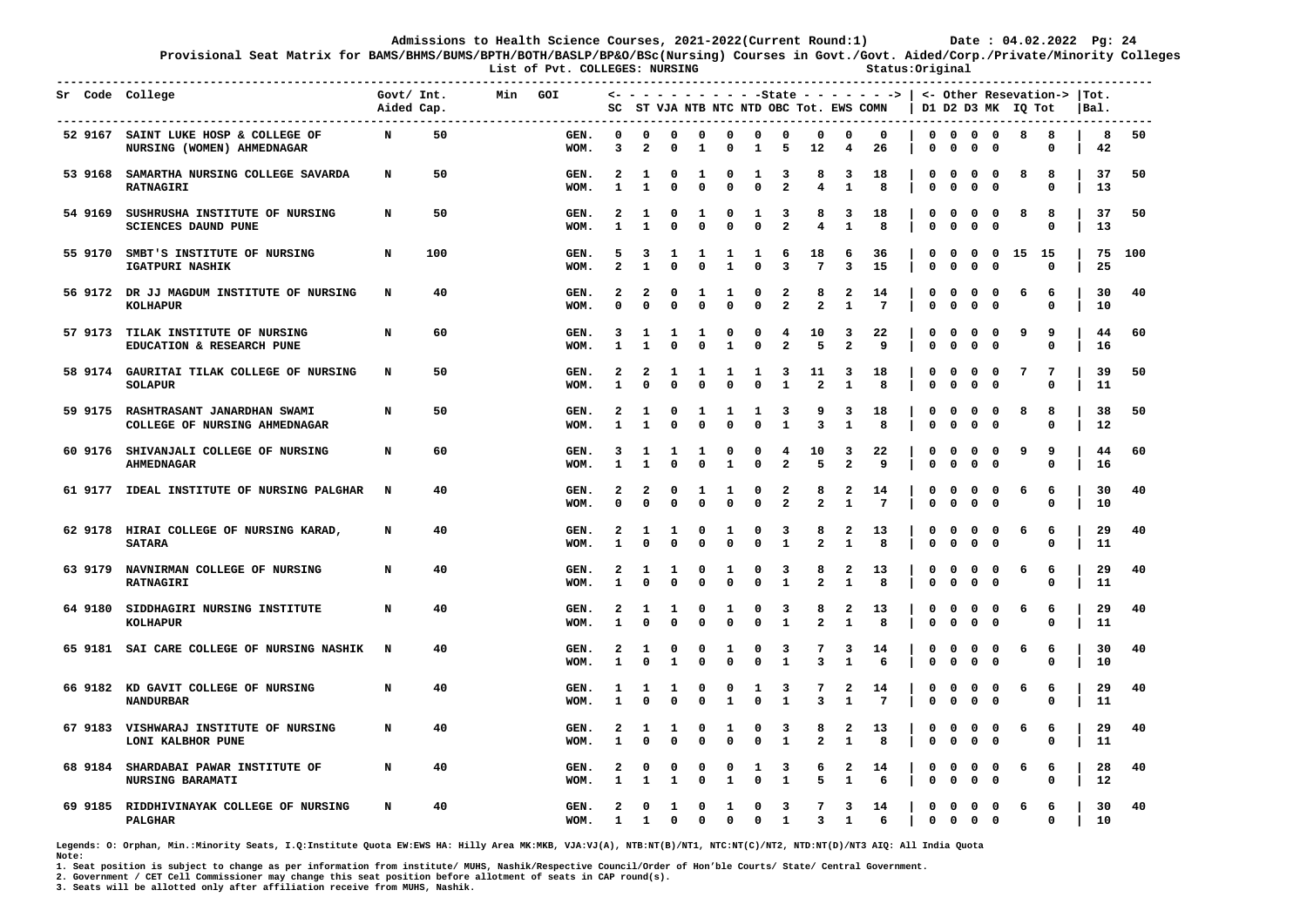**Provisional Seat Matrix for BAMS/BHMS/BUMS/BPTH/BOTH/BASLP/BP&O/BSc(Nursing) Courses in Govt./Govt. Aided/Corp./Private/Minority Colleges List of Pvt. COLLEGES: NURSING Status:Original** 

|         | ----------------------<br>Sr Code College                                                     | Govt/ Int.<br>Aided Cap. | Min | GOI          |                   |                            |                          |                            |                             |                             |                                         |                               |                                         | $\leftarrow$ - - - - - - - - - -State - - - - - - >   <- Other Resevation->  Tot.<br>SC ST VJA NTB NTC NTD OBC Tot. EWS COMN |                            |                             |                                                                        | D1 D2 D3 MK IQ Tot |       |                  | Bal.     |    |
|---------|-----------------------------------------------------------------------------------------------|--------------------------|-----|--------------|-------------------|----------------------------|--------------------------|----------------------------|-----------------------------|-----------------------------|-----------------------------------------|-------------------------------|-----------------------------------------|------------------------------------------------------------------------------------------------------------------------------|----------------------------|-----------------------------|------------------------------------------------------------------------|--------------------|-------|------------------|----------|----|
|         | ----------------------------<br>70 9186 MADANBHAU PATIL COLLEGE OF NURSING<br>KAVALAPUR MIRAJ | $\mathbb{N}$<br>40       |     | GEN.<br>WOM. | 1<br>$\mathbf{1}$ | 1<br>$\Omega$              | 1<br>0                   | $^{\circ}$<br>$\mathbf{1}$ | $\mathbf{1}$<br>0           | $\mathbf 0$<br>$\mathbf{1}$ | $\overline{\phantom{a}}$<br>1           | 6<br>4                        | $\overline{\phantom{a}}$<br>1           | 14<br>$7\phantom{.0}$                                                                                                        | 0                          | $\mathbf 0$                 | $0\quad 0\quad 0\quad 0$<br>0<br>$\mathbf 0$                           | 6                  |       | 6<br>0           | 28<br>12 | 40 |
|         | 71 9187 DR. NAIKWADI COLLEGE OF NURSING<br><b>SINNAR NASHIK</b>                               | 60<br>N                  |     | GEN.<br>WOM. | 3<br>$\mathbf{1}$ | 1<br>$\mathbf{1}$          | 1<br>$\mathbf 0$         | 1<br>0                     | 0<br>$\mathbf{1}$           | $\mathbf{o}$<br>$\mathbf 0$ | 4<br>$\overline{a}$                     | 10<br>5                       | 3<br>$\overline{a}$                     | 22<br>9                                                                                                                      | 0<br>$\mathbf 0$           | $\mathbf 0$<br>$\mathbf 0$  | 0<br>$\mathbf{o}$<br>$\mathbf 0$<br>$\mathbf 0$                        | 9                  |       | 9<br>$\mathbf 0$ | 44<br>16 | 60 |
|         | 72 9211 VSPM'S COLEEGE OF NURSING NAGPUR                                                      | 50<br>N                  |     | GEN.<br>WOM. | 2<br>$\mathbf{1}$ | 1<br>1                     | 0<br>$\mathbf 0$         | 1<br>0                     | 0<br>0                      | 1<br>0                      | 3<br>$\mathbf{2}$                       | 8<br>4                        | 3<br>1                                  | 18<br>8                                                                                                                      | $\mathbf 0$<br>$\mathbf 0$ | $^{\circ}$<br>$\mathbf 0$   | $0\quad 0$<br>$0\quad 0$                                               | 8                  |       | 8<br>0           | 37<br>13 | 50 |
|         | 73 9213 KASTURBA (WOMEN'S) NURSING<br>COLLEGE, WARDHA                                         | 40<br>N                  |     | GEN.<br>WOM. | 0<br>3            | 0<br>$\mathbf{1}$          | 0<br>$\mathbf{1}$        | 0<br>$\mathbf{0}$          | 0<br>$\mathbf{1}$           | 0<br>$\mathbf 0$            | 0<br>$\overline{4}$                     | 0<br>10                       | 0<br>$\overline{4}$                     | 0<br>26                                                                                                                      | 0<br>$\mathbf 0$           | $\mathbf 0$<br>$\mathbf{0}$ | $0\quad 0$<br>$0\quad 0$                                               |                    |       | 0<br>$\mathbf 0$ | 0<br>40  | 40 |
|         | 74 9214 DR. PANJABRAO DESHMUKH NURSING<br>INSTITUTE AMRAVATI                                  | 50<br>N                  |     | GEN.<br>WOM. | 2<br>$\mathbf{1}$ | 1<br>$\mathbf{1}$          | 0<br>$\mathbf 0$         | 1<br>0                     | 1<br>$\mathbf 0$            | 1<br>$\mathbf 0$            | $\overline{\mathbf{3}}$<br>$\mathbf{1}$ | 9<br>$\mathbf{3}$             | 3<br>$\mathbf{1}$                       | 18<br>8                                                                                                                      | $\mathbf 0$<br>$\mathbf 0$ | $^{\circ}$<br>$\mathbf 0$   | $0\quad 0$<br>0<br>$\mathbf{0}$                                        | 8                  |       | 8<br>$\Omega$    | 38<br>12 | 50 |
|         | 75 9215 MKSSS Sitabai Nargundkar (WOMEN)<br>College of Nursing NAGPUR                         | 80<br>N                  |     | GEN.<br>WOM. | 0<br>5            | 0<br>3                     | 0<br>$\mathbf{1}$        | 0<br>$\mathbf{1}$          | 0<br>$\mathbf{1}$           | 0<br>$\mathbf{1}$           | 0<br>8                                  | 0<br>20                       | 0<br>$7\phantom{.0}$                    | 0<br>41                                                                                                                      | 0<br>$\mathbf 0$           | $\mathbf 0$<br>$\mathbf 0$  | 0<br>$\mathbf 0$<br>$\mathbf 0$<br>$\mathbf 0$                         |                    | 12 12 | $\mathbf 0$      | 12<br>68 | 80 |
|         | 76 9216 LATE PANDURANG PATIL NURSING<br>COLLEGE AKOLA                                         | 40<br>N                  |     | GEN.<br>WOM. | 2<br>$\Omega$     | 2<br>$\Omega$              | 0<br>$\mathbf 0$         | 0<br>$\mathbf{1}$          | 1<br>0                      | 0<br>0                      | 3<br>${\bf 1}$                          | 8<br>$\overline{a}$           | 2<br>$\mathbf{1}$                       | 13<br>8                                                                                                                      | 0<br>$\mathbf 0$           | $\mathbf 0$<br>$\mathbf 0$  | 0<br>$\mathbf{o}$<br>$\mathbf 0$<br>$\mathbf{o}$                       | 6                  |       | 6<br>0           | 29<br>11 | 40 |
|         | 77 9217 INDIRA Bahuuddeshiya SS College of N<br>B.Sc. Nursing BULDHANA                        | 50                       |     | GEN.<br>WOM. | 2<br>$\mathbf{1}$ | 2<br>$\Omega$              | 1<br>$\Omega$            | 1<br>$\mathbf 0$           | 1<br>$\mathbf 0$            | 1<br>0                      | 3<br>$\mathbf{1}$                       | 11<br>$\overline{a}$          | 3<br>$\mathbf{1}$                       | 18<br>8                                                                                                                      | 0<br>$\Omega$              | $\mathbf 0$<br>$\mathbf 0$  | $0\quad 0$<br>$0\quad 0$                                               | 7                  |       | 7<br>$\mathbf 0$ | 39<br>11 | 50 |
|         | 78 9218 Smt. Sumitrabai Thakare Training<br>College of Nursing YAVATMAL                       | N<br>40                  |     | GEN.<br>WOM. | 2<br>$\Omega$     | 2<br>$\Omega$              | 0<br>$\mathbf 0$         | 1<br>0                     | 1<br>$\mathbf 0$            | 0<br>$\mathbf 0$            | 3<br>$\mathbf{1}$                       | 9<br>$\mathbf{1}$             | 2<br>$\mathbf{1}$                       | 13<br>8                                                                                                                      | 0<br>$\mathbf{o}$          | $\mathbf 0$<br>$\mathbf 0$  | $\mathbf 0$<br>$\overline{\phantom{0}}$<br>$0\quad 0$                  | 6                  |       | 6<br>$\mathbf 0$ | 30<br>10 | 40 |
|         | 79 9219 Sumantai Wasnik College of Nursing N<br><b>NAGPUR</b>                                 | 40                       |     | GEN.<br>WOM. | 2<br>$\mathbf{1}$ | 1<br>$\Omega$              | 1<br>$\mathbf 0$         | 0<br>$\mathbf{0}$          | 1<br>$\mathbf 0$            | 0<br>$\mathbf 0$            | 3<br>$\mathbf{1}$                       | 8<br>$\overline{a}$           | $\mathbf{2}$<br>$\mathbf{1}$            | 13<br>8                                                                                                                      | 0<br>$\Omega$              | $\mathbf 0$<br>$^{\circ}$   | 0<br>$\overline{\phantom{0}}$<br>$0\quad 0$                            | 6                  |       | 6<br>$\mathbf 0$ | 29<br>11 | 40 |
|         | 80 9220 Nazarene Nurses Training College<br>WASHIM                                            | N<br>40                  |     | GEN.<br>WOM. | 2<br>1            | 1<br>$\Omega$              | 1<br>$\mathbf 0$         | 0<br>0                     | 1<br>0                      | 0<br>$\mathbf 0$            | 3<br>$\mathbf{1}$                       | 8<br>$\overline{a}$           | 2<br>$\mathbf{1}$                       | 13<br>8                                                                                                                      | 0<br>$\mathbf{o}$          | $\mathbf 0$<br>$\mathbf 0$  | $0\quad 0$<br>$0\quad 0$                                               | 6                  |       | 6<br>$\mathbf 0$ | 29<br>11 | 40 |
|         | 81 9221 Late Dr. Sau Vasudha Zade Nursing<br>College CHANDRAPUR                               | 40<br>N                  |     | GEN.<br>WOM. | 2<br>$\mathbf{1}$ | 1<br>$\Omega$              | 1<br>$\mathbf 0$         | 0<br>0                     | 0<br>1                      | 0<br>$\mathbf{o}$           | 3<br>$\mathbf{1}$                       | 7<br>$\mathbf{3}$             | 2<br>$\mathbf{1}$                       | 14<br>$\overline{7}$                                                                                                         | $\mathbf 0$<br>$\mathbf 0$ | $\mathbf{o}$<br>$\mathbf 0$ | $0\quad 0$<br>$0\quad 0$                                               | 6                  |       | 6<br>$\mathbf 0$ | 29<br>11 | 40 |
| 82 9223 | SURETECH COLLEGE OF NURSING NAGPUR                                                            | 60<br>$\mathbf N$        |     | GEN.<br>WOM. | 3<br>$\mathbf{1}$ | $\overline{2}$<br>$\Omega$ | 1<br>0                   | 1<br>0                     | 0<br>1                      | 0<br>0                      | 4<br>2                                  | 11<br>4                       | 4<br>1                                  | 22<br>9                                                                                                                      | 0<br>$\mathbf 0$           | $\mathbf 0$<br>$^{\circ}$   | $0\quad 0$<br>$0\quad 0$                                               | 9                  |       | 9<br>0           | 46<br>14 | 60 |
|         | 83 9224 ASHARAM COLLEGE OF NURSING NAGPUR                                                     | 60<br>N                  |     | GEN.<br>WOM. | 3<br>$\mathbf{1}$ | 1<br>1                     | 1<br>0                   | 1<br>0                     | 0<br>$\mathbf{1}$           | 1<br>$\mathbf 0$            | 4<br>$\mathbf{1}$                       | 11<br>$\overline{\mathbf{4}}$ | 3<br>$\overline{a}$                     | 21<br>10                                                                                                                     | 0<br>$\mathbf 0$           | $\mathbf 0$<br>$\mathbf 0$  | $0\quad 0$<br>$0\quad 0$                                               | 9                  |       | 9<br>0           | 44<br>16 | 60 |
|         | 84 9225 ANURADHA COLLEGE OF NURSING,<br>CHIKHALI BULDHANA                                     | 30<br>N                  |     | GEN.<br>WOM. | 1<br>1            | 1<br>$\Omega$              | 0<br>0                   | 0<br>0                     | 0<br>0                      | 1<br>$\mathbf 0$            | 2<br>$\mathbf{1}$                       | 5<br>$\mathbf{2}$             | $\overline{a}$<br>$\mathbf{1}$          | 11<br>4                                                                                                                      | 0<br>$\mathbf 0$           | $\mathbf 0$<br>$\mathbf 0$  | $0\quad 0$<br>$0\quad 0$                                               | 5                  |       | 5<br>0           | 23<br>7  | 30 |
|         | 85 9226 Samarth Nursing College AKOLA                                                         | 30<br>N                  |     | GEN.<br>WOM. | 2<br>0            | 1<br>$\Omega$              | 0<br>0                   | 0<br>0                     | 0<br>0                      | 1<br>$\mathbf 0$            | 2<br>$\mathbf{1}$                       | 6<br>$\mathbf{1}$             | 2<br>1                                  | 11<br>$\overline{4}$                                                                                                         | 0<br>$\mathbf 0$           | $\mathbf 0$<br>$\mathbf 0$  | $0\quad 0$<br>$0\quad 0$                                               | 5                  |       | 5<br>0           | 24<br>6  | 30 |
|         | 86 9227 Puja Nursing College BHANDARA                                                         | 80<br>N                  |     | GEN.<br>WOM. | 4<br>1            | 2<br>1                     | 1<br>0                   | $\mathbf{o}$<br>1          | 1<br>0                      | 1<br>$\mathbf 0$            | 6<br>$\overline{a}$                     | 15<br>5                       | - 5<br>$\overline{\mathbf{2}}$          | 28<br>13                                                                                                                     | $\mathbf 0$<br>$\mathbf 0$ | $^{\circ}$<br>$\mathbf 0$   | $\mathbf 0$<br>$\overline{\mathbf{0}}$<br>0<br>$\overline{\mathbf{0}}$ |                    | 12 12 | $\mathbf 0$      | 60<br>20 | 80 |
|         | 87 9228 Dr. Salve College of Nursing<br>GADCHIROLI                                            | N<br>40                  |     | GEN.<br>WOM. | 2<br>$\mathbf{1}$ | 1<br>$\mathbf 0$           | <b>1</b><br>$\mathbf{0}$ | $^{\circ}$<br>$^{\circ}$   | $\mathbf 0$<br>$\mathbf{1}$ | $^{\circ}$<br>$\mathbf{0}$  | 3<br>$\mathbf{1}$                       | 7<br>$\overline{3}$           | $\overline{\mathbf{3}}$<br>$\mathbf{1}$ | 13<br>$7\phantom{.0}$                                                                                                        | $\mathbf 0$                |                             | $0\quad 0\quad 0$<br>$0\quad 0\quad 0\quad 0$                          | 6                  |       | -6<br>$\Omega$   | 29<br>11 | 40 |

**Legends: O: Orphan, Min.:Minority Seats, I.Q:Institute Quota EW:EWS HA: Hilly Area MK:MKB, VJA:VJ(A), NTB:NT(B)/NT1, NTC:NT(C)/NT2, NTD:NT(D)/NT3 AIQ: All India Quota Note:** 

**1. Seat position is subject to change as per information from institute/ MUHS, Nashik/Respective Council/Order of Hon'ble Courts/ State/ Central Government.** 

**2. Government / CET Cell Commissioner may change this seat position before allotment of seats in CAP round(s).**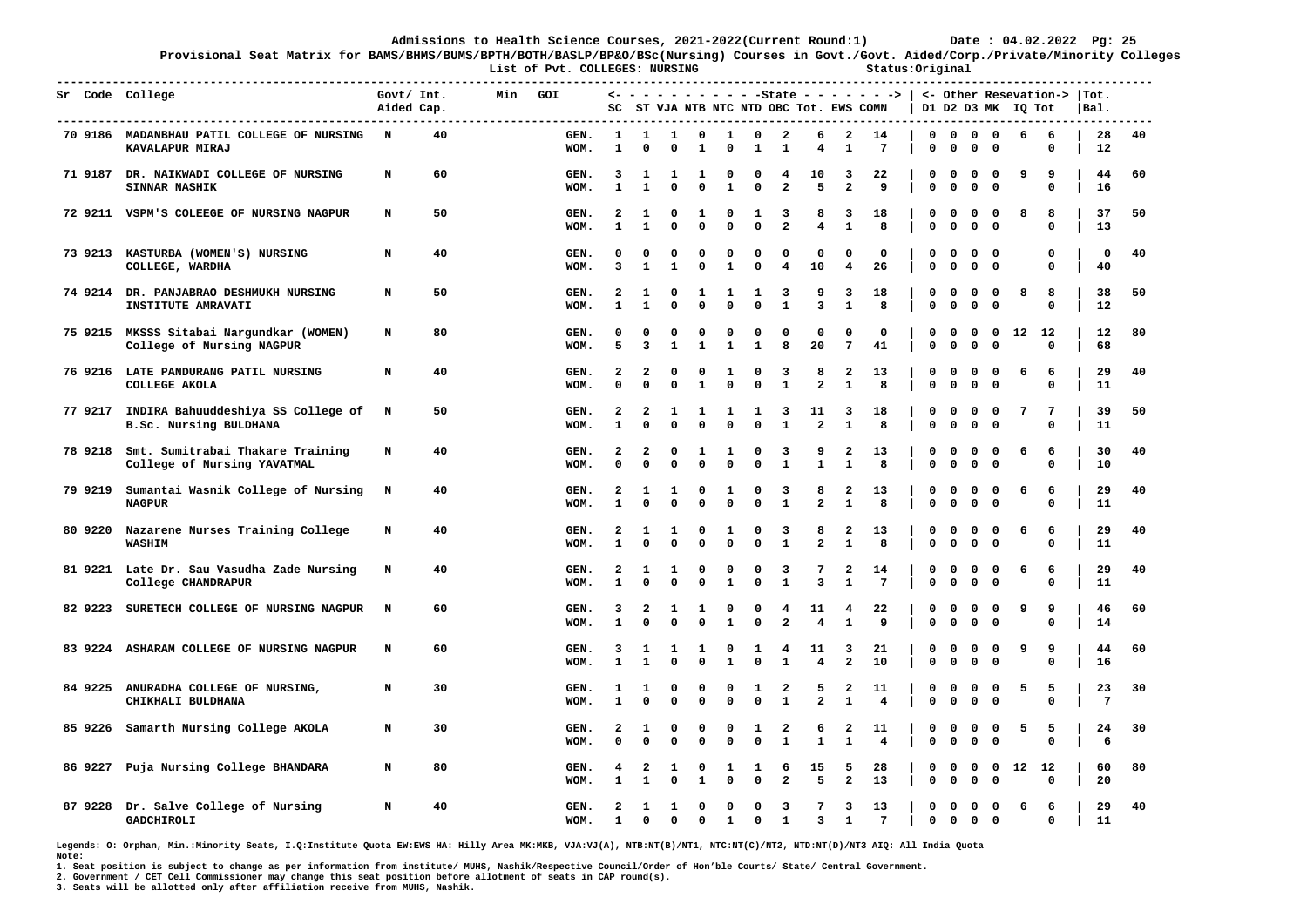**-------------------------------------------------------------------------------------------------------------------------------------------------------------** 

**Provisional Seat Matrix for BAMS/BHMS/BUMS/BPTH/BOTH/BASLP/BP&O/BSc(Nursing) Courses in Govt./Govt. Aided/Corp./Private/Minority Colleges List of Pvt. COLLEGES: NURSING Status:Original** 

**Sr Code College Govt/ Int. Min GOI <- - - - - - - - - - -State - - - - - - -> | <- Other Resevation-> |Tot. Aided Cap. SC ST VJA NTB NTC NTD OBC Tot. EWS COMN | D1 D2 D3 MK IQ Tot |Bal. ------------------------------------------------------------------------------------------------------------------------------------------------------------- 88 9229 VASANTPRABHA COLEEGE OF NURSING N 30 GEN. 2 1 0 0 1 0 2 6 1 12 | 0 0 0 0 5 5 | 24 30 Yelgaon,BULDHANA WOM. 0 0 0 0 0 0 1 1 1 4 | 0 0 0 0 0 | 6 89 9230 CENTRAL INSTITUTE OF EDUCATION N 60 GEN. 3 1 1 1 1 0 4 11 3 22 | 0 0 0 0 9 9 | 45 60 GONDIA WOM. 1 1 0 0 0 0 2 4 2 9 | 0 0 0 0 0 | 15 90 9231 VISION COLEEGE OF NURSING BULDANA N 40 GEN. 2 1 1 0 0 0 2 6 3 13 | 0 0 0 0 6 6 | 28 40 WOM. 1 0 0 0 1 0 2 4 1 7 | 0 0 0 0 0 | 12 91 9232 AROMIRA COLEEGE OF NURSING N 50 GEN. 2 2 1 0 1 0 3 9 3 18 | 0 0 0 0 8 8 | 38 50 BHANDARA WOM. 1 0 0 1 0 1 1 4 1 7 | 0 0 0 0 0 | 12 92 9233 DATTA MEGHE COLLEGE OF NURSING N 60 GEN. 3 1 1 1 0 0 4 10 3 22 | 0 0 0 0 9 9 | 44 60 HINGANA,NAGPUR WOM. 1 1 0 0 1 0 2 5 2 9 | 0 0 0 0 0 | 16 93 9234 MAHATMA GANDHI COLLEGE OF NURSING N 50 GEN. 2 1 1 0 0 0 4 8 3 18 | 0 0 0 0 8 8 | 37 50 WARDHA WOM. 1 1 0 0 1 0 1 4 1 8 | 0 0 0 0 0 | 13 94 9235 MED PRO NURSING COLLEGE NAGPUR N 50 GEN. 2 1 0 1 1 1 3 9 4 18 | 0 0 0 0 8 8 | 39 50 WOM. 1 1 0 0 0 0 1 3 1 7 | 0 0 0 0 0 | 11 95 9236 GURUKUL NURSING INSTITUTE AMRAVATI N 40 GEN. 2 2 0 1 1 0 2 8 2 14 | 0 0 0 0 6 6 | 30 40 WOM. 0 0 0 0 0 0 2 2 1 7 | 0 0 0 0 0 | 10 96 9237 SARASWATI INSTITUTE OF NURSING N 40 GEN. 2 1 1 0 1 0 3 8 2 13 | 0 0 0 0 6 6 | 29 40 AMRAVATI WOM. 1 0 0 0 0 0 1 2 1 8 | 0 0 0 0 0 | 11 97 9238 MAHATMA PHULE INSTITUTE OF NURSING N 40 GEN. 2 1 1 0 0 0 3 7 2 14 | 0 0 0 0 6 6 | 29 40 AKOLA WOM. 1 0 0 0 1 0 1 3 1 7 | 0 0 0 0 0 | 11 98 9311 MAHARASHTRA COLLEGE OF NURSING N 40 GEN. 2 1 1 0 0 0 3 7 3 13 | 0 0 0 0 6 6 | 29 40 MIDC,LATUR WOM. 1 0 0 0 1 0 1 3 1 7 | 0 0 0 0 0 | 11 99 9312 Swatantra Senani Uttamraoji Patil N 50 GEN. 2 1 1 0 1 0 3 8 3 18 | 0 0 0 0 8 8 | 37 50 Nursing College AURANGABAD WOM. 1 1 0 1 0 1 1 5 1 7 | 0 0 0 0 0 | 13 100 9313 STJR,A's Aurangabad Training N 40 GEN. 1 1 1 0 1 0 2 6 2 14 | 0 0 0 0 6 6 | 28 40 College of Nursing AURANGABAD WOM. 1 0 0 1 0 1 1 4 1 7 | 0 0 0 0 0 | 12 101 9315 M.G.M.T's Nanded's Mother Teresa N 50 GEN. 2 1 1 0 1 0 3 8 3 18 | 0 0 0 0 8 8 | 37 50 College of Nursing AURANGABAD WOM. 1 1 0 1 0 1 1 5 1 7 | 0 0 0 0 0 | 13 102 9316 G. S. Mandal's M.I.T. Nursing N 40 GEN. 2 1 1 0 0 0 3 7 2 14 | 0 0 0 0 6 6 | 29 40 College AURANGABAD WOM. 1 0 0 0 1 0 1 3 1 7 | 0 0 0 0 0 | 11 103 9317 MAHARASHTRA INST. OF NURSING N 50 GEN. 2 1 1 0 1 0 3 8 3 18 | 0 0 0 0 8 8 | 37 50 WOM.** 1 1 0 1 0 1 1 5 1 7 | 0 0 0 0 0 0 | 13  **LATUR 104 9318 Beleshwar Institute of Nursing N 40 GEN. 2 1 0 0 1 0 3 7 2 15 | 0 0 0 0 6 6 | 30 40 PARBHANI WOM. 1 0 1 0 0 0 1 3 1 6 | 0 0 0 0 0 | 10** 

**Legends: O: Orphan, Min.:Minority Seats, I.Q:Institute Quota EW:EWS HA: Hilly Area MK:MKB, VJA:VJ(A), NTB:NT(B)/NT1, NTC:NT(C)/NT2, NTD:NT(D)/NT3 AIQ: All India Quota Note:** 

**1. Seat position is subject to change as per information from institute/ MUHS, Nashik/Respective Council/Order of Hon'ble Courts/ State/ Central Government.** 

**2. Government / CET Cell Commissioner may change this seat position before allotment of seats in CAP round(s).**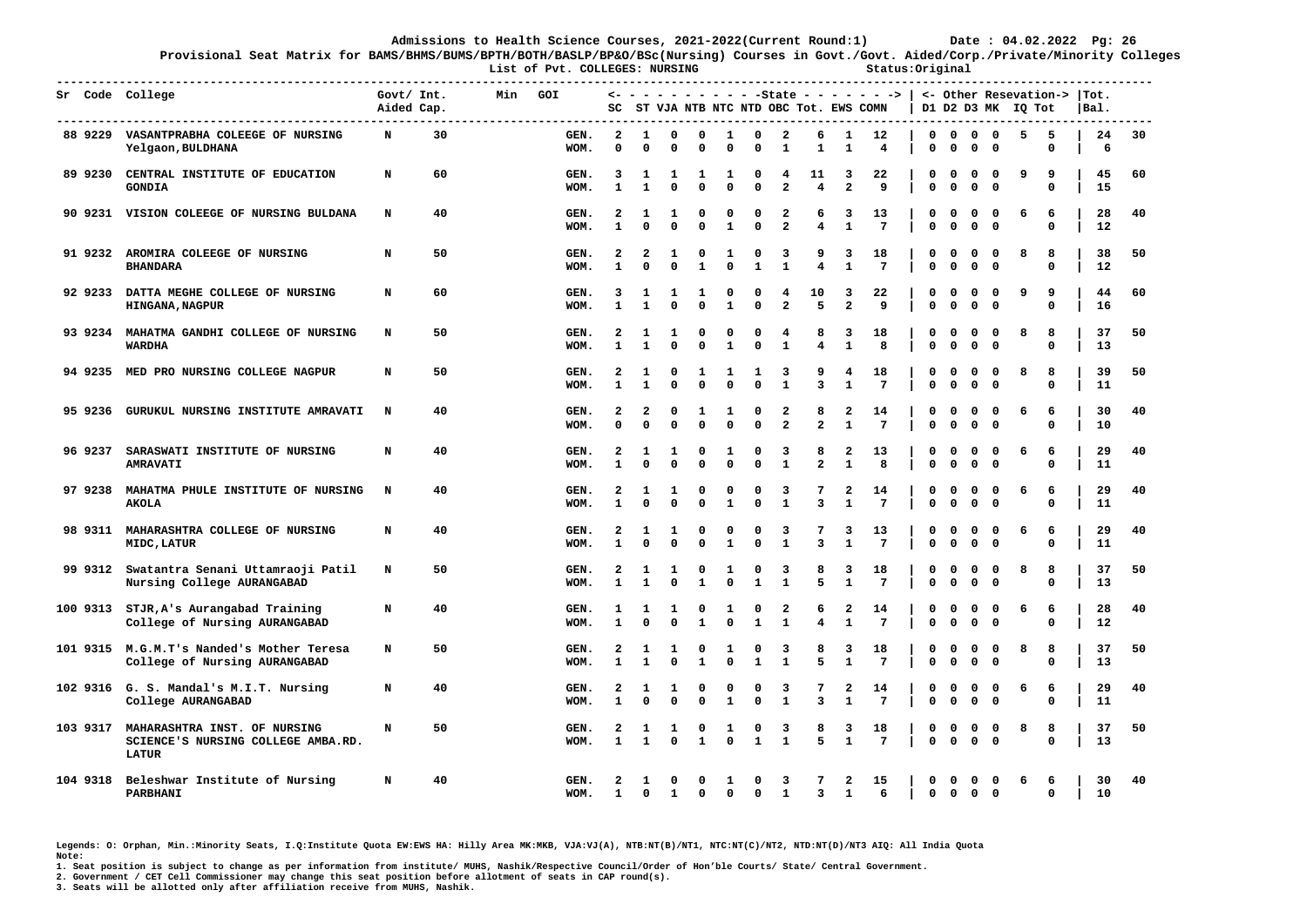**-------------------------------------------------------------------------------------------------------------------------------------------------------------** 

**Provisional Seat Matrix for BAMS/BHMS/BUMS/BPTH/BOTH/BASLP/BP&O/BSc(Nursing) Courses in Govt./Govt. Aided/Corp./Private/Minority Colleges List of Pvt. COLLEGES: NURSING Status:Original** 

|          | Sr Code College                                                                 | Govt/ Int.<br>Aided Cap. |    | Min    | GOI                | sc                           |                   |                  |                  |                   |                      |                     | ST VJA NTB NTC NTD OBC Tot. EWS COMN |                              | <- - - - - - - - - - -State - - - - - - ->   <- Other Resevation->  Tot. |                      |                             |                         |                            | D1 D2 D3 MK IQ Tot |                      | Bal.     |    |
|----------|---------------------------------------------------------------------------------|--------------------------|----|--------|--------------------|------------------------------|-------------------|------------------|------------------|-------------------|----------------------|---------------------|--------------------------------------|------------------------------|--------------------------------------------------------------------------|----------------------|-----------------------------|-------------------------|----------------------------|--------------------|----------------------|----------|----|
|          | 105 9319 K.T. Patil College of Nursing<br><b>OSMANABAD</b>                      | N                        | 40 |        | GEN.<br>WOM.       | $\overline{a}$<br>1          | 1<br>0            | 1<br>0           | 0<br>0           | 0<br>1            | $\mathbf{0}$<br>0    | 3<br>1              | 7<br>3                               | $\overline{a}$<br>1          | 14<br>7                                                                  | 0<br>0               | $\mathbf{0}$<br>$\mathbf 0$ | $\Omega$<br>$\mathbf 0$ | $\mathbf 0$<br>$\mathbf 0$ | 6                  | 6<br>0               | 29<br>11 | 40 |
| 106 9320 | Kamalnayan Bajaj Nursing College<br><b>AURANGABAD</b>                           | N                        | 50 |        | GEN.<br>WOM.       | $\mathbf{2}$<br>$\mathbf{1}$ | 1<br>$\mathbf{1}$ | 1<br>$\mathbf 0$ | 0<br>1           | 1<br>$\Omega$     | 0<br>$\mathbf{1}$    | 3<br>$\mathbf{1}$   | 8<br>5                               | 3<br>$\mathbf{1}$            | 18<br>7                                                                  | 0<br>$\Omega$        | 0<br>$\Omega$               | 0<br>$\Omega$           | 0<br>$\Omega$              | 8                  | 8<br>$\Omega$        | 37<br>13 | 50 |
|          | 107 9321 Oyster College of Nursing<br><b>AURANGABAD</b>                         | N                        | 40 |        | GEN.<br>WOM.       | $\mathbf{2}$<br>$\mathbf{1}$ | ı<br>$\Omega$     | 1<br>0           | 0<br>$\Omega$    | 0<br>$\mathbf{1}$ | 0<br>$\mathbf 0$     | 3<br>$\mathbf{1}$   | 3                                    | 2<br>$\mathbf{1}$            | 14<br>$7\phantom{.0}$                                                    | 0<br>$\mathbf 0$     | 0<br>$\mathbf 0$            | 0<br>$\mathbf 0$        | $\mathbf 0$<br>$\mathbf 0$ | 6                  | 6<br>0               | 29<br>11 | 40 |
|          | 108 9322 Swami Vivekanand College of<br>Nursing UDGIR, LATUR                    | N                        | 40 |        | GEN.<br>WOM.       | 2<br>$\mathbf{1}$            | 1<br>$\Omega$     | 1<br>0           | $\Omega$         | 0<br>$\mathbf{1}$ | 0<br>$\Omega$        | 3<br>$\mathbf{1}$   | 3                                    | 2<br>$\mathbf{1}$            | 14<br>$7\phantom{.0}$                                                    | 0<br>$\Omega$        | 0<br>$\mathbf 0$            | 0<br>0                  | 0<br>$\Omega$              | 6                  | 6<br>$\Omega$        | 29<br>11 | 40 |
| 109 9323 | VASANTRAO NAIK INSTITUTE OF<br><b>NURSING JALNA</b>                             | N                        | 40 |        | GEN.<br>WOM.       | 2<br>1                       | -1<br>$\Omega$    | 1<br>$\Omega$    | O<br>$\Omega$    | 1<br>$\Omega$     | $\Omega$<br>$\Omega$ | 3<br>$\mathbf{1}$   | 8<br>$\overline{2}$                  | 2<br>$\mathbf{1}$            | 14<br>7                                                                  | 0<br>$\Omega$        | $\Omega$<br>$\Omega$        | $\Omega$<br>0           | $\Omega$<br>$\mathbf 0$    | 6                  | 6<br>$\Omega$        | 30<br>10 | 40 |
|          | 110 9324 Dr. Hedgewar College of Nursing<br><b>AURANGABAD</b>                   | N                        | 50 |        | GEN.<br>WOM.       | 2<br>$\mathbf{1}$            | $\mathbf{1}$      | 1<br>$\Omega$    | 1                | 1<br>$\Omega$     | 0<br>$\mathbf{1}$    | 3<br>$\mathbf{1}$   | 8<br>5                               | 3<br>$\mathbf{1}$            | 18<br>7                                                                  | 0<br>$\mathbf 0$     | 0<br>$\Omega$               | O<br>$\Omega$           | $\Omega$<br>$\mathbf 0$    | 8                  | 8<br>$\Omega$        | 37<br>13 | 50 |
| 111 9325 | Late Ramrao Patil Nursing College<br><b>UDGIR, LATUR</b>                        | N                        | 20 |        | GEN.<br>WOM.       | 1<br>$\Omega$                | 1<br>$\Omega$     | 0<br>$\Omega$    | 1<br>$\Omega$    | 0<br>$\Omega$     | $\Omega$<br>$\Omega$ | 1<br>$\mathbf{1}$   | 4<br>$\mathbf{1}$                    | 1<br>$\mathbf{1}$            | 7<br>3                                                                   | 0<br>$\Omega$        | 0<br>$\Omega$               | $\mathbf 0$<br>$\Omega$ | $\Omega$<br>$\Omega$       | 3                  | 3<br>$\Omega$        | 15<br>5  | 20 |
| 112 9326 | Anand College of Nursing<br><b>AURANGABAD</b>                                   | N                        | 50 |        | GEN.<br>WOM.       | 2<br>$\mathbf{1}$            | 2<br>$\Omega$     | 1<br>0           | 0<br>1           | 1<br>0            | 0<br>$\mathbf{1}$    | 3<br>$\mathbf{1}$   | 9<br>4                               | 4<br>$\mathbf{1}$            | 22<br>10                                                                 | 0<br>0               | 0<br>0                      | 0<br>0                  | $\mathbf 0$<br>$\mathbf 0$ |                    | $\Omega$<br>$\Omega$ | 35<br>15 | 50 |
| 113 9327 | Mother Teresa Nursing School<br>(B.Sc.) NANDED                                  | N                        | 40 |        | GEN.<br>WOM.       | 2<br>$\mathbf{1}$            | 1<br>$\Omega$     | 1<br>$\Omega$    | o<br>$\Omega$    | 0<br>$\mathbf{1}$ | 0<br>$\mathbf 0$     | 3<br>${\bf 1}$      | 3                                    | 3<br>$\mathbf{1}$            | 14<br>6                                                                  | o<br>$\mathbf 0$     | $\Omega$<br>0               | $\Omega$<br>0           | $\Omega$<br>$\mathbf{o}$   | 6                  | 6<br>$\Omega$        | 30<br>10 | 40 |
| 114 9328 | Aaditya Nursing College BEED                                                    | N                        | 40 |        | <b>GEN</b><br>WOM. | 2<br>1                       | 1<br>$\Omega$     | 1<br>0           | o<br>$\Omega$    | 1<br>$\Omega$     | 0<br>$\Omega$        | 3<br>${\bf 1}$      | 8<br>$\mathbf{2}$                    | 2<br>$\mathbf{1}$            | 14<br>$7\phantom{.0}$                                                    | 0<br>0               | 0<br>0                      | 0<br>0                  | 0<br>0                     | 6                  | 6<br>0               | 30<br>10 | 40 |
| 115 9330 | MOTHER HAWWA COLLEGE OF NURSING<br>(MUSLIM MINORITY) BADNAPUR JALNA<br>(MUSLIM) | N                        | 50 | MUSLIM | GEN.<br>WOM.       | C<br>$\Omega$                | O<br>$\Omega$     | 0<br>0           | o<br>$\Omega$    | 0<br>$\Omega$     | 0<br>$\mathbf{0}$    | 0<br>0              | $\Omega$<br>$\mathbf 0$              | 0<br>$\mathbf 0$             | 29<br>13                                                                 | 0<br>$\mathbf{0}$    | 0<br>$\mathbf 0$            | 0<br>$\mathbf 0$        | 0<br>$\mathbf 0$           | 8                  | 8<br>$\Omega$        | 37<br>13 | 50 |
| 116 9360 | Vaidyanath Institute of Nursing<br><b>BEED</b>                                  | N                        | 60 |        | GEN.<br>WOM.       | 2<br>$\mathbf{1}$            | 1<br>$\mathbf{1}$ | 1<br>$\Omega$    | $\Omega$         | 1<br>$\Omega$     | 1<br>$\Omega$        | 4<br>$\overline{a}$ | 11<br>4                              | 3<br>$\overline{a}$          | 22<br>9                                                                  | 0<br>$\mathbf 0$     | 0<br>$\Omega$               | 0<br>0                  | 0<br>$\mathbf 0$           | 9                  | 9<br>$\Omega$        | 45<br>15 | 60 |
|          | 117 9361 Shri Dhaneshwari Nursing College<br><b>AURANGABAD</b>                  | N                        | 60 |        | GEN.<br>WOM.       | з<br>$\mathbf{1}$            | 1<br>$\mathbf{1}$ | 1<br>0           | 1<br>$\Omega$    | 0<br>1            | $\Omega$<br>$\Omega$ | 4<br>2              | 10<br>5                              | 3<br>$\overline{a}$          | 22<br>9                                                                  | $\Omega$<br>$\Omega$ | O<br>$\Omega$               | O<br>$\Omega$           | $\Omega$<br>$\Omega$       | 9                  | 9<br>0               | 44<br>16 | 60 |
| 118 9362 | MAULI NURSING COLLEGE HINGOLI                                                   | N                        | 60 |        | GEN.<br>WOM.       | 3<br>$\mathbf{1}$            | 1<br>$\mathbf{1}$ | 1<br>0           | 1<br>$\mathbf 0$ | 0<br>$\mathbf{1}$ | 0<br>$\Omega$        | 4<br>$\overline{a}$ | 10<br>5                              | 3<br>$\overline{\mathbf{2}}$ | 22<br>9                                                                  | 0<br>$\mathbf 0$     | O<br>0                      | 0<br>0                  | 0<br>$\mathbf 0$           | 9                  | 9<br>$\Omega$        | 44<br>16 | 60 |
| 119 9363 | GURU GOVIND SINGH MEMORIAL SCHOOL<br>OF NURSING NANDED                          | N                        | 60 |        | <b>GEN</b><br>WOM. | 3<br>$\mathbf{1}$            | Е<br>$\mathbf{1}$ | 1<br>0           | o<br>1           | 0<br>$\mathbf{1}$ | n<br>$\Omega$        | 4<br>$\overline{a}$ | 9<br>6                               | 3<br>$\overline{a}$          | 22<br>9                                                                  | O<br>$\mathbf 0$     | O<br>0                      | O<br>0                  | 0<br>$\mathbf 0$           | 9                  | 9<br>0               | 43<br>17 | 60 |
|          | 120 9364 Jijamata College of Nursing<br><b>MAJALGAON BEED</b>                   | N                        | 50 |        | GEN.<br>WOM.       | $\mathbf{1}$                 | $\mathbf{1}$      | 0<br>$\Omega$    | 1<br>$\Omega$    | 1<br>$\Omega$     | 0<br>$\mathbf 1$     | 3<br>$\mathbf{1}$   | 8<br>4                               | з<br>$\mathbf{1}$            | 19<br>$7\phantom{.0}$                                                    | 0<br>$\mathbf 0$     | 0<br>$\mathbf 0$            | 0<br>0                  | 0<br>$\mathbf 0$           | 8                  | 8<br>$\Omega$        | 38<br>12 | 50 |
|          | 121 9365 Blessing College of Nursing<br>PARBHANI                                | N                        | 40 |        | GEN<br>WOM.        | 1                            | ı<br>0            | 1<br>0           | o<br>0           | 1<br>0            | $\Omega$<br>$\Omega$ | 3<br>$\mathbf{1}$   | 8<br>2                               | 2<br>1                       | 14<br>7                                                                  | 0<br>0               | 0<br>0                      | 0<br>0                  | 0<br>$\mathbf 0$           | 6                  | 6<br>$\Omega$        | 30<br>10 | 40 |

**Legends: O: Orphan, Min.:Minority Seats, I.Q:Institute Quota EW:EWS HA: Hilly Area MK:MKB, VJA:VJ(A), NTB:NT(B)/NT1, NTC:NT(C)/NT2, NTD:NT(D)/NT3 AIQ: All India Quota Note:** 

**1. Seat position is subject to change as per information from institute/ MUHS, Nashik/Respective Council/Order of Hon'ble Courts/ State/ Central Government.** 

**2. Government / CET Cell Commissioner may change this seat position before allotment of seats in CAP round(s).**